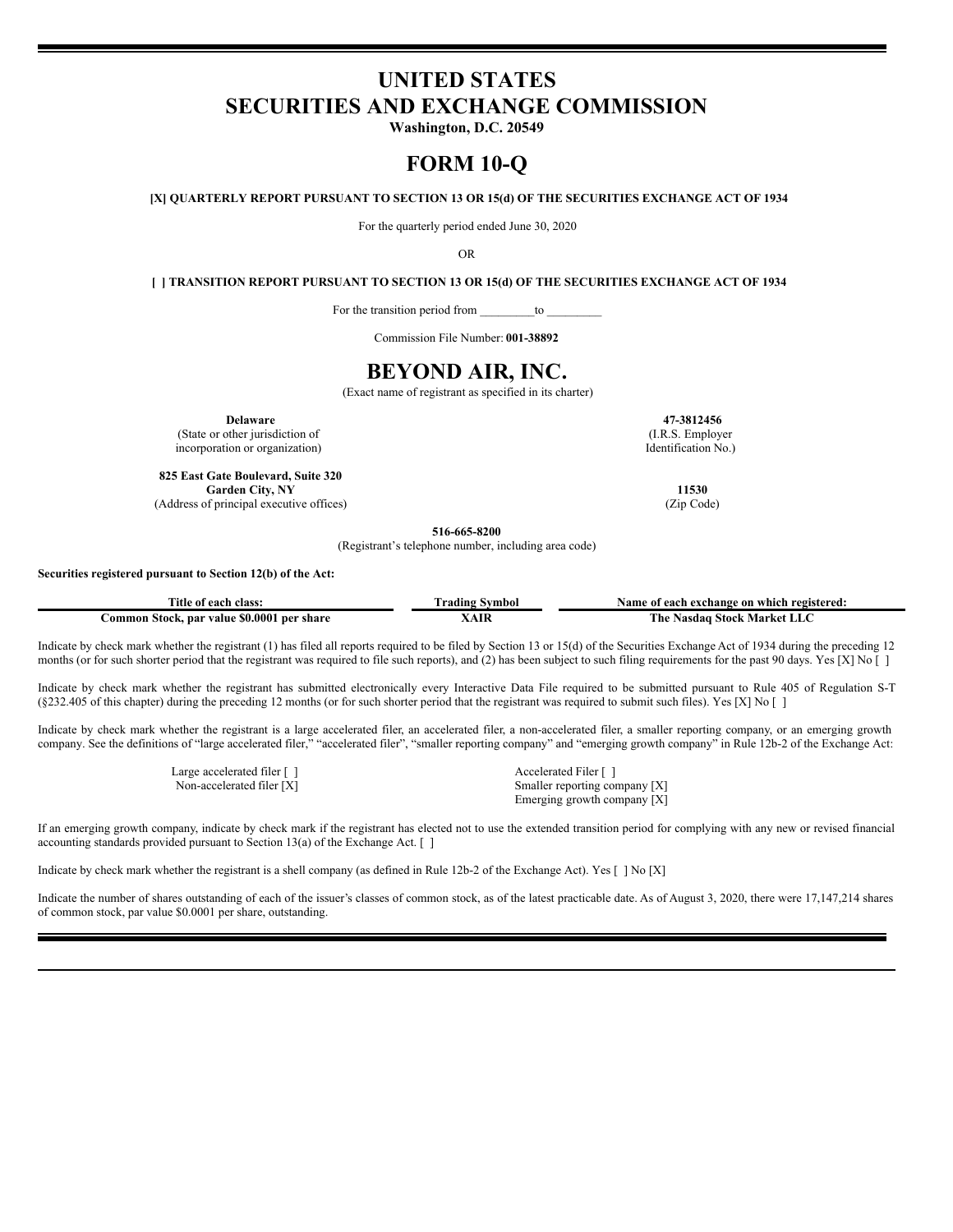## **BEYOND AIR, INC. AND SUBSIDIARIES INDEX TO FORM 10-Q FILING FOR THE PERIOD ENDED JUNE 30, 2020**

# **Table of Contents**

|                                                                                                | Page |
|------------------------------------------------------------------------------------------------|------|
| PART I FINANCIAL INFORMATION                                                                   | 3    |
| ITEM 1. Condensed Consolidated Financial Statements. (Unaudited)                               | 3    |
| ITEM 2. Management's Discussion and Analysis of Financial Condition and Results of Operations. | 25   |
| ITEM 3. Quantitative and Qualitative Disclosures About Market Risk                             | 31   |
| <b>ITEM 4. Controls and Procedures</b>                                                         | 31   |
| PART II OTHER INFORMATION                                                                      | 32   |
| ITEM 6. Exhibits.                                                                              | 32   |
| <b>SIGNATURES</b>                                                                              | 33   |
|                                                                                                |      |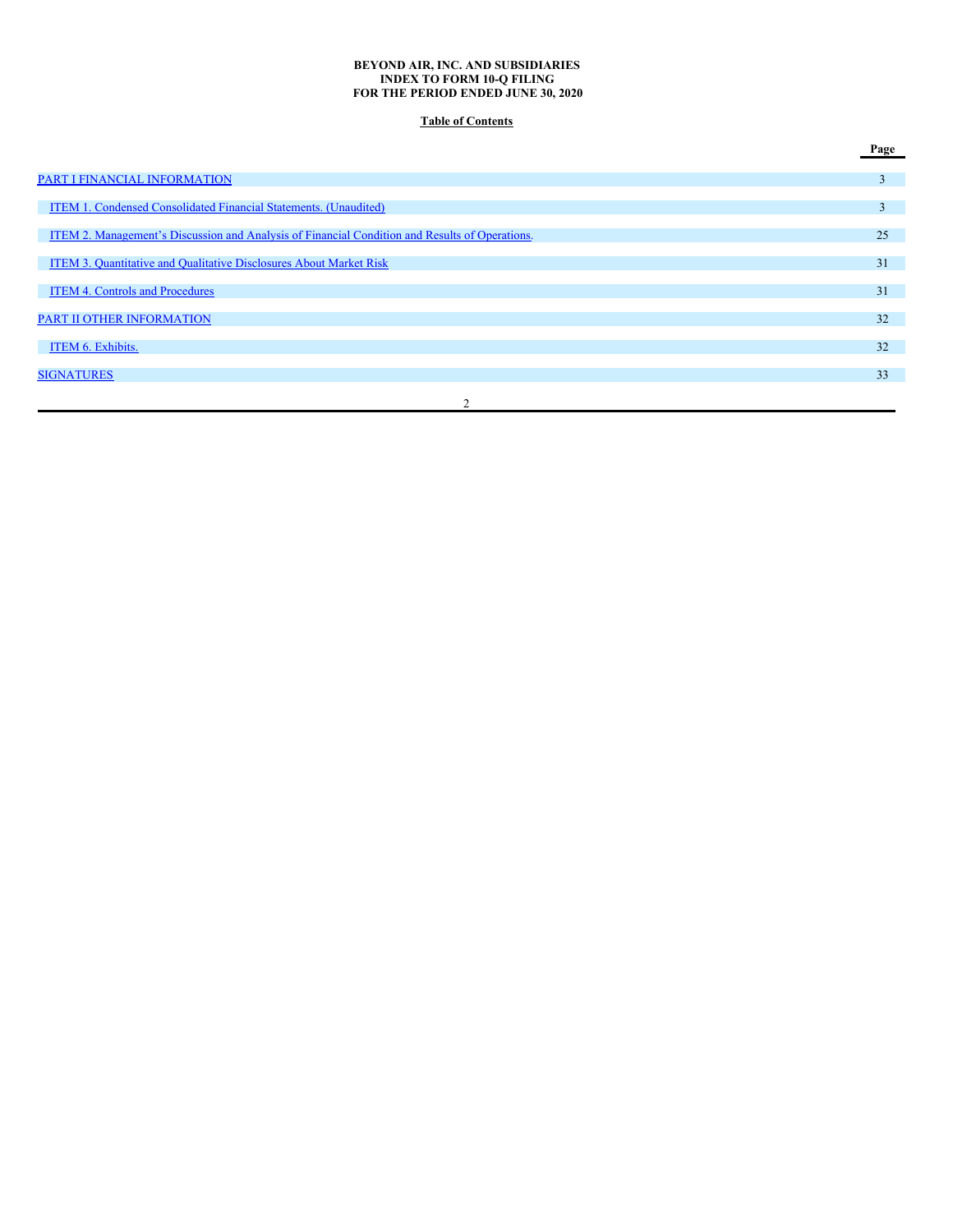# <span id="page-2-0"></span>**PART I FINANCIAL INFORMATION**

## <span id="page-2-1"></span>**ITEM 1. Financial Statements.**

# **CONDENSED CONSOLIDATED FINANCIAL STATEMENTS (UNAUDITED)**

# **INDEX**

|                                                                             | Page         |
|-----------------------------------------------------------------------------|--------------|
| <b>Condensed Consolidated Balance Sheets</b>                                |              |
|                                                                             |              |
| <b>Condensed Consolidated Statements of Operations</b>                      |              |
| <b>Condensed Consolidated Statements of Changes in Shareholders' Equity</b> |              |
|                                                                             | <sub>n</sub> |
| <b>Condensed Consolidated Statements of Cash Flows</b>                      |              |
| <b>Notes to Condensed Consolidated Financial Statements</b>                 | $8 - 24$     |
|                                                                             |              |
|                                                                             |              |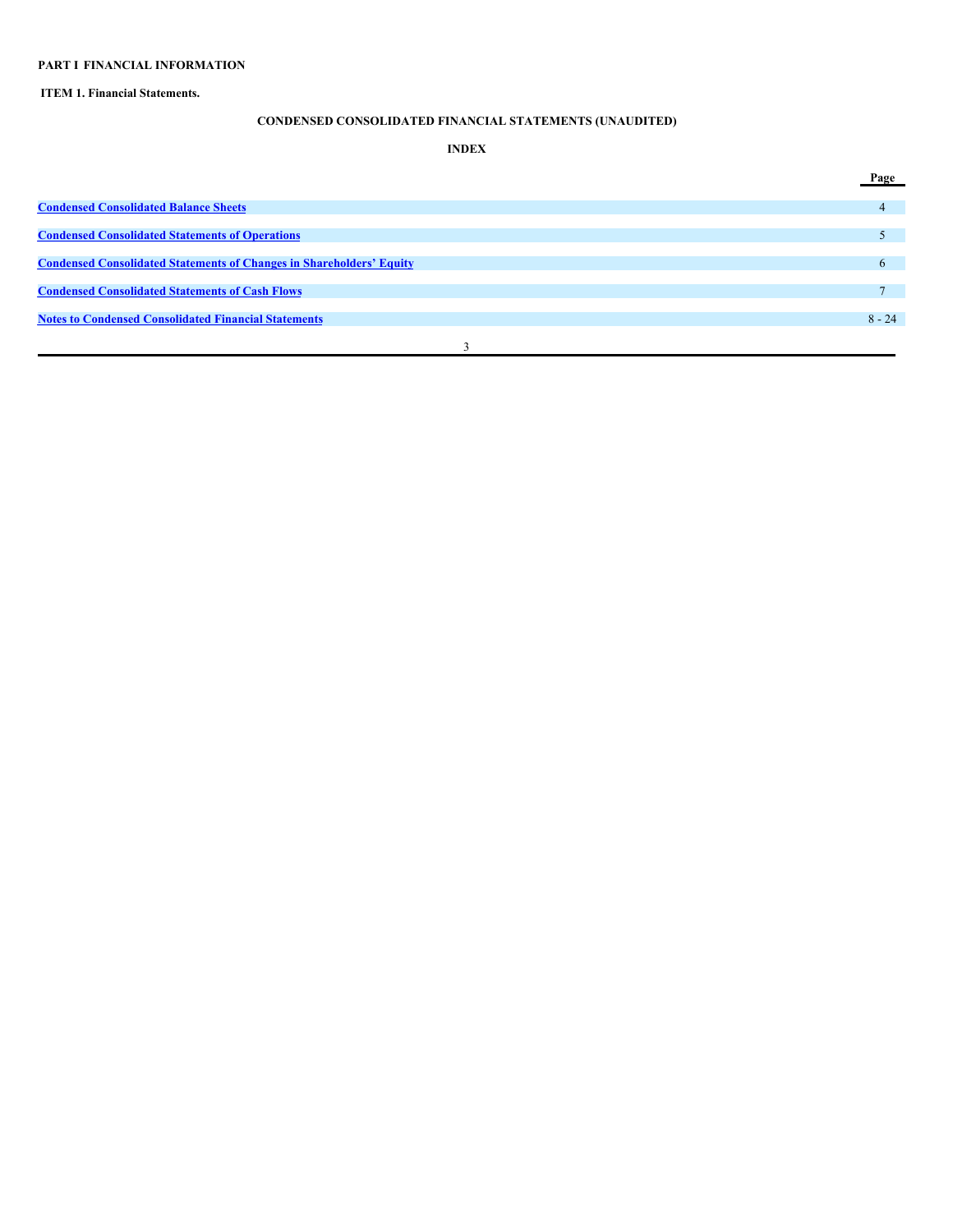## <span id="page-3-0"></span>**BEYOND AIR, INC. AND SUBSIDIARIES CONDENSED CONSOLIDATED BALANCE SHEETS**

| (Unaudited)<br><b>ASSETS</b><br>Current assets<br>$\mathbf S$<br>$\mathbf S$<br>Cash and cash equivalents<br>23,808,900<br>19,829,275<br>Restricted cash<br>636,317<br>5,635,836<br>Other current assets and prepaid expenses<br>1,207,238<br>25,652,455<br>Total current assets<br>Licensed right to use technology<br>403.244<br>Right-of-use lease assets<br>398,102<br>Property and equipment, net<br>421,214<br><b>TOTAL ASSETS</b><br>26,875,015<br>\$<br>S<br>LIABILITIES AND SHAREHOLDERS' EQUITY<br><b>Current liabilities</b><br>\$<br>Accounts payable<br>1,920,337<br>\$<br>Accrued expenses<br>1,084,604<br>Deferred revenue<br>644,029<br>Stock to be issued to a vendor<br>Operating lease liability<br>79,668<br>Loan payable<br>209,579<br>Total current liabilities<br>3,938,217<br>Long-term liabilities<br>Operating lease liability<br>323,270<br>Facility agreement loan, net<br>4,372,257<br><b>Total liabilities</b><br>8,633,744<br>Commitments and contingencies<br>Shareholders' equity<br>Preferred Stock, \$0.0001 par value per share: 10,000,000 shares authorized, 0 shares issued and outstanding<br>Common Stock, \$0.0001 par value per share: 100,000,000 shares authorized, 16,841,555 and 16,056,360 shares<br>issued and outstanding as of June 30, 2020 and March 31, 2020, respectively<br>1.684<br>Treasury stock<br>(25,000)<br>82,593,467<br>Additional paid-in capital |                     | June 30, 2020 |              |  | March 31, 2020 |  |  |
|---------------------------------------------------------------------------------------------------------------------------------------------------------------------------------------------------------------------------------------------------------------------------------------------------------------------------------------------------------------------------------------------------------------------------------------------------------------------------------------------------------------------------------------------------------------------------------------------------------------------------------------------------------------------------------------------------------------------------------------------------------------------------------------------------------------------------------------------------------------------------------------------------------------------------------------------------------------------------------------------------------------------------------------------------------------------------------------------------------------------------------------------------------------------------------------------------------------------------------------------------------------------------------------------------------------------------------------------------------------------------------------------------------------------|---------------------|---------------|--------------|--|----------------|--|--|
|                                                                                                                                                                                                                                                                                                                                                                                                                                                                                                                                                                                                                                                                                                                                                                                                                                                                                                                                                                                                                                                                                                                                                                                                                                                                                                                                                                                                                     |                     |               |              |  |                |  |  |
|                                                                                                                                                                                                                                                                                                                                                                                                                                                                                                                                                                                                                                                                                                                                                                                                                                                                                                                                                                                                                                                                                                                                                                                                                                                                                                                                                                                                                     |                     |               |              |  |                |  |  |
|                                                                                                                                                                                                                                                                                                                                                                                                                                                                                                                                                                                                                                                                                                                                                                                                                                                                                                                                                                                                                                                                                                                                                                                                                                                                                                                                                                                                                     |                     |               |              |  |                |  |  |
|                                                                                                                                                                                                                                                                                                                                                                                                                                                                                                                                                                                                                                                                                                                                                                                                                                                                                                                                                                                                                                                                                                                                                                                                                                                                                                                                                                                                                     |                     |               |              |  |                |  |  |
|                                                                                                                                                                                                                                                                                                                                                                                                                                                                                                                                                                                                                                                                                                                                                                                                                                                                                                                                                                                                                                                                                                                                                                                                                                                                                                                                                                                                                     |                     |               |              |  |                |  |  |
|                                                                                                                                                                                                                                                                                                                                                                                                                                                                                                                                                                                                                                                                                                                                                                                                                                                                                                                                                                                                                                                                                                                                                                                                                                                                                                                                                                                                                     |                     |               |              |  | 1,149,806      |  |  |
|                                                                                                                                                                                                                                                                                                                                                                                                                                                                                                                                                                                                                                                                                                                                                                                                                                                                                                                                                                                                                                                                                                                                                                                                                                                                                                                                                                                                                     |                     |               |              |  | 26,614,917     |  |  |
|                                                                                                                                                                                                                                                                                                                                                                                                                                                                                                                                                                                                                                                                                                                                                                                                                                                                                                                                                                                                                                                                                                                                                                                                                                                                                                                                                                                                                     |                     |               |              |  | 412,763        |  |  |
|                                                                                                                                                                                                                                                                                                                                                                                                                                                                                                                                                                                                                                                                                                                                                                                                                                                                                                                                                                                                                                                                                                                                                                                                                                                                                                                                                                                                                     |                     |               |              |  | 195,727        |  |  |
|                                                                                                                                                                                                                                                                                                                                                                                                                                                                                                                                                                                                                                                                                                                                                                                                                                                                                                                                                                                                                                                                                                                                                                                                                                                                                                                                                                                                                     |                     |               |              |  | 211,337        |  |  |
|                                                                                                                                                                                                                                                                                                                                                                                                                                                                                                                                                                                                                                                                                                                                                                                                                                                                                                                                                                                                                                                                                                                                                                                                                                                                                                                                                                                                                     |                     |               |              |  | 27,434,744     |  |  |
|                                                                                                                                                                                                                                                                                                                                                                                                                                                                                                                                                                                                                                                                                                                                                                                                                                                                                                                                                                                                                                                                                                                                                                                                                                                                                                                                                                                                                     |                     |               |              |  |                |  |  |
|                                                                                                                                                                                                                                                                                                                                                                                                                                                                                                                                                                                                                                                                                                                                                                                                                                                                                                                                                                                                                                                                                                                                                                                                                                                                                                                                                                                                                     |                     |               |              |  |                |  |  |
|                                                                                                                                                                                                                                                                                                                                                                                                                                                                                                                                                                                                                                                                                                                                                                                                                                                                                                                                                                                                                                                                                                                                                                                                                                                                                                                                                                                                                     |                     |               |              |  | 2,256,229      |  |  |
|                                                                                                                                                                                                                                                                                                                                                                                                                                                                                                                                                                                                                                                                                                                                                                                                                                                                                                                                                                                                                                                                                                                                                                                                                                                                                                                                                                                                                     |                     |               |              |  | 1,097,534      |  |  |
|                                                                                                                                                                                                                                                                                                                                                                                                                                                                                                                                                                                                                                                                                                                                                                                                                                                                                                                                                                                                                                                                                                                                                                                                                                                                                                                                                                                                                     |                     |               |              |  | 873,190        |  |  |
|                                                                                                                                                                                                                                                                                                                                                                                                                                                                                                                                                                                                                                                                                                                                                                                                                                                                                                                                                                                                                                                                                                                                                                                                                                                                                                                                                                                                                     |                     |               |              |  | 240,000        |  |  |
|                                                                                                                                                                                                                                                                                                                                                                                                                                                                                                                                                                                                                                                                                                                                                                                                                                                                                                                                                                                                                                                                                                                                                                                                                                                                                                                                                                                                                     |                     |               |              |  | 69,342         |  |  |
|                                                                                                                                                                                                                                                                                                                                                                                                                                                                                                                                                                                                                                                                                                                                                                                                                                                                                                                                                                                                                                                                                                                                                                                                                                                                                                                                                                                                                     |                     |               |              |  | 335,358        |  |  |
|                                                                                                                                                                                                                                                                                                                                                                                                                                                                                                                                                                                                                                                                                                                                                                                                                                                                                                                                                                                                                                                                                                                                                                                                                                                                                                                                                                                                                     |                     |               |              |  | 4,871,653      |  |  |
|                                                                                                                                                                                                                                                                                                                                                                                                                                                                                                                                                                                                                                                                                                                                                                                                                                                                                                                                                                                                                                                                                                                                                                                                                                                                                                                                                                                                                     |                     |               |              |  |                |  |  |
|                                                                                                                                                                                                                                                                                                                                                                                                                                                                                                                                                                                                                                                                                                                                                                                                                                                                                                                                                                                                                                                                                                                                                                                                                                                                                                                                                                                                                     |                     |               |              |  | 131,581        |  |  |
|                                                                                                                                                                                                                                                                                                                                                                                                                                                                                                                                                                                                                                                                                                                                                                                                                                                                                                                                                                                                                                                                                                                                                                                                                                                                                                                                                                                                                     |                     |               |              |  | 4,339,065      |  |  |
|                                                                                                                                                                                                                                                                                                                                                                                                                                                                                                                                                                                                                                                                                                                                                                                                                                                                                                                                                                                                                                                                                                                                                                                                                                                                                                                                                                                                                     |                     |               |              |  | 9,342,299      |  |  |
|                                                                                                                                                                                                                                                                                                                                                                                                                                                                                                                                                                                                                                                                                                                                                                                                                                                                                                                                                                                                                                                                                                                                                                                                                                                                                                                                                                                                                     |                     |               |              |  |                |  |  |
|                                                                                                                                                                                                                                                                                                                                                                                                                                                                                                                                                                                                                                                                                                                                                                                                                                                                                                                                                                                                                                                                                                                                                                                                                                                                                                                                                                                                                     |                     |               |              |  |                |  |  |
|                                                                                                                                                                                                                                                                                                                                                                                                                                                                                                                                                                                                                                                                                                                                                                                                                                                                                                                                                                                                                                                                                                                                                                                                                                                                                                                                                                                                                     |                     |               |              |  |                |  |  |
|                                                                                                                                                                                                                                                                                                                                                                                                                                                                                                                                                                                                                                                                                                                                                                                                                                                                                                                                                                                                                                                                                                                                                                                                                                                                                                                                                                                                                     |                     |               |              |  |                |  |  |
|                                                                                                                                                                                                                                                                                                                                                                                                                                                                                                                                                                                                                                                                                                                                                                                                                                                                                                                                                                                                                                                                                                                                                                                                                                                                                                                                                                                                                     |                     |               |              |  | 1,606          |  |  |
|                                                                                                                                                                                                                                                                                                                                                                                                                                                                                                                                                                                                                                                                                                                                                                                                                                                                                                                                                                                                                                                                                                                                                                                                                                                                                                                                                                                                                     |                     |               |              |  | (25,000)       |  |  |
|                                                                                                                                                                                                                                                                                                                                                                                                                                                                                                                                                                                                                                                                                                                                                                                                                                                                                                                                                                                                                                                                                                                                                                                                                                                                                                                                                                                                                     |                     |               |              |  | 75,702,915     |  |  |
|                                                                                                                                                                                                                                                                                                                                                                                                                                                                                                                                                                                                                                                                                                                                                                                                                                                                                                                                                                                                                                                                                                                                                                                                                                                                                                                                                                                                                     | Accumulated deficit |               | (64,328,880) |  | (57, 587, 076) |  |  |
| Total shareholders' equity<br>18,241,271                                                                                                                                                                                                                                                                                                                                                                                                                                                                                                                                                                                                                                                                                                                                                                                                                                                                                                                                                                                                                                                                                                                                                                                                                                                                                                                                                                            |                     |               |              |  | 18,092,445     |  |  |
| TOTAL LIABILITIES AND SHAREHOLDERS' EQUITY<br>26,875,015<br>27,434,744                                                                                                                                                                                                                                                                                                                                                                                                                                                                                                                                                                                                                                                                                                                                                                                                                                                                                                                                                                                                                                                                                                                                                                                                                                                                                                                                              |                     |               |              |  |                |  |  |

The accompanying notes are an integral part of these condensed consolidated financial statements.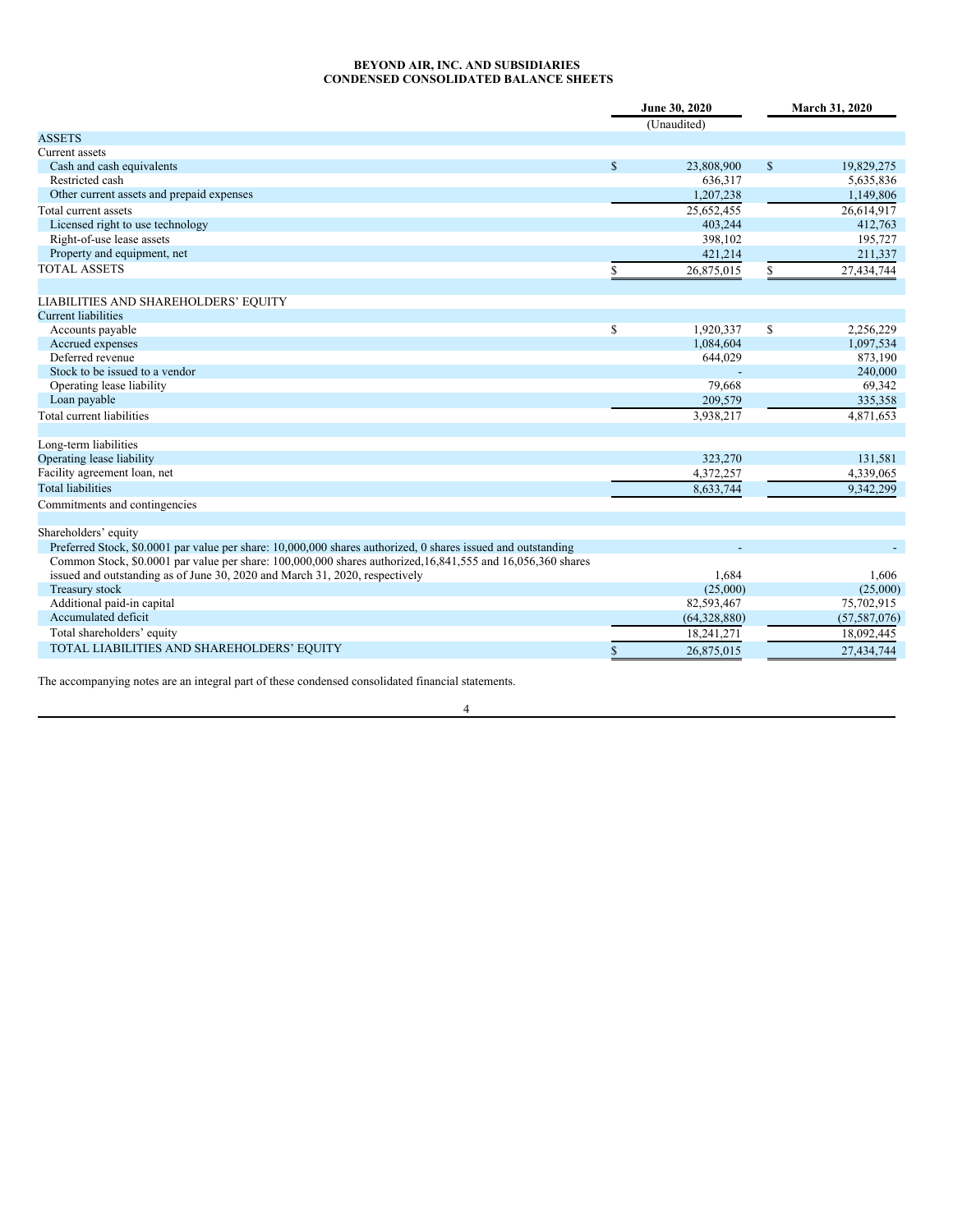## <span id="page-4-0"></span>**BEYOND AIR, INC. AND SUBSIDIARIES CONDENSED CONSOLIDATED STATEMENTS OF OPERATIONS (UNAUDITED)**

|                                                                          |             | For the Three Months Ended<br><b>June 30,</b> |
|--------------------------------------------------------------------------|-------------|-----------------------------------------------|
|                                                                          | 2020        | 2019                                          |
| License revenues                                                         | 229,161     | 627,469                                       |
| Operating expenses                                                       |             |                                               |
| Research and development                                                 | 4,331,814   | 2,323,513                                     |
| General and administrative                                               | 2,494,014   | 2,182,558                                     |
| Operating loss                                                           | (6,596,667) | (3,878,602)                                   |
| Other income (loss)                                                      |             |                                               |
| Realized and unrealized loss on marketable equity securities             |             | (2,307,319)                                   |
| Dividend income                                                          | 14,985      | 6,410                                         |
| Foreign exchange gain                                                    | 1,275       | 1,724                                         |
| Interest expense                                                         | (163,240)   | (3,034)                                       |
| Other                                                                    | 1,843       |                                               |
| Total other loss                                                         | (145, 137)  | (2,302,219)                                   |
| Net loss                                                                 | (6,741,804) | (6,180,821)                                   |
| Net loss per share – basic and diluted                                   | (0.40)      | (0.67)                                        |
| Weighted average number of common shares outstanding - basic and diluted | 16,529,392  | 9,201,855                                     |

The accompanying notes are an integral part of these condensed consolidated financial statements.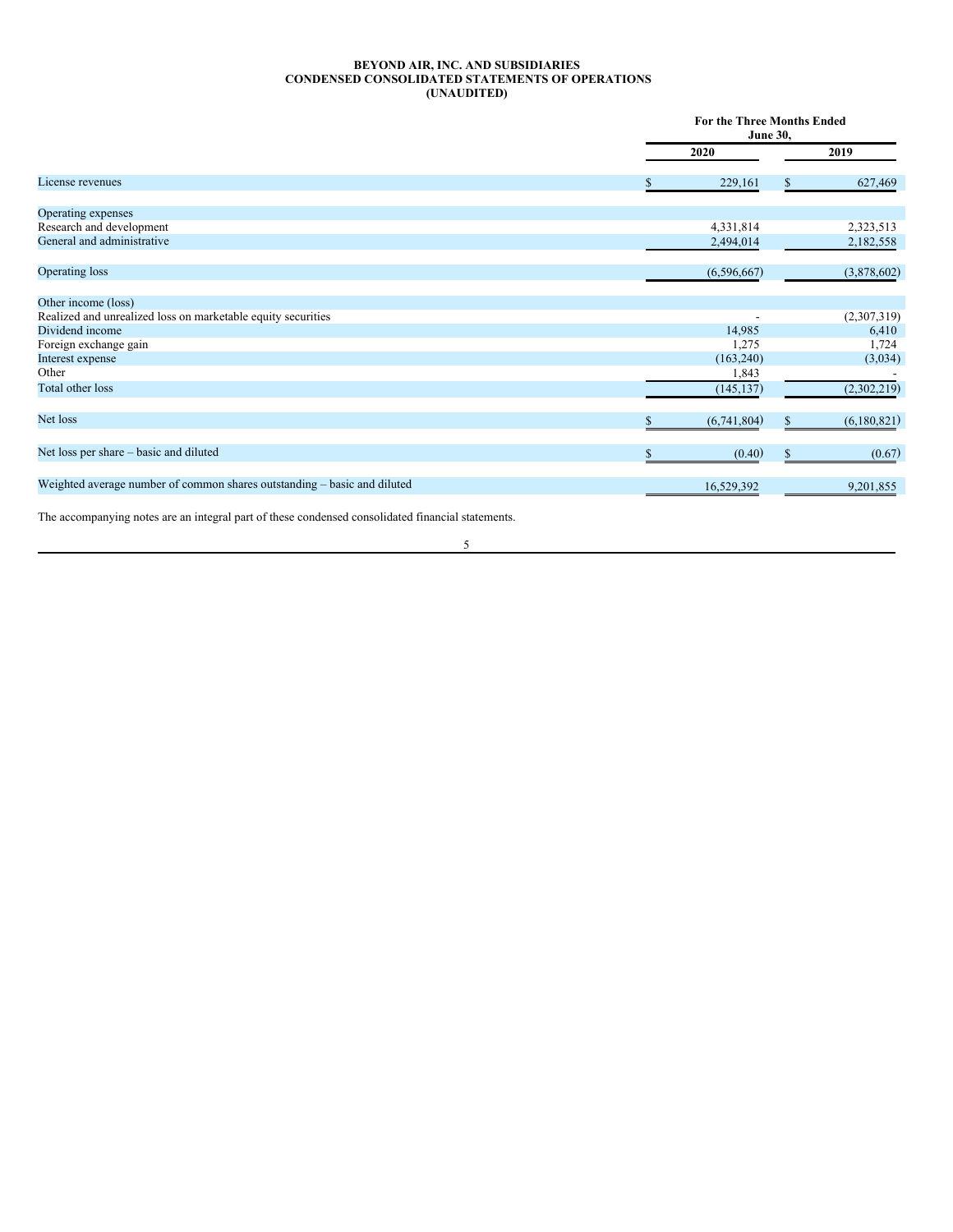#### <span id="page-5-0"></span>**BEYOND AIR, INC. AND SUBSIDIARIES CONDENSED CONSOLIDATED STATEMENTS OF CHANGES IN SHAREHOLDERS' EQUITY (UNAUDITED) FOR THE THREE MONTHS ENDED JUNE 30, 2020**

|                                                                |                     |        |              | <b>Additional</b> |                 |   | Total         |
|----------------------------------------------------------------|---------------------|--------|--------------|-------------------|-----------------|---|---------------|
|                                                                | <b>Common Stock</b> |        | Treasury     | Paid-in           | Accumulated     |   | Shareholders' |
|                                                                | Number              | Amount | <b>Stock</b> | Capital           | Deficit         |   | <b>Equity</b> |
| Balance as of April 1, 2020                                    | 16,056,360          | 1.606  | (25,000)     | \$75,702,915      | \$ (57,587,076) | ъ | 18,092,445    |
| At the market stock issuance of common stock, net              | 113.712             |        |              | 899.529           |                 |   | 899.540       |
| Issuance of common stock upon exercise of warrants             | 70,538              |        |              | 293,104           |                 |   | 293,111       |
| Issuance of common stock upon exercise of stock options        | 2,340               |        | -            | 545               |                 |   | 545           |
| Issuance of common stock pursuant to a Purchase Agreement, net | 568,605             | 57     | $\sim$       | 3.641.623         | ۰.              |   | 3,641,680     |
| Issuance of common stock to investor relations firm            | 30,000              |        |              | 242,097           |                 |   | 242,100       |
| Stock-based compensation                                       |                     |        |              | 1,813,654         |                 |   | 1,813,654     |
| Net loss                                                       |                     |        |              |                   | (6,741,804)     |   | (6,741,804)   |
| Balance as of June 30, 2020                                    | 16.841.555          | 1.684  | (25.000)     | \$ 82,593,467     | \$ (64.328.880) |   | 18.241.271    |

#### **BEYOND AIR, INC. AND SUBSIDIARIES CONDENSED CONSOLIDATED STATEMENTS OF CHANGES IN SHAREHOLDERS' EQUITY (UNAUDITED) FOR THE THREE MONTHS ENDED JUNE 30, 2019**

|                                                                  |                          |  |        |          |                          | <b>Additional</b> |                          | <b>Total</b>  |
|------------------------------------------------------------------|--------------------------|--|--------|----------|--------------------------|-------------------|--------------------------|---------------|
|                                                                  | <b>Common Stock</b>      |  |        | Treasurv |                          | Paid-in           | Accumulated              | Shareholders' |
|                                                                  | Number                   |  | Amount |          | Stock                    | Capital           | <b>Deficit</b>           | Equity        |
| Balance as of April 1, 2019                                      | 8.714.815                |  | 871    |          | (25,000)                 | \$41,693,578      | \$ (37,644,572)          | 4,024,877     |
| Issuance of common stock pursuant to a Purchase Agreement, net   | 250,000                  |  | 25     |          |                          | 1,173,785         | $\overline{\phantom{0}}$ | 1,173,810     |
| Issuance of common stock upon exercise of options                | 32,122                   |  |        |          | $\overline{\phantom{0}}$ | 83,854            | $\overline{\phantom{0}}$ | 83,857        |
| Issuance of common stock pursuant to a private placement, net of |                          |  |        |          |                          |                   |                          |               |
| offering cost                                                    | 1,583,743                |  | 159    |          |                          | 7,839,336         |                          | 7,839,495     |
| Stock-based compensation                                         |                          |  |        |          |                          | 919,037           |                          | 919,037       |
| Net loss                                                         | $\overline{\phantom{a}}$ |  |        |          |                          |                   | (6,180,821)              | (6,180,821)   |
| Balance as of June 30, 2019                                      | 10,580,680               |  | 1,058  |          | (25,000)                 | \$51,709,590      | \$ (43,825,393)          | 7,860,255     |

The accompanying notes are an integral part of these condensed consolidated financial statements.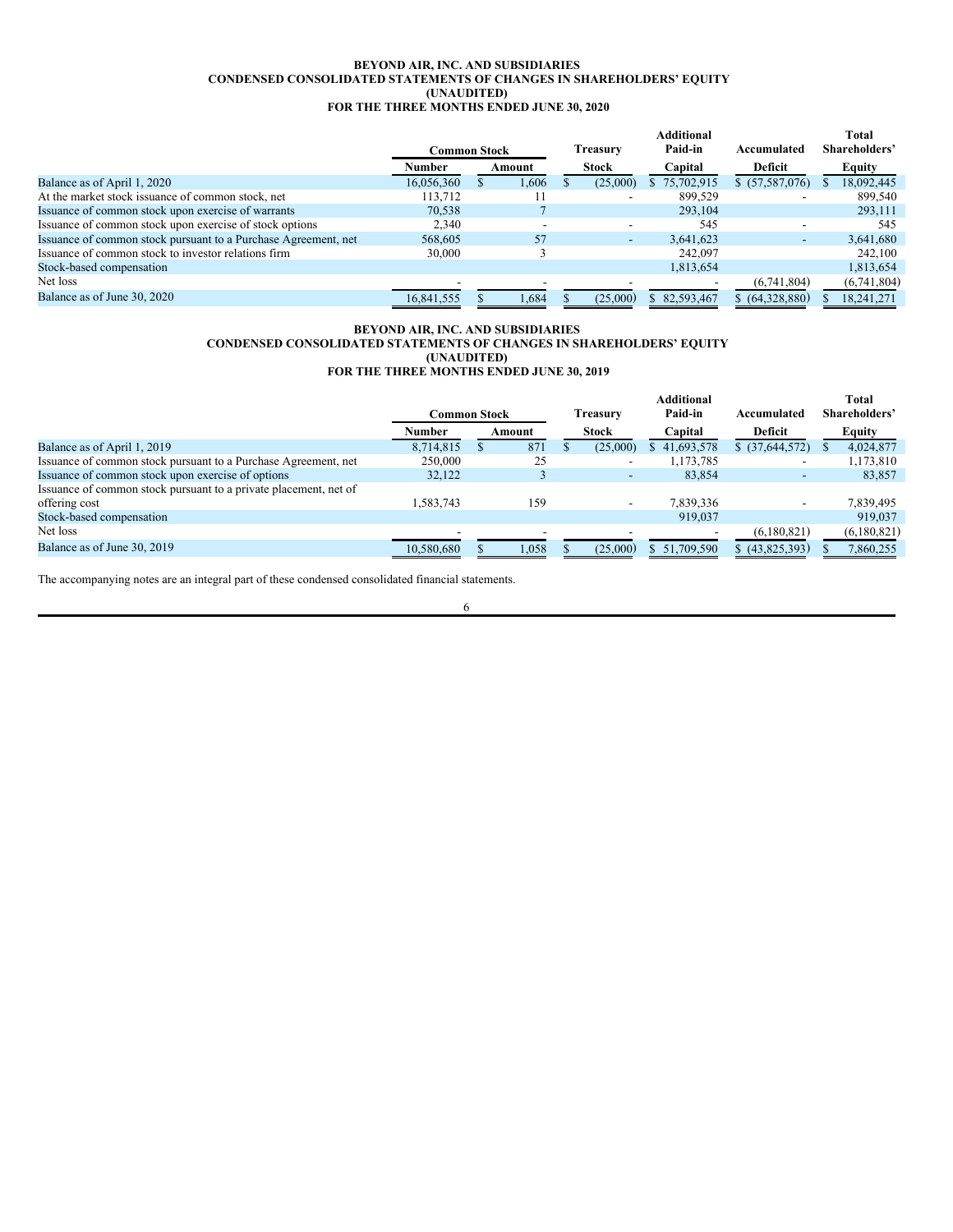## <span id="page-6-0"></span>**BEYOND AIR, INC. AND ITS SUBSIDIARIES CONDENSED CONSOLIDATED STATEMENTS OF CASH FLOWS (UNAUDITED)**

|                                                                                                              |             | <b>For the Three Months Ended</b> |               |                |
|--------------------------------------------------------------------------------------------------------------|-------------|-----------------------------------|---------------|----------------|
|                                                                                                              |             | 2020                              |               | 2019           |
| Cash flows from operating activities                                                                         |             |                                   |               |                |
| Net loss                                                                                                     | \$          | (6,741,804)                       | <sup>\$</sup> | (6,180,821)    |
| Adjustments to reconcile net loss to net cash used in operating activities                                   |             |                                   |               |                |
| Depreciation and amortization                                                                                |             | 33,650                            |               | 17.902         |
| Amortization of licensed right to use technology                                                             |             | 9,519                             |               | 53,680         |
| Stock-based compensation                                                                                     |             | 1,815,654                         |               | 941,537        |
| Amortization of debt discount                                                                                |             | 33.192                            |               |                |
| Amortization of operating lease assets                                                                       |             | 16,513                            |               | 15,135         |
| Gain on cancellation of operating lease                                                                      |             | (1, 843)                          |               |                |
| Realized and unrealized loss on marketable equity securities                                                 |             |                                   |               | 2,307,319      |
| Changes in:                                                                                                  |             |                                   |               |                |
| Other current assets and prepaid expenses                                                                    |             | (57, 432)                         |               | 243,258        |
| Accounts payable                                                                                             |             | (335, 893)                        |               | 388,330        |
| Accrued expenses                                                                                             |             | (12, 830)                         |               | (53,089)       |
| Lease payments                                                                                               |             | (15,030)                          |               | (15,693)       |
| Deferred revenue                                                                                             |             | (229, 161)                        |               | (627, 469)     |
| Net cash used in operating activities                                                                        |             | (5,485,465)                       |               | (2,909,911)    |
| Cash flows from investing activities                                                                         |             |                                   |               |                |
| Investment in marketable securities                                                                          |             |                                   |               | (16, 459, 011) |
| Proceeds from redemption of marketable securities                                                            |             |                                   |               | 9,687,121      |
| Purchase of property and equipment                                                                           |             | (243, 527)                        |               | (3,112)        |
| Net cash used in investing activities                                                                        |             | (243, 527)                        |               | (6,775,002)    |
|                                                                                                              |             |                                   |               |                |
| Cash flows from financing activities                                                                         |             |                                   |               |                |
| Issuance of common stock in connection with a Purchase Agreement with Lincoln Park, At the Market Offerings, |             |                                   |               |                |
| private placement, net, exercise of warrants and stock options                                               |             | 4,834,877                         |               | 9,097,162      |
| Payment of loan                                                                                              |             | (125, 779)                        |               | (116,366)      |
| Net cash provided by financing activities                                                                    |             | 4.709.098                         |               | 8,980,796      |
| Decrease in cash, cash equivalents and restricted cash                                                       |             | (1,019,894)                       |               | (704, 117)     |
| Cash, cash equivalents and restricted cash at beginning of period                                            |             | 25,465,111                        |               | 1,357,137      |
| Cash, cash equivalents and restricted cash at end of period                                                  | \$          | 24,445,217                        | \$            | 653.020        |
| Supplemental disclosure of non-investing activities                                                          |             |                                   |               |                |
| Right-of-use assets                                                                                          | \$          | 236,700                           | S             | 258,605        |
| Operating lease liability                                                                                    | $\mathbf S$ | 236,700                           | \$            | 266,570        |
| Disposition of right-of-use asset                                                                            | \$          | (17, 426)                         | \$            | 258,605        |
| Disposition of operating lease liability                                                                     | $\mathbf S$ | 19,329                            | $\mathbb{S}$  |                |
| Stock issued to investor relations firm                                                                      | \$          | 242,100                           |               |                |
| Supplemental disclosure of cash flow items:                                                                  |             |                                   |               |                |
| Interest paid                                                                                                | \$          | 22,298                            | S             | 1,676          |

The accompanying notes are an integral part of these condensed consolidated financial statements.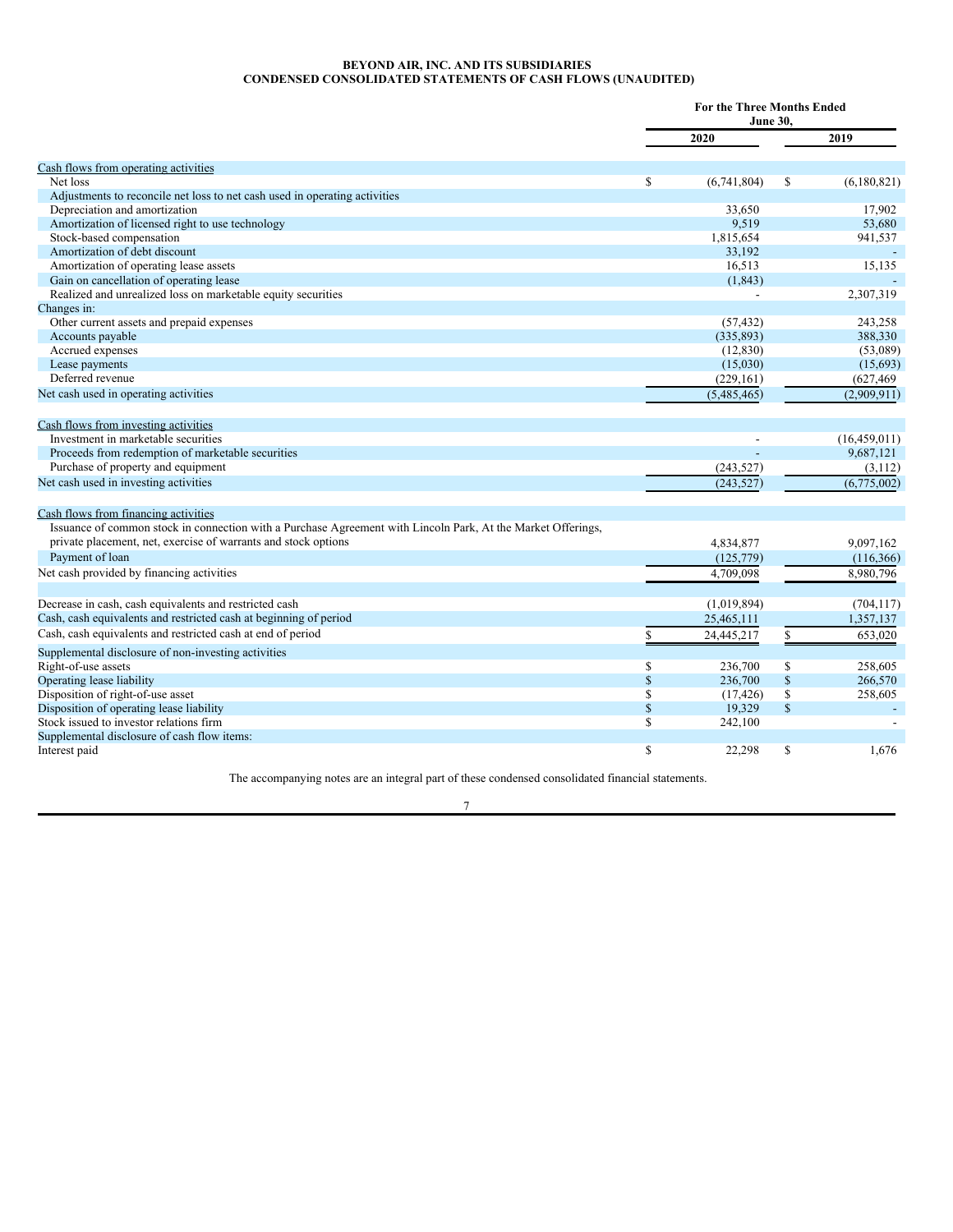## <span id="page-7-0"></span>**NOTE 1 ORGANIZATION AND BUSINESS**

Beyond Air, Inc. ("Beyond Air" or the "Company") was incorporated on April 24, 2015. On June 25, 2019, the Company's name was changed to Beyond Air, Inc. from AIT Therapeutics, Inc. The Company has the following wholly-owned subsidiaries:

Beyond Air, Ltd. ("BA Ltd.) was incorporated in Israel on May 1, 2011.

Advanced Inhalation Therapies (AIT), a wholly owned subsidiary of Beyond Air, Ltd. was incorporated on August 29, 2014, in Delaware.

Beyond Air Australia Pty Ltd. was incorporated on December 17, 2019 in Australia.

Beyond Air Ireland Limited was incorporated on March 5, 2020 in Ireland.

The Company is a clinical-stage medical device and biopharmaceutical company focused on developing inhaled Nitric Oxide (NO) for the treatment of patients with respiratory conditions, including serious lung infections and pulmonary hypertension, and gaseous NO for the treatment of solid tumors. Since its inception, the Company has devoted substantially all of its efforts to research and development.

The Company is developing a nitric oxide generator and delivery system (the "LungFit**™** system") that is capable of generating NO from ambient air. The LungFit™ can generate NO up to 400 parts per million ("ppm") for delivery to a patient's lungs. The LungFit™ can deliver NO either continuously or for a fixed amount of time at various flow rates and has the ability to either titrate dose on demand or maintain a constant dose. Our current areas of focus with the LungFit™ are persistent pulmonary hypertension of the newborn ("PPHN"), severe acute respiratory syndrome coronavirus 2 (SARS CoV-2), bronchiolitis ("BRO") and nontuberculous mycobacteria ("NTM") lung infection. The Company's current product candidates will be subject to premarket reviews and approvals by the U.S. Food and Drug Administration, or the FDA, as well as similar regulatory agencies in other countries or regions. If approved, our system will be marketed as a medical device initially in the United States.

## **Liquidity Risks and Uncertainties**

The Company has incurred cash used in operating activities of \$5.5 million for the three months ended June 30, 2020, and has accumulated losses of \$64.3 million. The Company has cash, cash equivalents and restricted cash of \$24.4 million as of June 30, 2020. Based on management's current business plan, the Company estimates it will have enough cash and liquidity sufficient to finance its operating requirements for at least one year from the date of filing these financial statements.

The Company's future capital needs and the adequacy of its available funds beyond one year will depend on many factors, including, but not necessarily limited to, the actual cost and time necessary for clinical studies and other actions needed to obtain regulatory approval of our medical devices in development as well as the cost to launch our first product for PPHN, assuming approval of our Premarketing Application ("PMA") which is expected to be filed at the end of September 2020.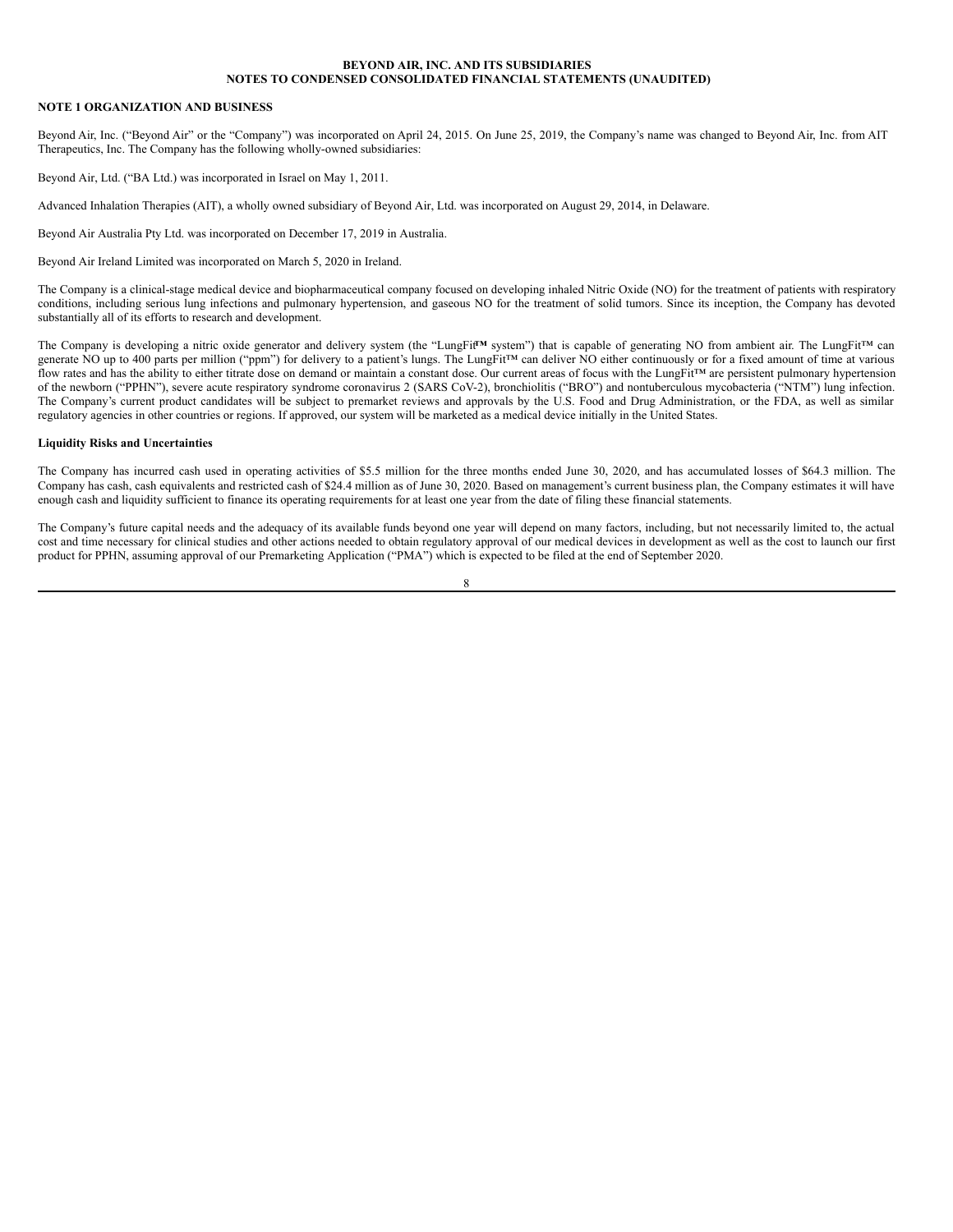## **NOTE 1 ORGANIZATION AND BUSINESS (continued)**

The Company will be required to raise additional funds through sale of equity or debt securities or through strategic collaboration and/or licensing agreements, to fund operations and continue our clinical trials until we are able to generate enough product or royalty revenues, if any. Financing may not be available on acceptable terms, or at all, and our failure to raise capital when needed could have a material adverse effect on our growth plans, our results of operations and our financial condition.

The Company's future liquidity includes access to the following:

- a) On April 2, 2020, Beyond Air, Inc. entered into an At-The-Market Equity Offering for \$50 million and utilized the Company's shelf registration statement, see Note 5.
- b) On March 17, 2020, the Company entered into a \$25 million unsecured loan facility agreement (the "Facility Agreement") with certain lenders. The Company has drawn down the first of five tranches of \$5 million and has the ability to drawn down on an additional \$5 million tranche at any time prior March 17, 2022 as well as the ability to draw down the remaining \$15 million after the FDA approval of the LungFit™ PH product. see Note 11.
- c) On May 14, 2020, the Company entered into a \$40 million purchase agreement ("New Purchase Agreement") with Lincoln Park Capital Fund, LLC ("LPC"), that replaces the existing \$20 million purchase agreement. The New Purchase Agreement provides for the issuance of up to \$40 million of the Company's common stock through May 2023 at the Company's discretion, The Company utilized the shelf registration statement, see Note 5.

## **NOTE 2 SIGNIFICANT ACCOUNTING POLICIES**

## **Basis of Presentation**

The unaudited condensed consolidated financial statements have been prepared in accordance with generally accepted accounting principles in the United States ("US GAAP") for interim financial information and with the instructions to Form 10-Q. Accordingly, they do not include all of the information and footnotes required to be presented for complete financial statements. The accompanying unaudited condensed consolidated financial statements reflect all adjustments (consisting only of normal recurring items) which are, in the opinion of management, necessary for a fair presentation of the results for the interim periods presented. The accompanying unaudited condensed consolidated Balance Sheet as of March 31, 2020 has been derived from the audited consolidated financial statements included in our Annual Report on Form 10-K for the year ended March 31, 2020 The unaudited condensed consolidated financial statements and related disclosures have been prepared with the assumption that users of the interim financial information have read or have access to the audited consolidated financial statements and the related notes thereto included in the Annual Report on Form 10-K for the year ended March 31,2020 which was filed with the United States Securities and Exchange Commission, ("SEC"), on June 23, 2020.

#### **Principles of Consolidation**

These unaudited condensed consolidated financial statements include the accounts of the Company and the accounts of all subsidiaries. All intercompany balances and transactions have been eliminated in the accompanying financial statements.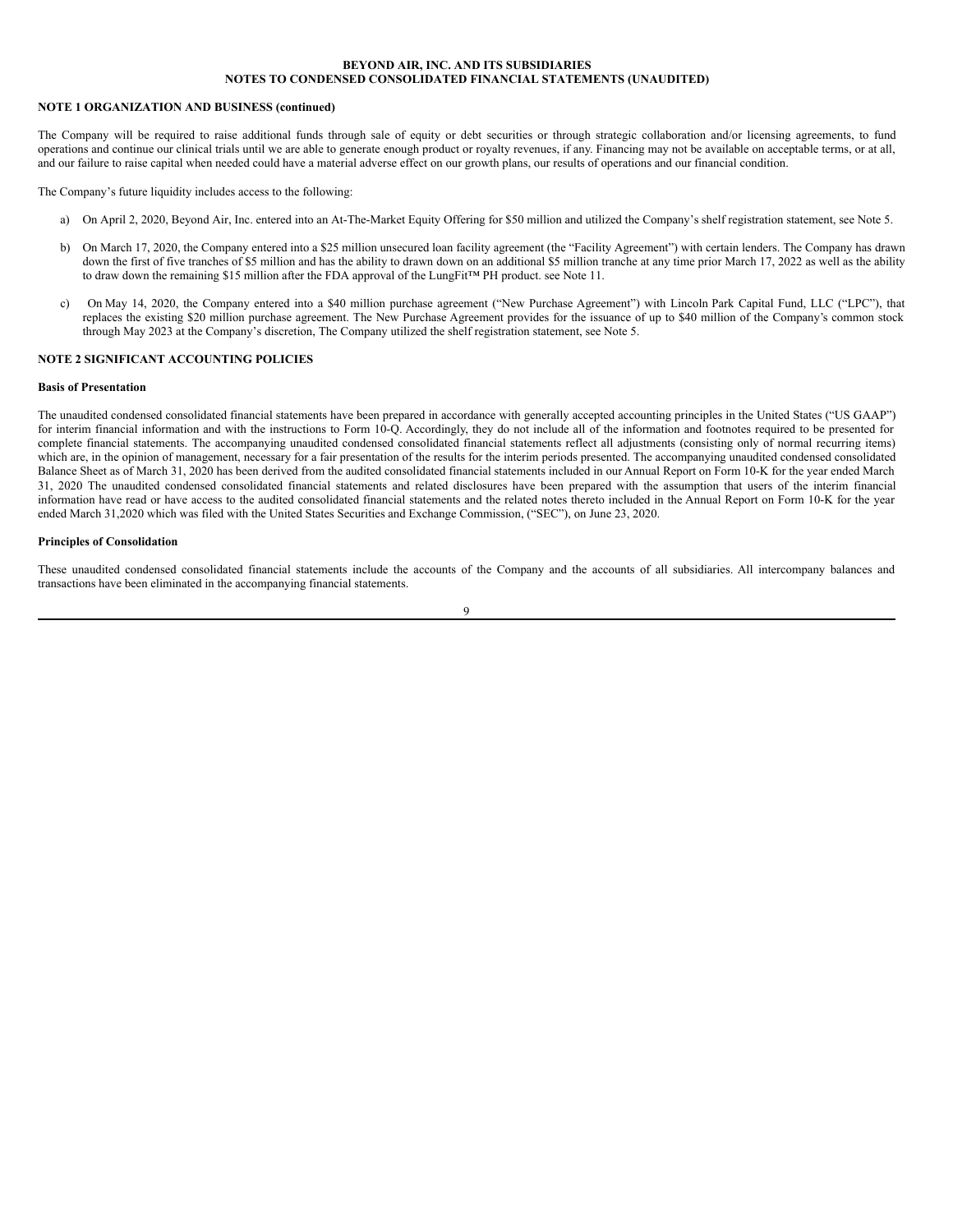## **Use of Estimates**

The preparation of financial statements in conformity with U.S. GAAP requires management to make estimates and assumptions that affect the reported amounts of assets and liabilities and disclosure of contingent assets and liabilities at the date of the financial statements and the reported amounts of revenues and expenses for the reporting period. Actual results could differ from those estimates. On an ongoing basis, the Company evaluates its significant estimates including accruals for expenses under consulting, licensing agreements, and clinical trials, stock-based compensation, warrant fair value, assumptions associated with revenue recognition, and the determination of deferred tax attributes and the valuation allowance thereon.

#### **Other Risks and Uncertainties**

The Company is subject to risks common to medical device companies including, but not limited to, new technological innovations, dependence on key personnel, protection of proprietary technology, compliance with government regulations, product liability, uncertainty of market acceptance of products and the potential need to obtain additional financing. The Company is dependent on third party suppliers, in some cases single-source suppliers.

There can be no assurance that the Company's product will be accepted in the marketplace, nor can there be any assurance that any future products can be developed or manufactured at an acceptable cost and with appropriate performance characteristics, or that such products will be successfully marketed, if at all.

The Company's products require approval or clearance from the U.S. Food and Drug Administration prior to commencing commercial sales in the United States. There can be no assurance that the Company's products will receive all of the required approvals or clearances. Approvals or clearances are also required in foreign jurisdictions in which the Company may license or sell its products. If the Company is denied such approvals or clearances or such approvals or clearances are delayed, it may have a material adverse impact on the Company's results of operations, financial position and liquidity

The development of our product candidates could be further disrupted and adversely affected by the recent outbreak of COVID-19. The spread of SARS CoV-2 from China to other countries has resulted in the Director General of the World Health Organization declaring COVID-19 a pandemic on March 11, 2020. We have assessed the impact COVID-19 may have on our business plans and our ability to conduct the preclinical studies and clinical trials as well as on our reliance on third-party manufacturing and our supply chain. However, there can be no assurance that this analysis will enable us to avoid part or all of any impact from the spread of COVID-19 or its consequences. The extent to which the COVID-19 pandemic and global efforts to contain its spread will impact our operations will depend on future developments, which are still uncertain and cannot be predicted at this time.

## **Concentrations**

The Company's license revenue was from two milestone payments from a terminated license see Note 10. The Company is reliant on two vendors for commercial manufacturing of the LungFit™ generator and delivery systems and nitrogen dioxide filters for both clinical studies and commercial supply, if regulatory approval is received.

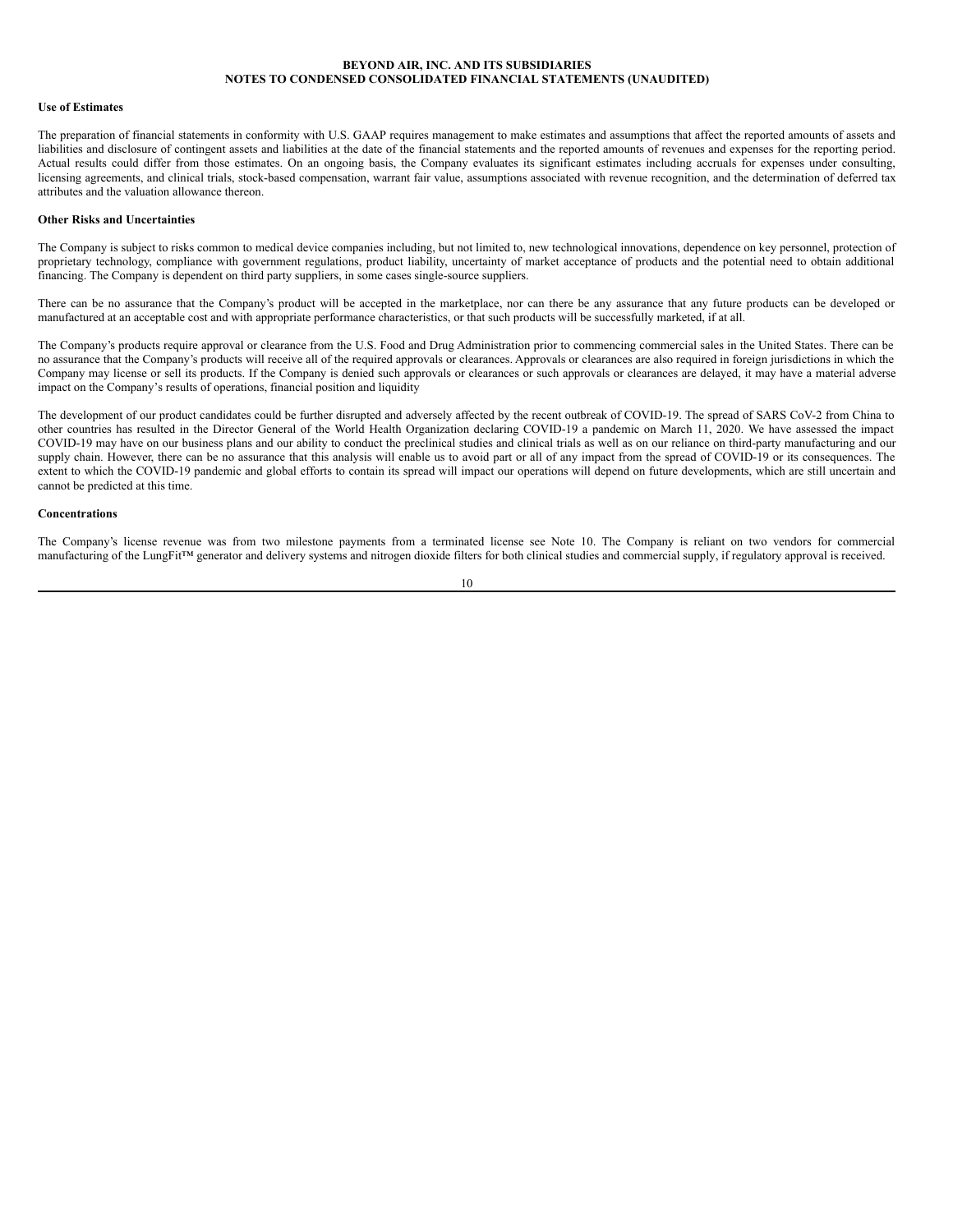## **NOTE 2 SIGNIFICANT ACCOUNTING POLICIES (continued)**

## **Financial Instruments**

Financial instruments that potentially subject the Company to concentrations of credit risk consist principally of cash and cash equivalents and marketable securities. The Company maintains its cash and cash equivalents in bank deposit and other interest-bearing accounts in major banks in Israel, Ireland and the U.S., the balances of which, at times, may exceed federally insured limits.

The Company has no off-balance-sheet concentration of credit risk such as foreign exchange contracts, option contracts or other foreign hedging arrangements.

#### **Restricted Cash**

As of June 30, 2020, restricted cash includes \$619,000 of cash that is designated for a contract manufacturer. This cash is expected be used for material and parts that require a long lead time. Collateral for vehicle leases are invested in bank deposit accounts which is restricted and as of June 30, 2020 was \$17,317 and as of March 31, 2020 was \$16,836, respectively.

Cash equivalents are short-term highly liquid investments that are readily convertible to cash with original maturities of three months or less at acquisition. Restricted cash is collateral for vehicle leases and invested in bank deposit accounts.

The following table is the reconciliation of the presentation and disclosure of financial instruments as shown on the Company's consolidated statements of cash flows:

|                                               | <b>June 30, 2020</b> | June 30, 2019 |         |  |  |
|-----------------------------------------------|----------------------|---------------|---------|--|--|
| Cash and cash equivalents                     |                      | 23,808,900    | 636.193 |  |  |
| Restricted cash                               |                      | 636.31        | 16.827  |  |  |
| Cash and cash equivalents and restricted cash |                      | 24,445,217    | 653.020 |  |  |

#### **Revenue**

The Company recognizes revenue when we transfer promised goods or services to customers in an amount that reflects the consideration to which we expect to be entitled in exchange for those goods or services. To determine revenue recognition for contracts with customers we perform the following five steps: (i) identify the contract(s) with a customer; (ii) identify the performance obligation(s) in the contract; (iii) determine the transaction price; (iv) allocate the transaction price to the performance obligation(s) in the contract; and (v) recognize revenue when (or as) we satisfy the performance obligation(s). At contract inception, we assess the goods or services promised within each contract, assess whether each promised good or service is distinct and identify those that are performance obligations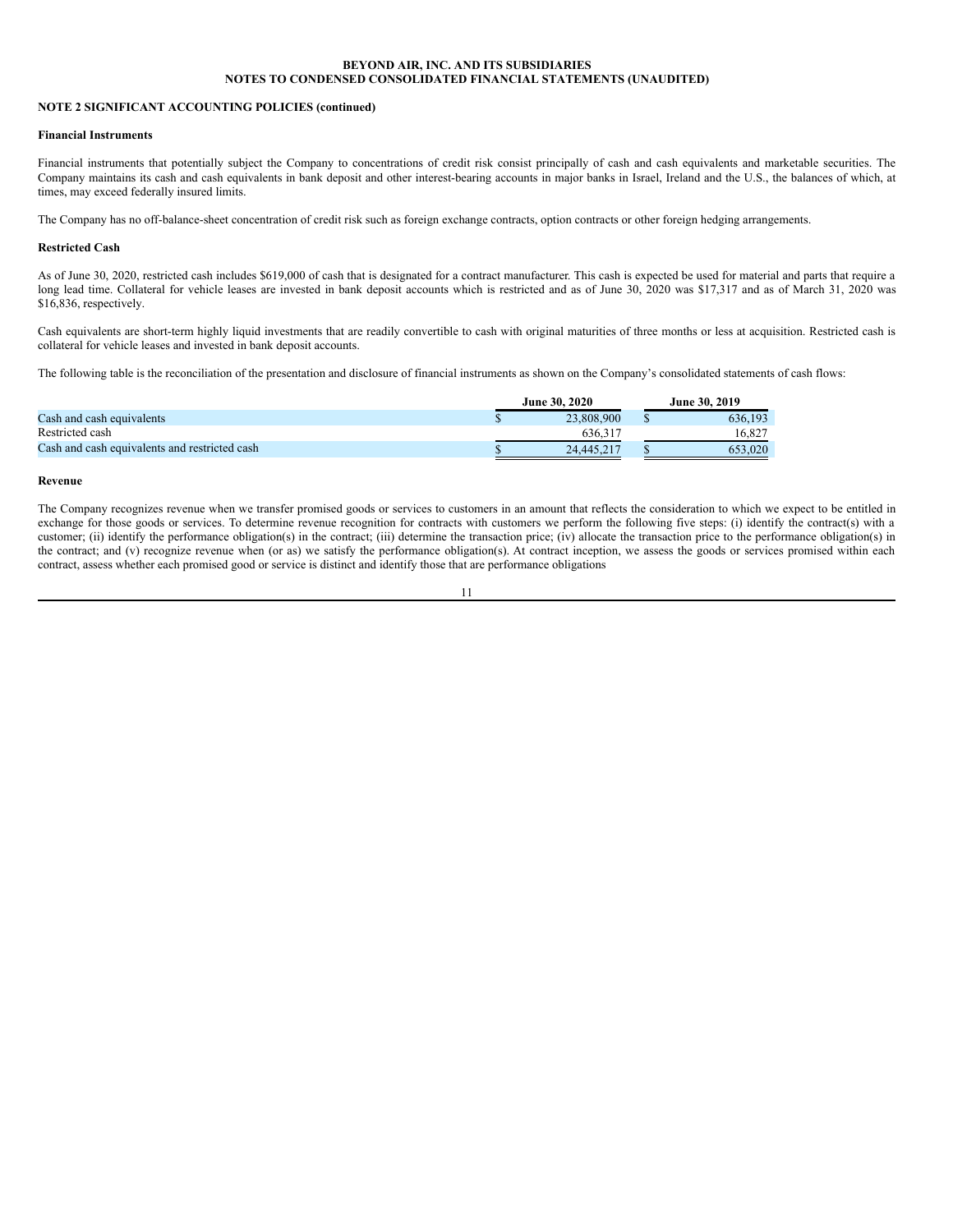## **NOTE 2 SIGNIFICANT ACCOUNTING POLICIES (continued)**

The Company must use judgment to determine: a) the number of performance obligations based on the determination under step (ii) above and whether those performance obligations are distinct from other performance obligations in the contract; b) the transaction price under step (iii) above; and c) the stand-alone selling price for each performance obligation identified in the contract for the allocation of transaction price in step (iv) above. The Company uses judgment to determine whether milestones or other variable consideration, except for royalties, should be included in the transaction price. The transaction price is allocated to each performance obligation on an estimated standalone selling price basis, for which the Company recognizes revenue as or when the performance obligations under the contract are satisfied, see, Note 10.

Where a portion of non-refundable up-front fees or other payments received are allocated to continuing performance obligations under the terms of a license arrangement, they are recorded as contract liabilities and recognized as revenue when (or as) the underlying performance obligation is satisfied.

#### **Segment reporting**

Operating segments are identified as components of an enterprise about which separate discrete financial information is available for evaluation by the chief operating decisionmaker in making decisions regarding resource allocation and assessing performance. To date, we have viewed our operations and managed our business as one segment.

## **Research and Development**

Research and development expenses are charged to the statement of operations as incurred. Research and development expenses include salaries, costs incurred by outside laboratories, manufacturer's, consultants, accredited facilities in connection with clinical trials and preclinical studies and stock based-compensation. Research and development projects that have no alternative uses have been expensed as incurred.

#### **Foreign Exchange Transactions**

BA Ltd., Beyond Air Ireland Limited, Beyond Air Australia Pty, Ltd. operations are in Israel, Ireland, and in Australia, respectively. Beyond Air's operations are in the United States and the Company's management believes that the U.S. dollar is the currency of the primary economic environment in which the Company operates and expects to continue to operate in the foreseeable future. Thus, the functional and reporting currency of the Company is the U.S. dollar. The Company's transactions and balances denominated in U.S. dollars are presented at their original amounts. Non-dollar transactions and balances have been re-measured to U.S. dollars in accordance with the Accounting Standards Board Codification Topic 830, "Foreign Currency Matters". The translation adjustment at June 30, 2020 and March 31, 2020 was not material.

## **Stock-Based Compensation**

The Company measures the cost of employee and non-employee services received in exchange for an award of equity instruments based on the grant-date fair value of the award. Fair value for restricted stock awards is valued using the closing price of the Company's stock on the date of grant. That cost is recognized over the period during which an employee is required to provide service in exchange for the award - the requisite service period. The grant-date fair value of employee share options is estimated using the Black-Scholes option pricing model. The risk-free interest rate assumptions were based upon the observed interest rates appropriate for the expected term of the equity instruments. The expected dividend yield was assumed to be zero as the Company has not paid any dividends since its inception and does not anticipate paying dividends in the foreseeable future. Due to the Company's limited trading history, the Company utilizes an implied volatility based on an aggregate of guideline companies. In 2020, the Company began to blend its historical volatility with the peer group in order to obtain expected volatility. The peer companies were based similar publicly traded peer companies. The Company routinely reviews its calculation of volatility based on, the Company's life cycle, its peer group, and other factors. The Company uses the simplified method for share-based compensation to estimate the expected term.

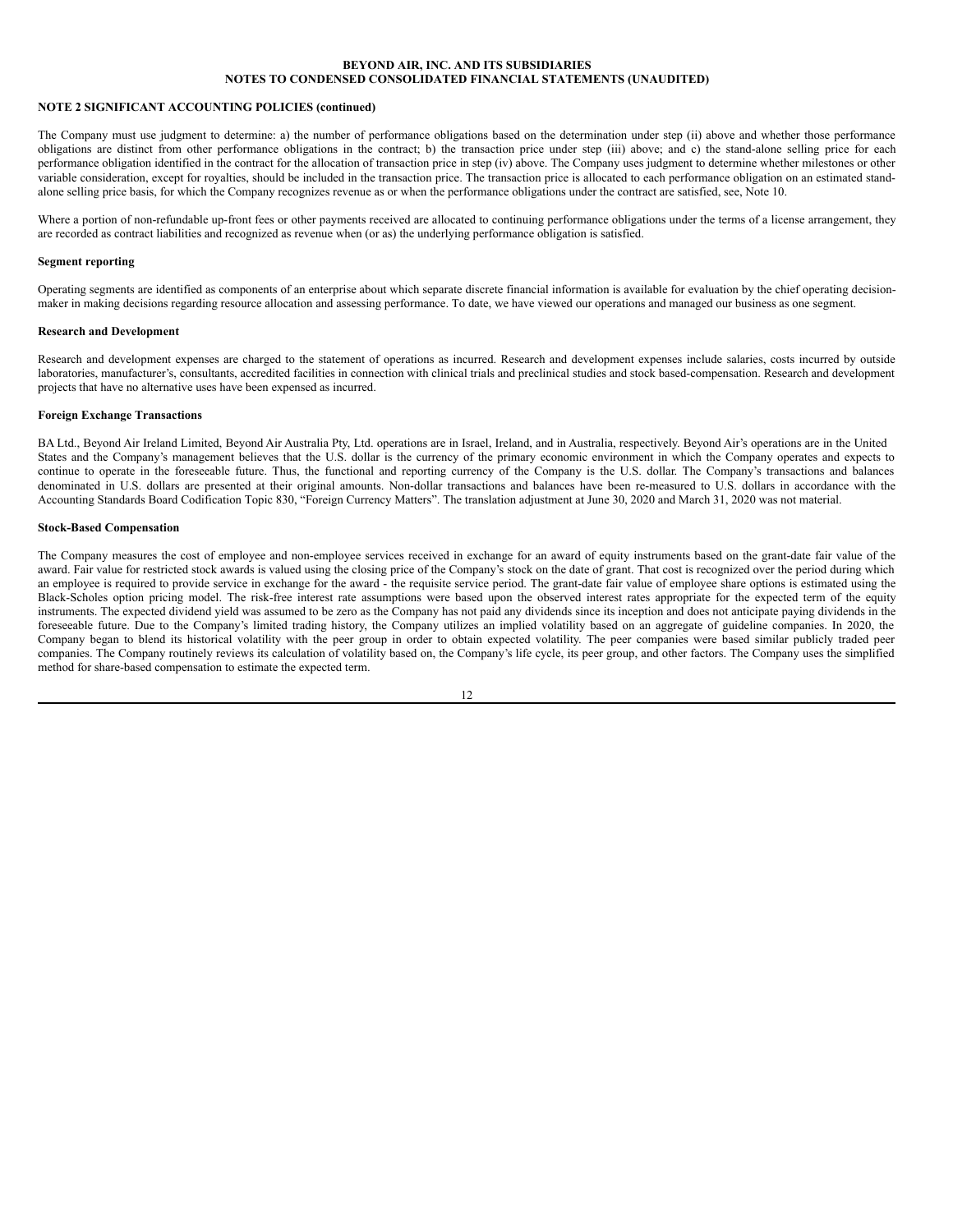## **NOTE 2 SIGNIFICANT ACCOUNTING POLICIES (continued)**

Compensation expense for options and warrants granted to non-employees is determined by the fair value of the consideration received or the fair value of the equity instruments issued, whichever is more reliably measured, and is recognized over the service period. The expense was previously adjusted to fair value at the end of each reporting period until such awards vested, and the fair value of such instruments, as adjusted, was expensed over the related vesting period. Adjustments to fair value at each reporting date resulted in income or expense, depending upon the estimate of fair value and the amount of expense recorded prior to the adjustment. In June 2018, the FASB issued ASU No. 2018-07, Stock-based Compensation: Improvements to Nonemployee Share-based Payment Accounting, which amends the existing accounting standards for share-based payments to nonemployees. This ASU aligns much of the guidance on measuring and classifying nonemployee awards with that of awards to employees. Under the new guidance, the measurement of nonemployee equity awards is fixed on the grant date. The fair value of all non-employee awards became fixed at the start of the fourth quarter of 2019.

#### **Property and Equipment**

Property and equipment are stated at cost less accumulated depreciation and accumulated amortization. Depreciation and amortization is calculated using the straight-line method over the estimated useful life of the assets as follows:

| Computers equipment            | Three years                                                    |
|--------------------------------|----------------------------------------------------------------|
| Furniture and fixtures         | Seven years                                                    |
| Clinical and medical equipment | Five and Fifteen years or estimated useful life of the asset   |
| Leasehold improvements         | Shorter of term of lease or estimated useful life of the asset |

## **Licensed Right to Use Technology**

Licensed right to use technology that is considered platform technology is recorded as an intangible asset which resulted from the NitricGen transaction, see Note 11. The intangible asset was valued based upon the fair value of the options issued to NitricGen and the cash paid for this transaction. The license also contains two future milestone additional payments aggregating \$1,800,000. The intangible asset is being amortized on a straight-line method over its estimated useful life of thirteen years. The expected amortization expense for the next five years and thereafter is as follows for the year ended March 31:

| Remainder of 2021 | 28,558  |
|-------------------|---------|
| 2022              | 38,077  |
| 2023              | 38,077  |
| 2024<br>2025      | 38,077  |
|                   | 38,077  |
| Thereafter        | 222,378 |
| Total             | 403,244 |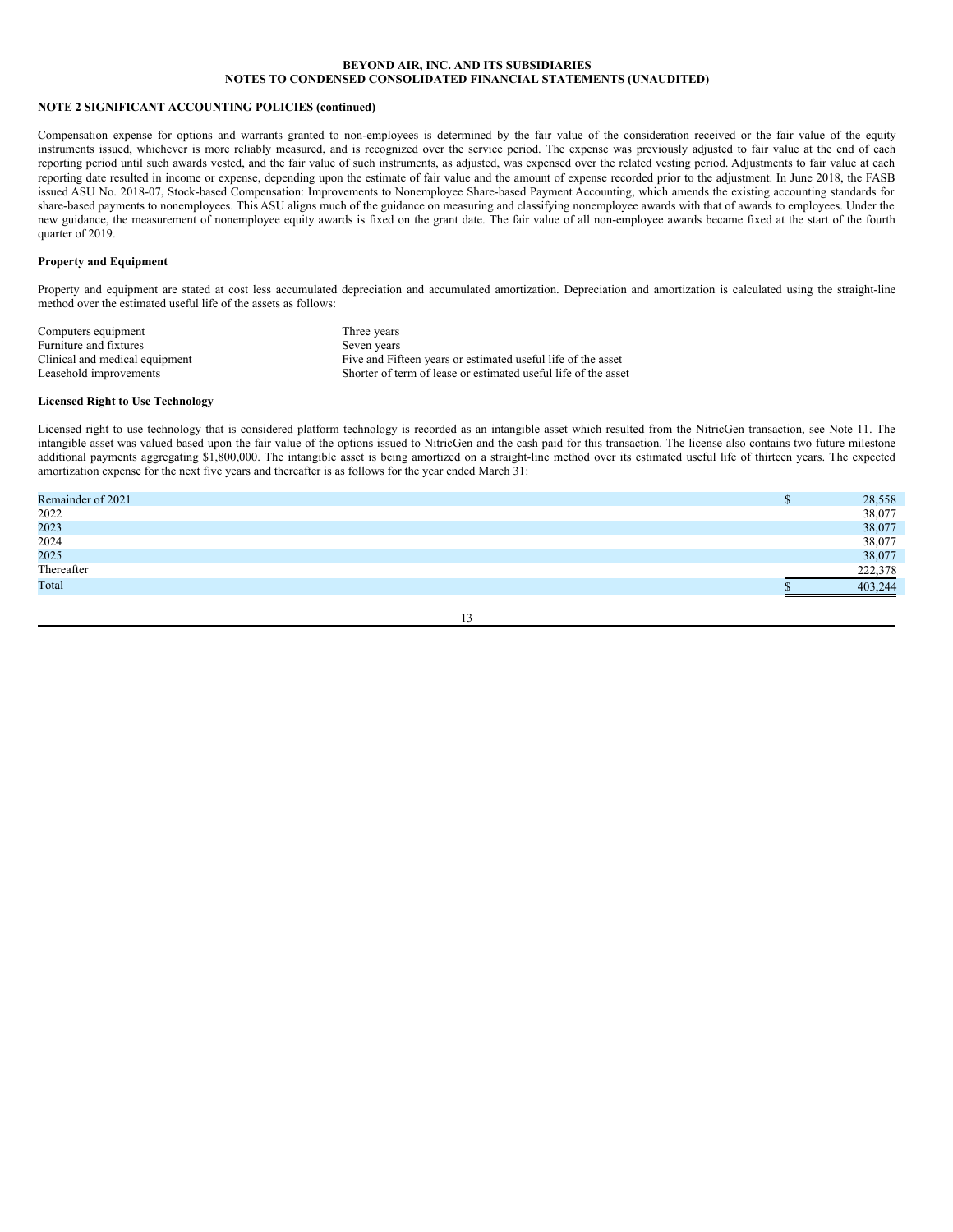## **NOTE 2 SIGNIFICANT ACCOUNTING POLICIES (continued)**

The Company assess the impairment of long-lived assets on an ongoing basis and whenever events or changes in circumstances indicate that the carrying value may not be recoverable. Factors we consider that could trigger an impairment review include the following:

- significant underperformance relative to expected historical or projected future operating results,
- significant changes in the manner of our use of the acquired assets or the strategy for our overall business,
- significant negative regulatory or economic trends, and
- significant technological changes, which would render equipment and manufacturing processes obsolete.

Recoverability of assets that will continue to be used in our operations is measured by comparing the carrying value to the future net undiscounted cash flows expected to be generated by the asset or asset group. Future undiscounted cash flows include estimates of future revenues, driven by market growth rates, and estimated future costs. There were no events during the reporting periods that were deemed to be a triggering event that would require an impairment assessment.

#### **Income Taxes**

The Company accounts for income taxes using the asset and liability method. Accordingly, deferred tax assets and liabilities are recognized for the future tax consequences attributable to differences between financial statement carrying amounts of existing assets and liabilities and their respective tax bases. Deferred tax assets and liabilities are measured using enacted tax rates expected to apply to taxable income in the years in which those temporary differences are expected to be recovered or settled. The effect on deferred tax assets and liabilities of a change in the tax rate is recognized in income or expense in the period that the change is effective. Tax benefits are recognized when it is probable that the deduction will be sustained. A valuation allowance is established when it is more likely than not that all or a portion of a deferred tax asset will either expire before the Company is able to realize the benefit, or that future deductibility is uncertain. As of June 30, 2020, and March 31, 2020, the Company recorded a valuation allowance to the full extent of our net deferred tax assets since the likelihood of realization of the benefit does not meet the more likely than not threshold.

The Company files a U.S. Federal, various state, and International income tax returns. Uncertain tax positions are reviewed on an ongoing basis and are adjusted in light of changing facts and circumstances. Such adjustment is reflected in the tax provision when appropriate**.** The Company will recognize interest and penalties, if any, related to unrecognized tax benefits in income taxes in the statements of operations. Tax years 2016 through 2020 remain open to examination by federal and state tax jurisdictions. The Company files tax returns in Israel for which tax years 2014 through 2020 remain open. In addition, the Company files tax returns in Ireland and Australia and the tax year 2020 remains open.

$$
14\quad
$$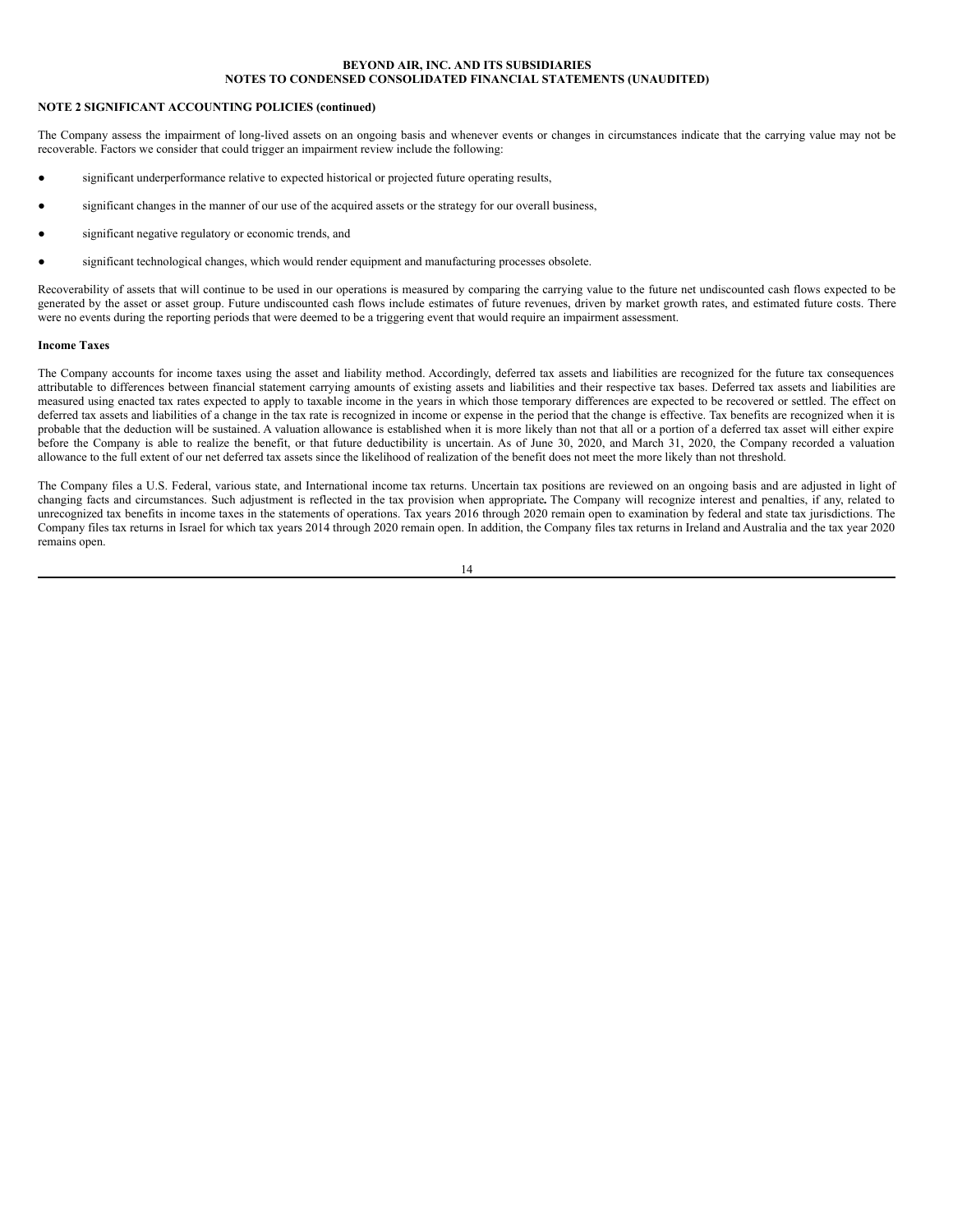## **NOTE 2 SIGNIFICANT ACCOUNTING POLICIES (continued)**

## **Net Income (Loss) Per Share**

Basic and diluted net loss per share attributable to common stockholders is computed by dividing the net loss and a deemed dividend from a warrant modification attributable to common stockholders by the weighted average number of common shares outstanding for the period. The dilutive effect of outstanding options, warrants, restricted stock and other stock-based compensation awards is reflected in diluted net income (loss) per share by application of the treasury stock method. The calculation of diluted net income (loss) attributed to common shareholders per share excludes all anti-dilutive common shares. For periods in which the Company has reported net losses, diluted net loss per share attributable to common stockholders is the same as basic net loss per share attributable to common stockholders, because such common shares are not assumed to have been issued if their effect is anti-dilutive, see Note 9.

#### **New Accounting Standards**

There are no recently issued accounting standards that have been adopted in the current period or will be adopted in future periods that have had or are expected to have a material impact on our consolidated financial position or results of operations.

## **Recently Issued Accounting Standards Not Yet Adopted**

In December 2019, the Financial Accounting Standards Board ("FASB") issued ASU No. 2019-12, "Income Taxes (Topic 740): Simplifying the Accounting for Income Taxes." as part of its initiative to reduce complexity in the accounting standards. The standard eliminates certain exceptions related to the approach for intraperiod tax allocation, the methodology for calculating income taxes in an interim period and the recognition of deferred tax liabilities for outside basis differences. The standard also clarifies and simplifies other aspects of the accounting for income taxes. The standard is effective for fiscal years, and interim periods within those fiscal years, beginning after December 15, 2020. Early adoption is permitted. The Company does not anticipate the adoption of this guidance to have a material impact on its consolidated financial statements and related disclosures.

## **NOTE 3 FAIR VALUE MEASUREMENT**

The Company's financial instruments primarily include cash, cash equivalents, restricted cash, marketable securities, accounts payable, loan payable and credit facility loan. Due to the short-term nature of cash and accounts payable, the carrying amounts of these assets and liabilities approximate their fair value. Fair value is defined as the price that would be received to sell an asset or paid to transfer a liability (an exit price) in an orderly transaction between market participants at the reporting date. The accounting guidance establishes a three-tiered hierarchy, which prioritizes the inputs used in the valuation methodologies in measuring fair value. A fair value hierarchy has been established for valuation inputs that gives the highest priority to quoted prices in active markets for identical assets or liabilities and the lowest priority to unobservable inputs. The fair value hierarchy is as follows:

- Level 1 quoted prices in active markets for identical assets or liabilities;
- Level 2 inputs other than Level 1 that are observable, either directly or indirectly, such as quoted prices in active markets for similar assets or liabilities, quoted prices for identical or similar assets or liabilities in markets that are not active, or other inputs that are observable or can be corroborated by observable market data for substantially the full term of the assets or liabilities; or
- Level 3 unobservable inputs that are supported by little or no market activity and that are significant to the fair value of the assets or liabilities.

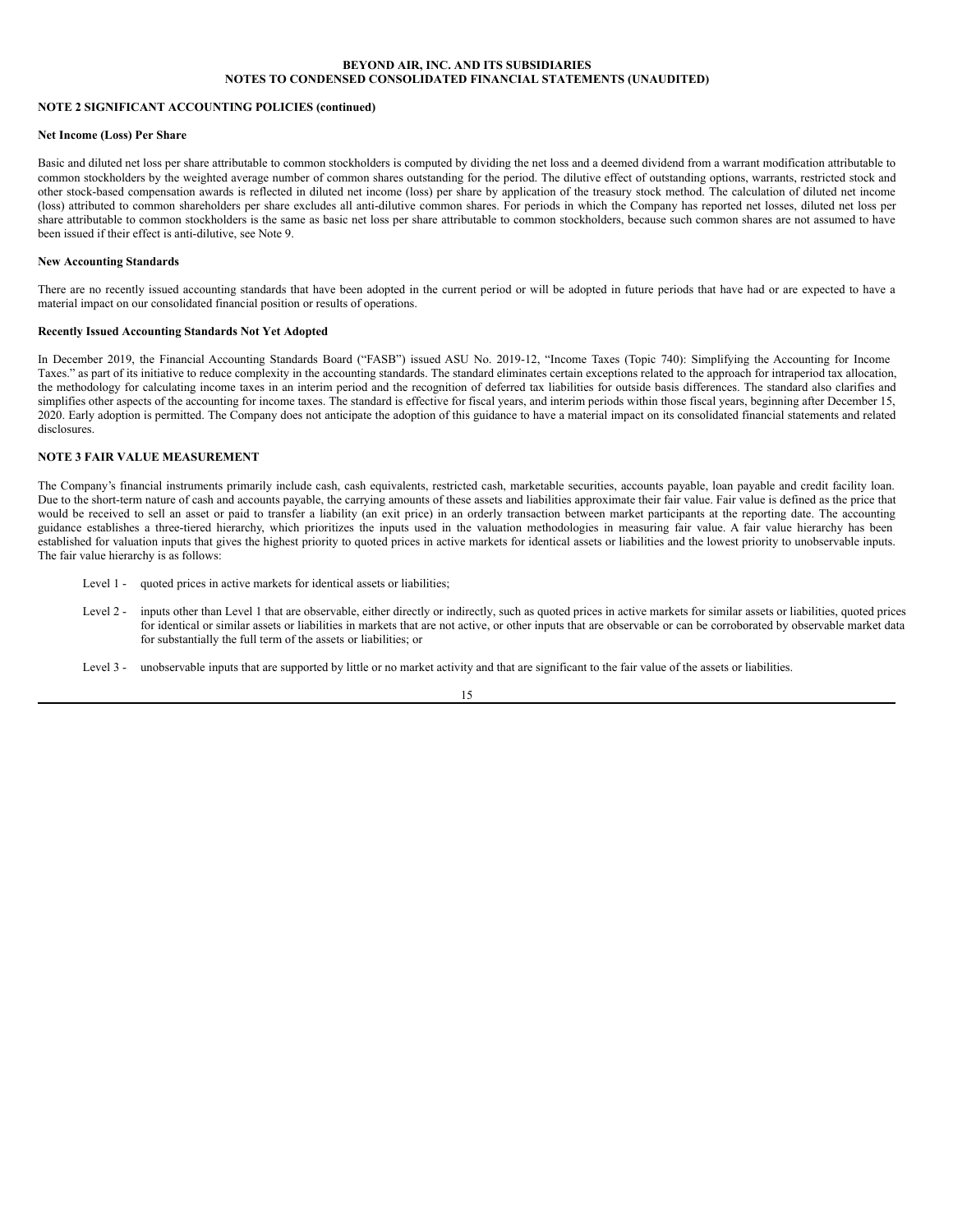## **NOTE 4 PROPERTY AND EQUIPMENT**

Property and equipment consist of the following as of June 30, 2020 and March 31, 2020, respectively:

|                                           | June 30, 2020 |   | <b>March 31, 2020</b> |
|-------------------------------------------|---------------|---|-----------------------|
| Clinical and medical equipment            | 562,024       | S | 357,795               |
| Computer equipment                        | 91,999        |   | 73,982                |
| Furniture and fixtures                    | 62,995        |   | 53,895                |
| Leasehold improvements                    | 17,517        |   | 5,336                 |
|                                           | 734,535       |   | 491,008               |
| Accumulated depreciation and amortization | (313, 321)    |   | (279, 671)            |
|                                           | 421,214       |   | 211,337               |

Depreciation and amortization expense related to fixed assets for the three months ended June 30, 2020 and June 30, 2019 was \$33,650 and \$17,902.

## **NOTE 5 SHAREHOLDER'S EQUITY**

In August 2018, the Company entered into a Stock Purchase Agreement with LPC for \$20 million. The Company may sell and issue LPC and LPC was obligated to purchase up to \$20 million in value of shares of common stock from time to time over three years. Under this Purchase Agreement, for the three months ended June 30, 2020 and June 30, 2019, the Company received proceeds of \$ 1,958,845 and \$1,173,810 from the sale of 243,605 and 250,000 shares of the Company's stock, respectively. The average price per share sold for the three months ended June 30, 2020 and June 30, 2019 was \$8.04 per share and \$4.70 per share, respectively. On May 14, 2020, the Company entered into a \$40 million New Purchase Agreement with LPC, that replaced the existing \$20 million purchase agreement. The New Purchase Agreement provides for the issuance of up to \$40 million of the Company's common stock which we may sell from time to time in our sole discretion to LPC over the next 36 months, provided that the closing price is not below \$0.25 per share and conditions and limitations in the New Purchase Agreement. Pursuant to the New Purchase Agreement, the Company received net proceeds of \$1,682,835 from the sale of 325,000 share of common stock at \$8.58 per share. The Company incurred a 2.5% fee for this transaction. At June 30, 2020, there is \$37,211,500 available under this Purchase Agreement. The Company filed a prospectus supplement for this Purchase Agreement.

On April 2, 2020, the Company entered into an At-The-Market Equity Offering ("ATM") for \$50 million utilizing the Company's shelf registration statement and filed on Form S-3. The Company may sell shares of our common stock having aggregate sales proceeds of up to \$50,000,000 from time to time in this offering, subject to the conditions and limitations in the agreement. If shares are sold, there is a three 3 percent fee paid to the sales agent. For the three months ended June 30, 2020, the Company received net proceeds of \$899,540 from the sale of 113,712 shares of the Company's stock. At June 30, 2020, there is \$48,985,459, available under this ATM.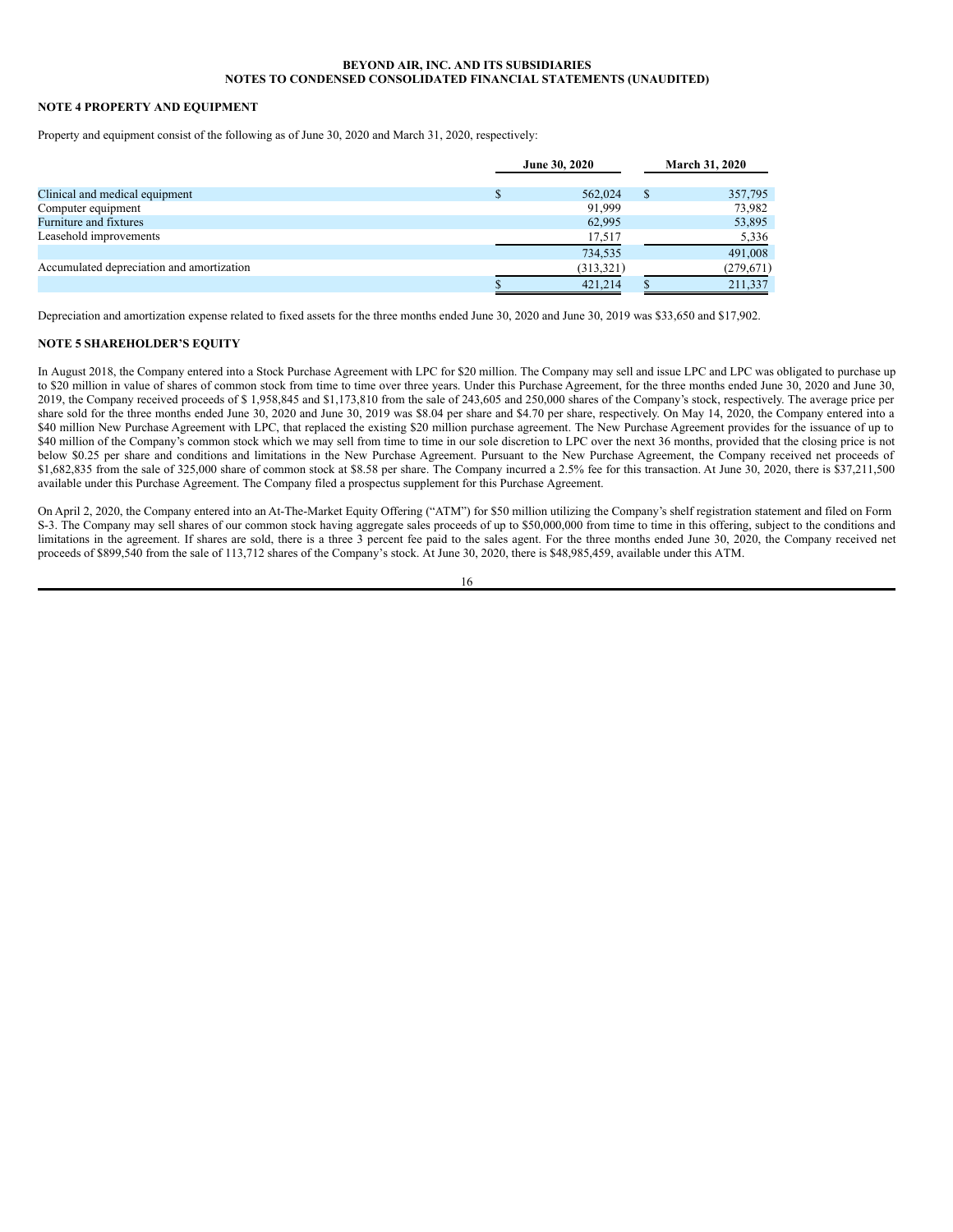## **NOTE 5 SHAREHOLDER'S EQUITY (continued)**

On June 3, 2019, the Company entered into a Stock Purchase Agreement ("Offering") with investors for the issuance of 1,583,743 shares of common stock. The Company raised net proceeds was \$7,839,495. The Company's CEO participated in this offering and invested \$300,000 and received 58,253 shares of common stock, or \$5.15 per share.

On July 2, 2019, the SEC declared effective, the Company's Form S3 shelf registration statement which allows the Company to sell up to \$100 million of equity securities. In addition, certain directors and employees invested \$610,000 for an aggregate of 118,254 shares of common stock, representing a purchase price of \$5.15 per share. The Company registered these shares in June 2019 on Form S-3 and was declared effective on September 11, 2019.

#### **Stock to be Issued to a Vendor**

As of March 31, 2020, the Company was obligated to issue 30,000 shares to a vendor for services related to investor relations. In May 2020, the 30,000 shares were issued and the fair value of the liability amount was transferred to shareholders' equity. For the three months ended June 30, 2020 and June 30, 2019 the Company recorded the fair market value of the shares to be issued and recorded stock-based compensation of \$2,100 and \$22,500, respectively. The fair market value of the liability as of June 30, 2020 and March 31, 2020 was \$0 and \$240,000, respectively.

## **Issuance of Restricted Shares**

On December 26, 2018, and December 31, 2019, the Board of directors approved the issuance of 340,000 and 390,000, shares of restricted stock, respectively, to officers, employees and consultants and the fair value for the restricted stock awards was valued at the closing price of the Company's stock on the date of grant. Restricted stock vests annually over five years. The fair market value of the restricted shares for stock-based expense is equal to the closing pricing of the Company's stock at the date of grant. Stock based compensation for the three months ended June 30, 2020 and June 30, 2019 was \$393,861 and \$151,131, respectively. As of June 30, 2020, there are 646,800 unvested shares with an average grant date fair value of \$4.99 per share.

## **Stock Option Plan**

The Company's amended and restated Equity Incentive Option Plan (the "2013 Plan"), allows for awards to officers, directors, employees, and non-employees of stock options, restricted stock units and restricted shares of the Company's common stock. The vesting terms of the options issued under the 2013 Plan are generally between two to four years and expire up to ten years after the grant date. The 2013 Plan has 4,100,000 shares eligible for issuance. As of June 30, 2020, there are 69,047 shares available under the 2013 Plan.

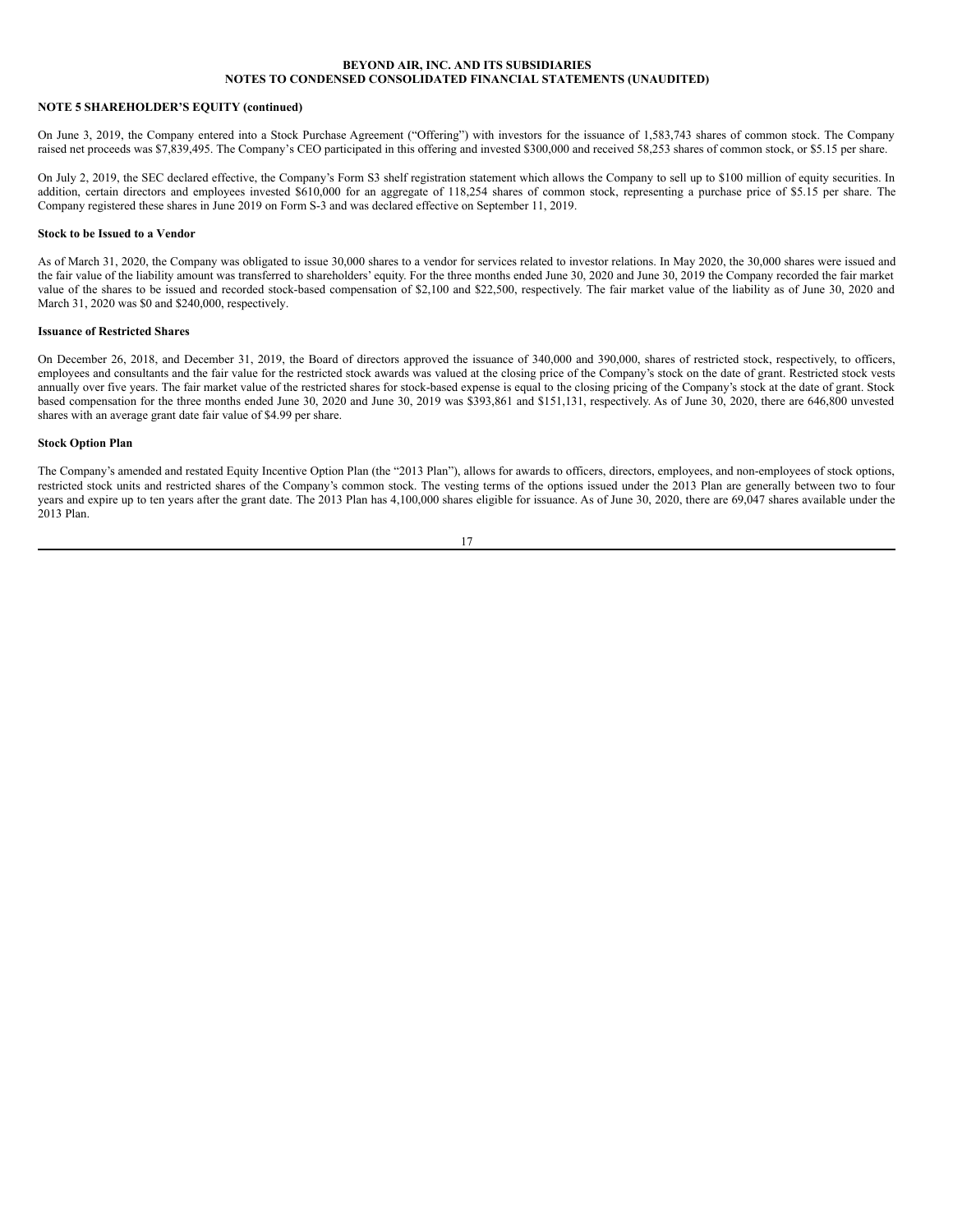## **NOTE 5 SHAREHOLDER'S EQUITY (continued)**

A summary of the Company's options for the three months ended June 30, 2020, is as follows:

|                                         | <b>Number</b><br><b>Of Options</b> | Weighted<br>Average<br><b>Exercise</b><br>Price -<br><b>Options</b> | Weighted<br>Average<br>Remaining<br>Contractual<br><b>Life-</b><br><b>Options</b> | Aggregate<br><b>Intrinsic</b><br>Value |
|-----------------------------------------|------------------------------------|---------------------------------------------------------------------|-----------------------------------------------------------------------------------|----------------------------------------|
| Options outstanding as of April 1, 2020 | 3,053,589                          | \$<br>4.48                                                          | 8.4                                                                               | \$<br>2,931,535                        |
| Granted                                 | 122,000                            | 5.76                                                                | 9.9                                                                               | 219,000                                |
| Exercised                               | (2,340)                            | 0.1                                                                 |                                                                                   | (18, 400)                              |
| Outstanding as of June 30, 2020         | 3,173,249                          | 4.77                                                                | 8.5                                                                               | 7,790,295                              |
| Exercisable as of June 30, 2020         | 1,302,374                          | 4.48                                                                | 7.8                                                                               | 6,633,700                              |

As of June 30, 2020, the Company has unrecognized stock-based compensation expense of approximately \$3,845,100 related to unvested stock options and is expected to be expensed over the weighted average remaining service period of 2.6 years. The weighted average fair value of options granted was \$5.09 per share during the three months ended June 30, 2020. The following were utilized on the date of grant:

|                           | <b>June 30, 2020</b> | <b>June 30, 2019</b> |
|---------------------------|----------------------|----------------------|
| Risk - free interest rate | $0.5 - 07\%$         | $2.3\%$              |
| Expected volatility       | 87.8-92.54%          | 83.4%                |
| Dividend yield            | $0\%$                | $0\%$                |
| Expected terms (in years) | $5.28 - 6.25$        | 6.25                 |

The following summarizes the components of stock-based compensation expense which includes stock options and restricted stock for the three months ended June 30, 2020 and June 30, 2019, respectively

|                                        | <b>Three Months Ended</b><br><b>June 30, 2020</b> |           | <b>Three Months Ended</b><br>June 30, 2019 |         |
|----------------------------------------|---------------------------------------------------|-----------|--------------------------------------------|---------|
| Research and development               |                                                   | 837,449   |                                            | 149.922 |
| General and administrative             |                                                   | 978,205   |                                            | 769,115 |
|                                        |                                                   |           |                                            |         |
| Total stock-based compensation expense |                                                   | 1.815.654 |                                            | 919.037 |

#### **Warrants**

A summary of the Company's outstanding warrants as of June 30, 2020 are as follows:

|                                       | <b>Number Of</b> |                       |      |                    |     |
|---------------------------------------|------------------|-----------------------|------|--------------------|-----|
| <b>Warrant Holders</b>                | Warrants         | <b>Exercise Price</b> |      | Date Of Expiration |     |
| January 2017 offering - investors     | 1,530,282        | - \$                  |      | 3.66 January 2022  | (a) |
| January 2017 offering - investors     | 1,530,282        |                       |      | 3.66 February 2022 | (a) |
| March 2017 offering - investors       | 68,330           |                       |      | 3.66 March 2021    | (a) |
| March 2017 offering - placement agent | 7.541            |                       |      | 3.66 March 2021    | (a) |
| March 2018 offering - investors       | 1,586,231        |                       |      | 4.25 March 2022    |     |
| Third-party license agreement         | 208,333          |                       |      | 4.80 January 2024  |     |
| March 2020 loan (see Note 10)         | 172,187          |                       | 7.26 | March 2025         |     |
| Total                                 | 5,103,186        |                       |      |                    |     |

(a) These warrants have down round protection.

For the three months ended June 30, 2020, there were 70,538 warrants exercised for \$293,111 and 70,538 shares of common stock were issued at an average price per share of \$4.16 per share. For the year three months ended June 30, 2019, no warrants were exercised.

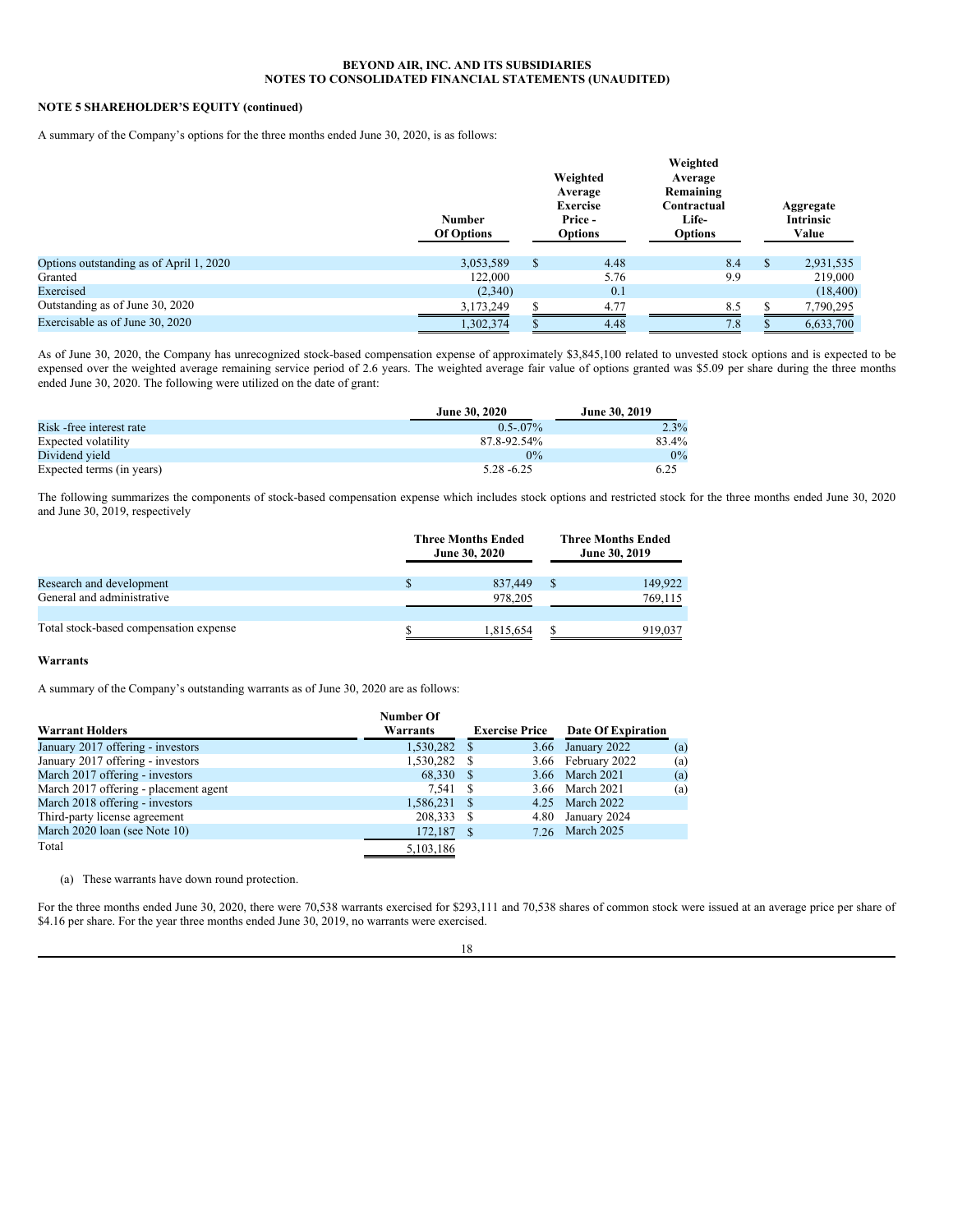## **NOTE 6 OTHER CURRENT ASSETS PREPAID EXPENSES**

A summary of current assets and prepaid expenses as of June 30, 2020 and March 31, 2020 is as follows:

|                            | <b>June 30, 2020</b> |   | <b>March 31, 2020</b> |
|----------------------------|----------------------|---|-----------------------|
| Research and development   | 667,214              |   | 266,510               |
| Insurance                  | 337,574              |   | 471,182               |
| Professional               | 50,000               |   | 156,259               |
| Value added tax receivable | 79,759               |   | 124,127               |
| Other                      | 72,691               |   | 131.728               |
|                            | 1.207.238            | e | 1,149,806             |

## **NOTE 7 ACCRUED EXPENSES**

A summary of the accrued expenses as of June 30, 2020 and March 31, 2020 is as follows:

|                                    | <b>June 30, 2020</b> |  | <b>March 31, 2020</b> |
|------------------------------------|----------------------|--|-----------------------|
| Vendors – research and development | 256,578              |  | 484,756               |
| Professional fees                  | 447,673              |  | 476,638               |
| Employee salaries and benefits     | 145,273              |  | 71,066                |
| Interest expense                   | 126.928              |  |                       |
| Other                              | 108,152              |  | 65,074                |
| Total                              | 1.084.604            |  | 1.097.534             |

## **NOTE 8 LEASES**

On April 1, 2019, the Company adopted Accounting Standards Update No. 2016-02, Leases (Topic 842) (ASU 2016-02), as amended, which generally requires lessees to recognize operating and financing lease liabilities and corresponding right-of-use assets on the balance sheet and to provide enhanced disclosures surrounding the amount, timing and uncertainty of cash flows arising from leasing arrangements. The Company early adopted the new guidance using the modified retrospective transition approach and practical expedients to all leases existing at the date of initial application and not restating comparative periods. In June, the Company entered into a new lease and cancelled a lease, which resulted recognition of operating lease liabilities and right-of-use assets of approximately of \$236,700 and \$236,900, respectively The cancellation of the lease resulted in a derecognition of operating lease liabilities and right-of-use assets of approximately of \$17,600 and \$20,500. As a result of the cancellation, the Company recorded a gain of \$1,900. The right-of use assets and operating lease liability is as follows as of June 30, 2020 and March 31, 2020.

|                                      | <b>June 30, 2020</b> |  | <b>March 31, 2020</b> |  |
|--------------------------------------|----------------------|--|-----------------------|--|
| Right- of- use assets                | 398,102              |  | 195,727               |  |
|                                      |                      |  |                       |  |
| Operating lease liability short-term | 79.668               |  | 69,342                |  |
| Operating lease liability long-term  | 323,270              |  | 131,581               |  |
|                                      | 402.938              |  | 200.923               |  |

Operating lease liabilities and their corresponding right-of-use assets are recorded based on the present value of lease payments over the expected remaining lease term. Certain adjustments to the right-of-use asset may be required for items such as prepaid or accrued rent. The interest rate implicit in our leases is typically not readily determinable. As a result, the Company utilizes its incremental borrowing rate, which reflects the fixed rate at which the Company could borrow on a collateralized basis the amount of the lease payments in the same currency, for a similar term, in a similar economic environment. In transition to ASC 842, the Company utilized the remaining lease term of its leases in determining the appropriate incremental borrowing rates. At June 30, 2020 and March 31,2020, the weighted average discount rate and remaining term on lease obligation is approximately, 8.3%, 8.3%, 4.7 and 3.0 years respectively at. Operating lease expense is recognized on a straight-line basis over the lease term and is included in general and administrative expenses. Amortization expense for finance (capital) leases is recognized on a straight-line basis over lease term and is included in general and administrative expenses and research and development expenses, while interest expense for finance leases is recognized using the effective interest method.

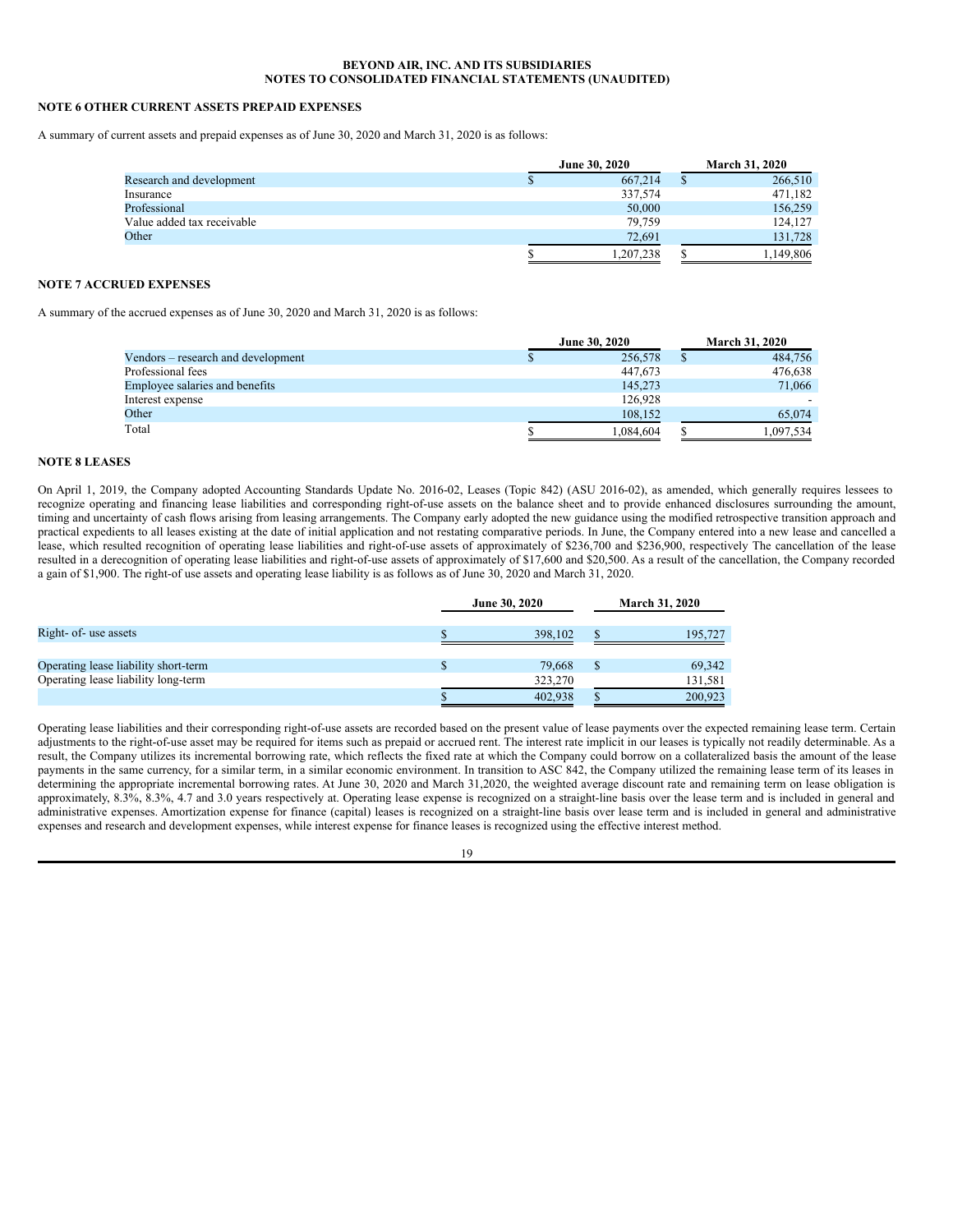## **NOTE 9 BASIC AND DILUTED NET INCOME (LOSS) PER COMMON SHARE**

The following potentially dilutive securities were not included in the calculation of diluted net income (loss) per share attributable to common stockholders because their effect would have been anti-dilutive for the periods presented:

|                          | <b>June 30, 2020</b> | June 30, 2019 |
|--------------------------|----------------------|---------------|
|                          |                      |               |
| Common stock warrants    | 5,103,186            | 6,143,405     |
| Common stock options     | 3,173,249            | 2,339,215     |
| <b>Restricted shares</b> | 646,800              | 340,000       |
|                          |                      |               |
| Total                    | 8,923,235            | 8,822,620     |

## **NOTE 10 LICENSE AGREEMENT**

On January 23, 2019, the Company entered into an agreement for commercial rights (the "License Agreement") with Circassia Limited and its affiliates (collectively, "Circassia") for persistent pulmonary hypertension of the newborn ("PPHN") and future related indications at concentrations of  $\leq 80$  ppm in the hospital setting in the United States and China. On December 18, 2019, the Company terminated the License Agreement, see Note 13. The Company would have received payments up to \$32.55 million in up front and regulatory milestones, of which \$31.5 million was associated with the U.S. market. All such payments were payable in cash or ordinary shares of Circassia, at the discretion of Circassia, with payments in cash discounted by approximately 5%. Royalties are payable only in cash.

This contract was evaluated under ASC 606, which was adopted by the Company during fiscal 2019. Based upon the evaluation, it was determined that the contract consists of five performance obligations with only the following two obligations required prior to the termination of the License Agreement.

- Performance Obligation 1: non-exclusive transfer of functional intellectual property rights to Circassia, which includes:
	- the consummation of the License Agreement, which included significant pre-agreement negotiation, product specification, and
	- the successful completion of the pre-submission meeting with the FDA. At this meeting the FDA reinforced their assessment of the LungFit™ PH as a medical device and the requirements for approval.
- Performance Obligation 2: ongoing support associated with the PMA submission and regulatory approval by the FDA. This also includes development activities including manufacturing readiness process ahead of the approval.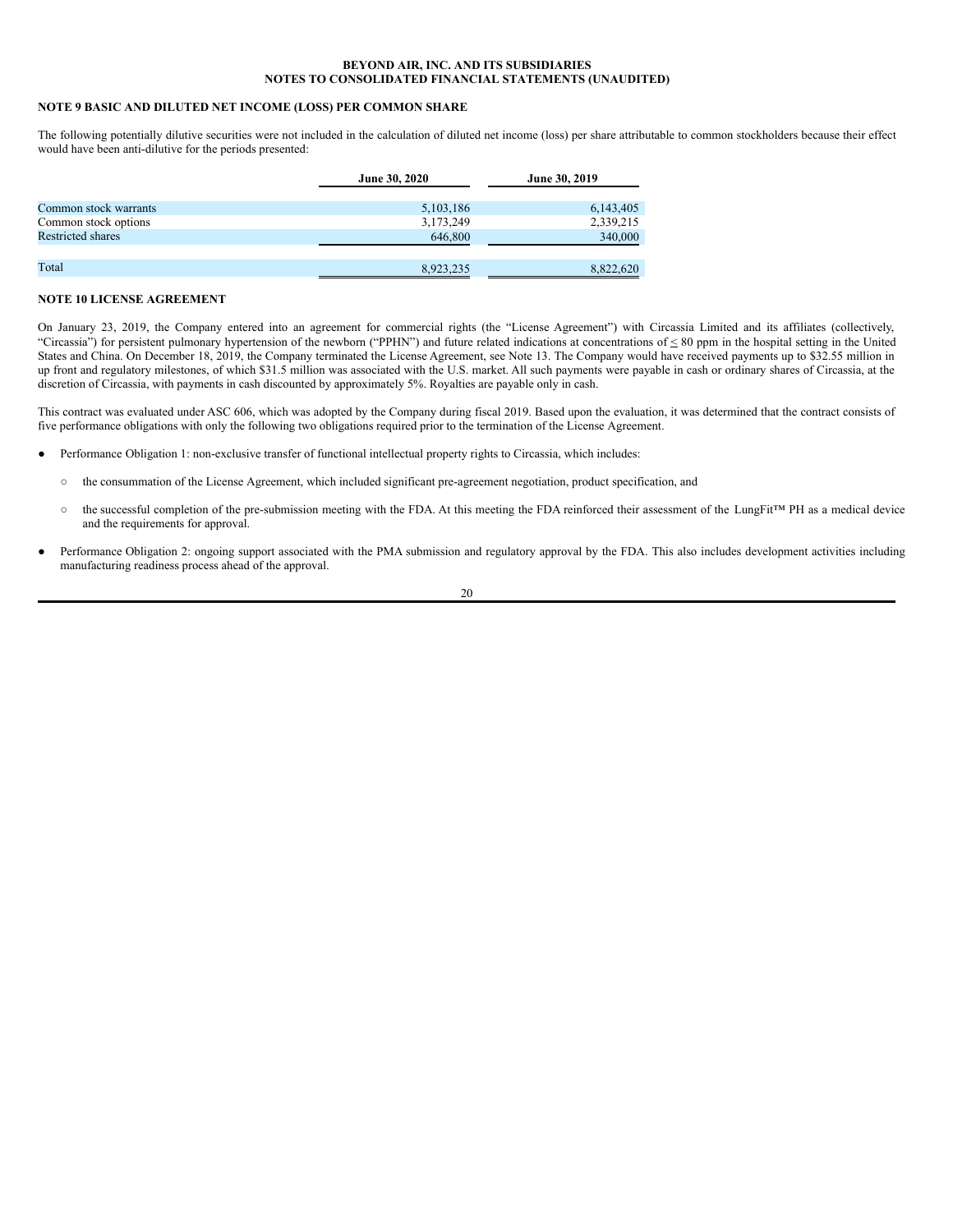## **NOTE 10 LICENSE AGREEMENT (continued)**

In consideration of the rights and licenses granted to Circassia by the Company, five milestones were included. The Company received the first two milestone payments in ordinary shares of Circassia

- \$7.35 million or 12,300,971 ordinary shares of Circassia upon signing (received in quarter four of fiscal year ended March 31, 2019);
- \$3.15 million or 5,271,844 ordinary shares of Circassia payable within five (5) business days following the successful completion of a Food and Drug Administration (the "FDA") pre-submission meeting (received in quarter four of fiscal year ended March 31, 2019);

During the three months ended March 31, 2019, the Company met the first two milestones under the license agreement and received 17,572,815 ordinary shares valued at \$9,987,295. This consideration was allocated to the first two performance obligations. one being the transfer of the intellectual property to Circassia, which was recognized at a point in time and was valued at \$7,116,232 and the other being the ongoing support associated with the PMA submission and regulatory approval by the FDA, which was valued at \$2,871,063 and recorded as deferred revenue to be recognized over a period of time from the commencement of the agreement to when management expects to submit the PMA. For the three months ended June 30, 2020 and June 30, 2019, \$229,161 and \$627,469, respectively of such revenue associated with this second performance obligation has been recognized. As of June 30, 2020, and March 31, 2020, deferred revenue was \$644,029 and \$873,190, respectively.

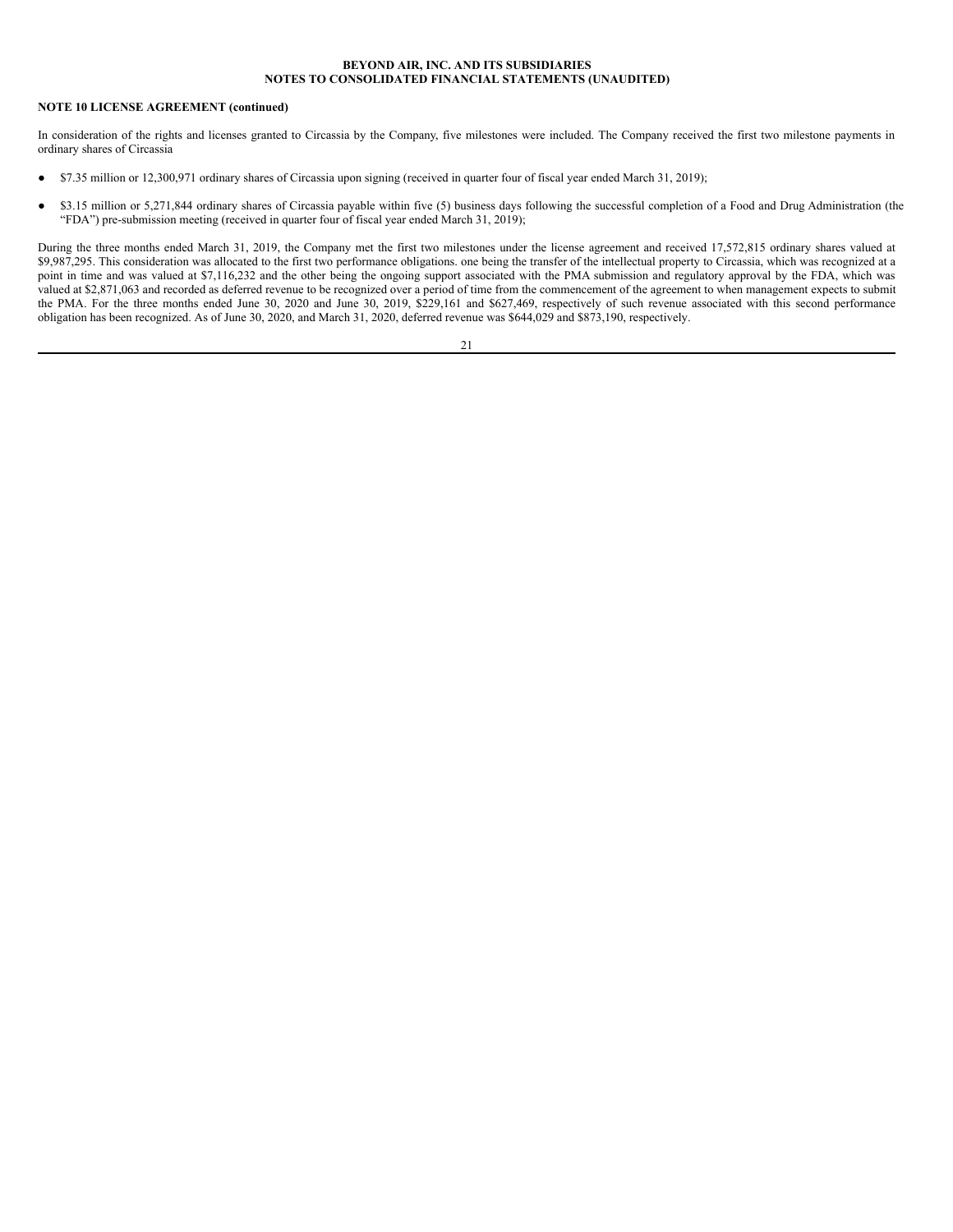## **NOTE 11 FACILITY AGREEMENT LOAN**

On March 17, 2020, the Company entered into a facility agreement with certain lenders pursuant to which the lenders shall loan to up to \$25,000,000 in five tranches of \$5,000,000 per tranche at the option of the Company ("Tranches"), provided however that the Company may only utilize tranches three through five following FDA approval of our the LungFit™ PH product. The loan(s) are unsecured with interest at 10% per year which is to be paid quarterly. The loans may be prepaid with certain prepayment penalties. The effective interest rate for this loan is 13.3% per year. Each tranche shall be repaid in installments commencing June 15, 2023 with all amounts outstanding under any tranche due on March 17, 2025. A lender who is over a five percent shareholder, loaned the Company \$3,160,000 and interest expense associated with this debt for the three months ended June 30, 2020 was \$79,000 (not including amortization of debt discount and deferred offering costs). In connection with the first tranche, the Company issued, in March 2020, warrants to the lenders for the purchase of 172,826 shares of the Company's common stock at \$7.26 per share. The warrants expire in five years. There are additional warrant issuances associated with each tranche. If the second tranche of \$ 5 million is utilized by the Company, the warrants that will be issued is up to twenty five percentage of its commitment value divided by the five day the volume weighed average price "(VWAP") prior to utilization date. For tranches three to five, if any of these tranches are utilized by the Company, the warrants that will be issued is up to ten percentage of its commitment valuedivided by the five day the VWAP. As a result, the Company allocated the fair market value at the date of grant of the warrant to stockholders' equity and reflected a debt discount valued at \$594,979 using the Black Scholes pricing model.

As a result, the Company allocated the fair market value at the date of grant of the warrant to stockholders' equity and debt discount valued at \$594,979. The Black-Scholes pricing model was used with the following assumptions:

| Expected term in years  | 5.0     |
|-------------------------|---------|
| Volatility              | 87.5%   |
| Dividend yield          | $0.0\%$ |
| Risk-free interest rate | $0.7\%$ |

A summary of the facility agreement loan balance as of June 30, 2020 and March 31, 2020 is as follows:

|                                                  | June 30, 2020 | March 31, 2020 |
|--------------------------------------------------|---------------|----------------|
| Face value of loan                               | 5,000,000     | 5,000,000      |
| Debt discount                                    | (594, 979)    | (594, 979)     |
| Accretion of interest expense                    | 37,754        | 4.562          |
| Debt offering costs                              | (70.518)      | (70, 518)      |
| Facility agreement loan balance – March 31, 2020 | 4,372,257     | 4.339,065      |

| <b>Maturity of Facility Agreement Loan</b> | June 30, 2020 |           |
|--------------------------------------------|---------------|-----------|
|                                            |               |           |
| 2021                                       |               |           |
| 2022                                       |               |           |
| 2023                                       |               | 1,500,000 |
| 2024                                       |               | 2,750,000 |
| 2025                                       |               | 750,000   |
| Total                                      |               | 5,000,000 |

## **NOTE 12 LOAN PAYABLE**

As of June 30, 2020, and March 31, 2020, in connection with the Company's insurance policy, a loan was used to finance part of the premium. The loan is due within the year with monthly payments of \$42,366 bearing interest at 4.3%. The outstanding balance as of June 30, 2020 and March 31, 2020 was \$209,579 and \$335,358, respectively.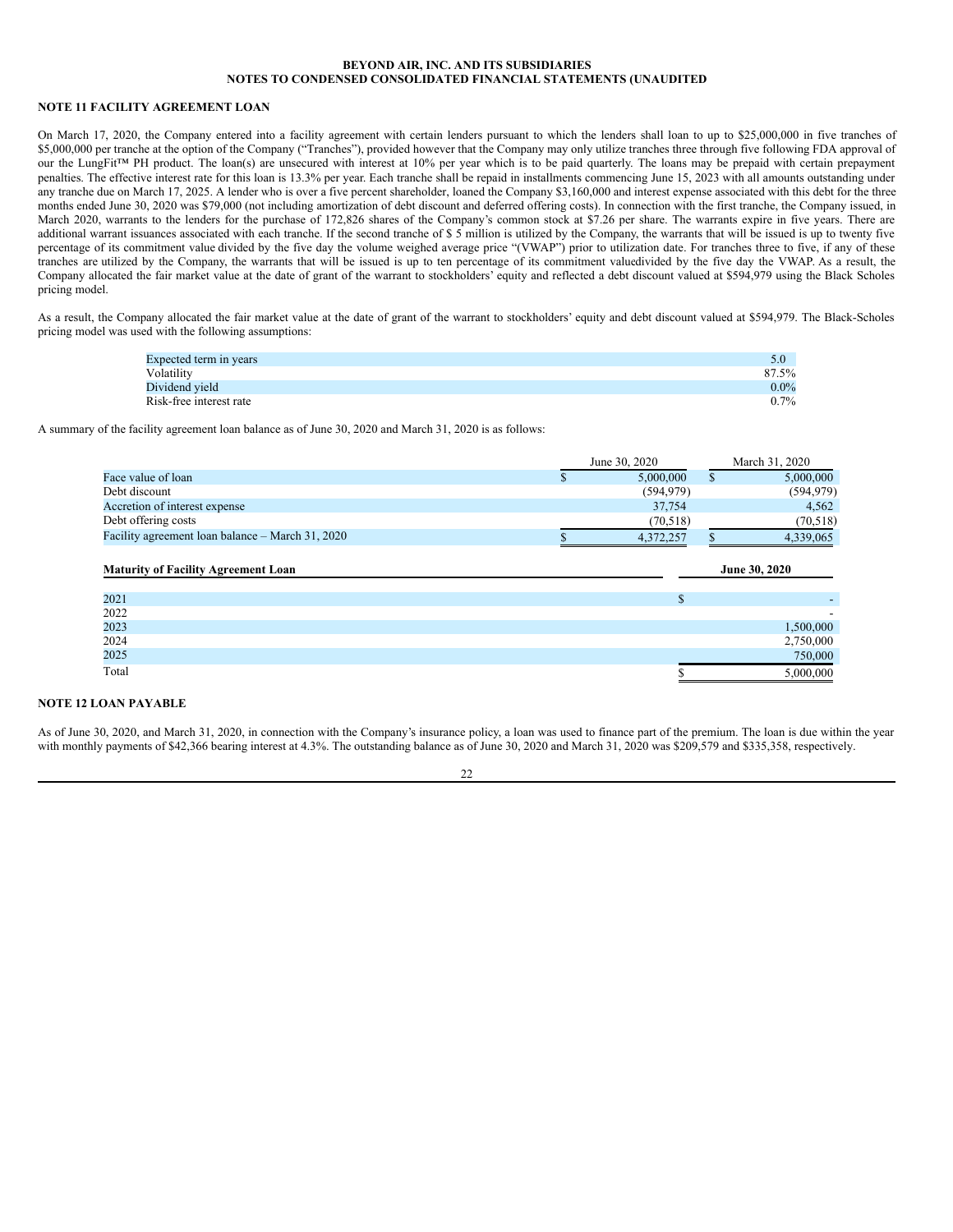## **NOTE 13 COMMITMENTS AND CONTINGENCIES**

## *License Agreements*

On October 22, 2013, the Company entered into a patent license agreement with CareFusion, pursuant to which it agreed to pay to the third party a non-refundable upfront fee of \$150,000 and is obligated to pay 5% royalties of any licensed product net sales, but at least \$50,000 per annum through the term of the agreement and the advance is credited against future royalties payments. As of December 31, 2019, the Company did not pay any royalties since the Company did not have any revenues from this license. The term of the agreement extends through the life of applicable patents and may be terminated by either party with 60 days' prior written notice in the event of a breach of the agreement, and may be terminated unilaterally by CareFusion with 30 days' prior written notice in the event that we do not meet certain milestones.

In August 2015, BA Ltd. entered into an Option Agreement (the "Option Agreement") with Pulmonox whereby BA Ltd. acquired the option to purchase certain intellectual property assets and rights (the "Option") on September 7, 2016 for \$25,000. On January 13, 2017, the Company exercised the Option and paid \$500,000. The Company becomes obligated to make certain one-time development and sales milestone payments to Pulmonox, commencing with the date on which we receive regulatory approval for the commercial sale of the first product candidate qualifying under the agreement. These milestone payments are capped at a total of \$87 million across three separate and distinct indications that fall under the agreement, with the majority of them, approximately \$83 million, being sales related based on cumulative sales milestones for each of the three products.

On January 31, 2018 the Company entered into an agreement ("Agreement") with NitricGen, Inc. ("NitricGen") acquire a global, exclusive, transferable license and associated assets including intellectual property, know-how, trade secrets and confidential information from NitricGen related to the LungFit™ The Company acquired the licensing right to use the technology and agreed to pay NitricGen a total of \$2,000,000 in future payments based upon achieving certain milestones, as defined in the Agreement, and royalties on sales LungFit™. The Company paid NitricGen \$100,000 upon the execution agreement, \$100,000 upon achieving the next milestone and issued 100,000 options to purchase the Company's stock valued at \$295,000 upon executing the agreement. The remaining future milestone payments are \$1,800,000 of which \$1,500,000 in due after six months after the first approval of the LungFit™ by the Food and Drug Administration or the European Medicine Evaluation Agency.

## *Employment Agreements*

Certain officer agreements contain a change of control provision for payment of severance arrangements.

#### *Operating Leases*

The Company cancelled a lease in May 2020 for its location in Madison, Wisconsin. In June 2020, the Company entered into a lease for office space and research facility in Madison, Wisconsin. The lease agreement expires in May 2026.

In May 2018, the Company entered into an operating lease for office space in Garden City, New York.

23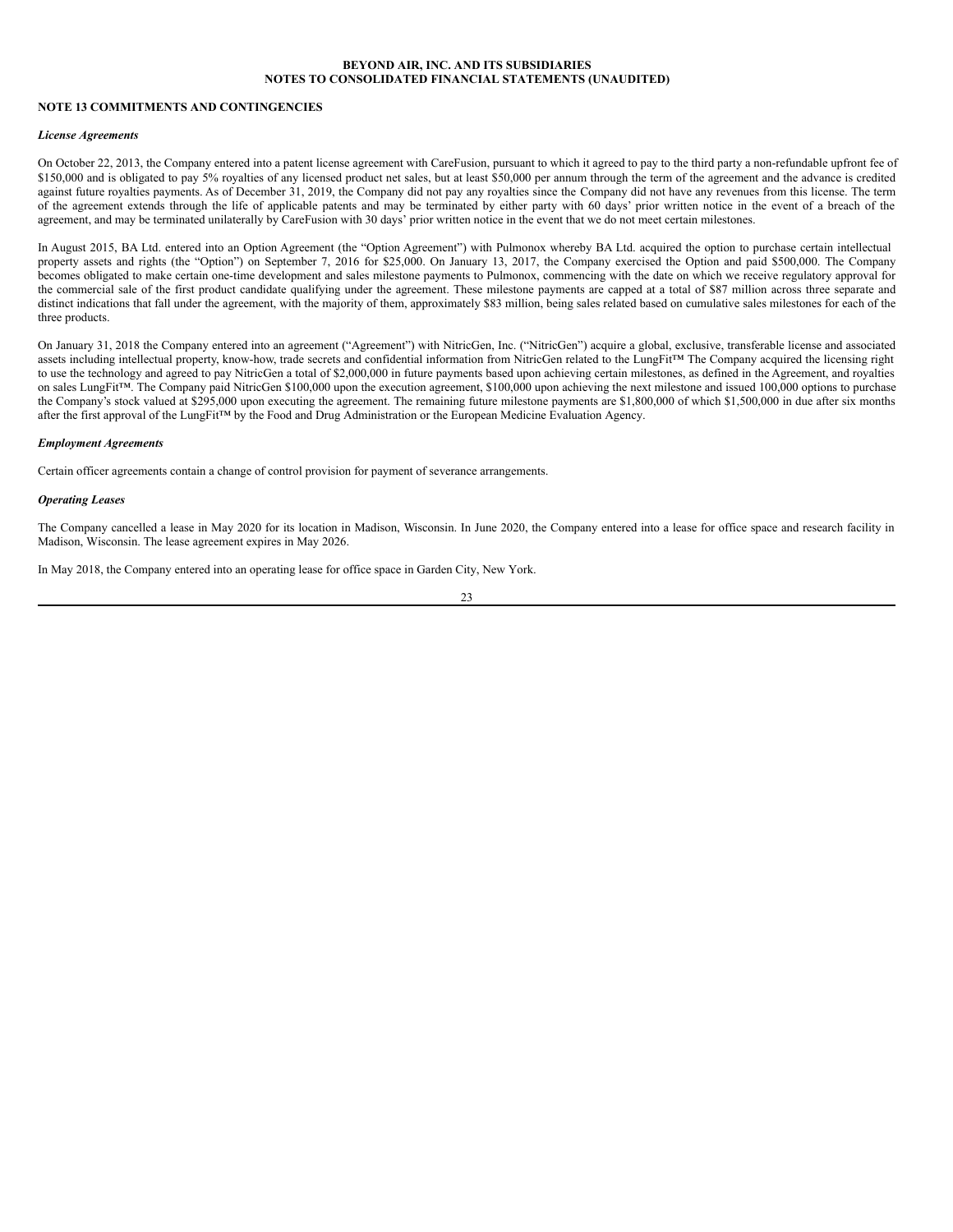## **NOTE 13 COMMITMENTS AND CONTINGENCIES (continued)**

The Company has other operating lease agreements with commitments of less than one year or that are not significant. The Company elected the practical expedient option and as such these lease payments are expensed as incurred.

| Other Information For The Three Months Ended June 30, 2020                    |           |
|-------------------------------------------------------------------------------|-----------|
| Cash paid for amounts included in the measurement of lease liabilities:       |           |
| Cash paid                                                                     | 19.016    |
| Right-of-use assets obtained in exchange for new operating lease liabilities: |           |
| Weighted-average remaining lease term — operating leases                      | 4.7 years |
| Weighted-average discount rate — operating leases                             | 8.3%      |
|                                                                               |           |

**Three months ended**

# **Maturity of Lease Liabilities**

| <b>Maturity of Lease Liabilities</b>                 |  | <b>June 30,</b>         |  |  |
|------------------------------------------------------|--|-------------------------|--|--|
|                                                      |  | <b>Operating Leases</b> |  |  |
| 2021(excluding the three months ended June 30, 2020) |  | 82,076                  |  |  |
| 2022                                                 |  | 111,462                 |  |  |
| 2023                                                 |  | 114,114                 |  |  |
| 2024                                                 |  | 66,689                  |  |  |
| 2025                                                 |  | 51,418                  |  |  |
| Thereafter                                           |  | 61.207                  |  |  |
| Total lease payments                                 |  | 486,966                 |  |  |
| Less: interest                                       |  | (84,028)                |  |  |
| Present value of lease liabilities                   |  | 402,938                 |  |  |

## *Contingencies*

On March 16, 2018, Empery Asset Master, Ltd., Empery Tax Efficient, LP and Empery Tax Efficient II, LP, (collectively, "Empery"), filed a complaint in the Supreme Court of the State of New York, relating to the notice of adjustment of both the exercise price of and the number of warrant shares issuable under warrants issued to Empery in January 2017. The Empery Suit alleges that, as a result of certain circumstances in connection with our February 2018 offering, the 166,672 warrants issued to Empery in January 2017 provide for adjustments to both the exercise price of the warrants and the number of warrant shares issuable upon such exercise. Empery seeks monetary damages and declaratory relief under theories of breach of contract or contract reformation predicated on mutual mistake. While the Company believes that it has complied with the applicable protective features of the 2017 Warrants and properly adjusted the exercise price, if Empery were to prevail on all claims, the new adjusted total number of warrant shares could be as follows: 319,967 warrant shares for Empery Master, 159,869 warrant shares for Empery I and 252,672 warrant shares for Empery II and the exercise price could be reduced from \$3.66 to \$1.57 per share. While the Company has several meritorious defenses against the claims, the ultimate resolution of the matter, if unfavorable, could result in a material loss. On March 9, 2020, we filed a motion for summary judgment, which remains pending.

On December 18, 2019, the Company terminated the License Agreement with Circassia pursuant to which the Company had granted Circassia an exclusive royalty-bearing license to distribute, market and sell the Company's nitric oxide generator and delivery system in the United States and China. As previously described in Note 9, Circassia had agreed to pay the Company certain milestone and royalty payments, with the remaining milestone and royalty payments payable in cash or ordinary shares of Circassia at Circassia's option. The Company terminated the Agreement pursuant to section 13.3(b) of the Agreement, which provides for termination by either party upon the other party's material breach or default. The Company is evaluating other options for the commercialization of its generator and delivery system. In connection the termination of the license with Circassia, we may be subject to a variety of claims. Adverse outcomes in some or all of these claims, if filed, may adversely affect our ability to conduct business and our financial condition and results of operations.

## **NOTE 14 SUBSEQUENT EVENTS**

On August 6, 2020, the Company entered into a supply agreement expiring on December 31, 2024. The agreement will renew automatically for successive three year period(s) unless and until the Company provides twelve months' notice of intent not to renew. In July 2020, the Company placed a non-cancellable purchase order for approximately \$1,300,000 with this supplier.

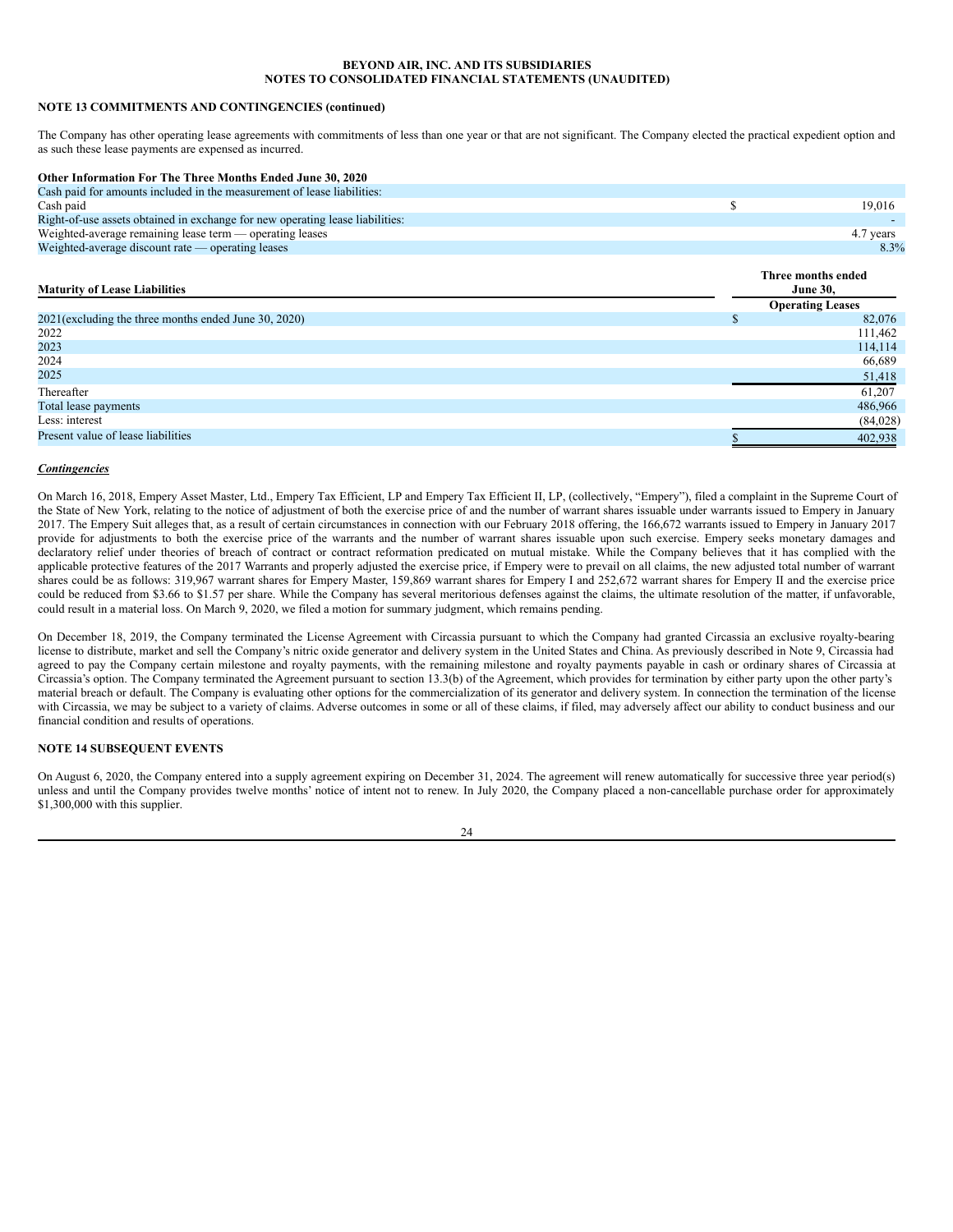## <span id="page-24-0"></span>**ITEM 2. Management's Discussion and Analysis of Financial Condition and Results of Operations.**

## **Note Regarding Forward-Looking Statements**

This Quarterly Report on Form 10-Q contains "forward-looking statements." Forward-looking statements include statements about our expectations, beliefs or intentions regarding our product offerings, business, financial condition, results of operations, strategies or prospects. You can identify such forward-looking statements by the words "expects," "intends," "plans," "projects," "believes," "estimates," "likely," "goal," "assumes," "targets" and similar expressions and/or the use of future tense or conditional constructions (such as "will," "may," "could," "should" and the like) and by the fact that these statements do not relate strictly to historical or current matters. Rather, forward-looking statements relate to anticipated or expected events, activities, trends or results as of the date such statements are made. Because forward-looking statements relate to matters that have not yet occurred, these statements are inherently subject to risks and uncertainties that could cause our actual results to differ materially from any future results expressed or implied by the forward-looking statements. Many factors could cause our actual activities or results to differ materially and results anticipated in forward-looking statements. These forward-looking statements are only predictions and reflect our views as of the date they are made with respect to future events and financial performance. We undertake no obligation to update, and we do not have a policy of updating or revising, these forward-looking statements, except as required by applicable law. Please see Item 1A "Risk Factors" contained in our most recently filed Annual Report on Form 10-K for important factors that could cause actual *results to dif er materially from those in the forward-looking statements.*

*Management's Discussion and Analysis of Financial Condition and Results of Operations*

## *Introduction*

We are an emerging medical device and biopharmaceutical company developing a nitric oxide ("NO") generator and delivery system (the "LungFit™ system") that is capable of generating NO from ambient air. The LungFit™ can generate NO up to 400 parts per million ("ppm") for delivery to a patient's lungs. The LungFit™ can deliver NO either continuously or for a fixed amount of time at various flow rates and has the ability to either titrate dose on demand or maintain a constant dose. We believe that The LungFit™ can be used to treat patients on ventilators that require NO, as well as patients with chronic or acute severe lung infections via delivery through a breathing mask or similar apparatus. Furthermore, we believe that there is a high unmet medical need for patients suffering from certain severe lung infections the LungFit® can potentially address. Our current areas of focus with the LungFit™ are persistent pulmonary hypertension of the newborn ("PPHN"), severe acute respiratory syndrome coronavirus 2 (SARS CoV-2), bronchiolitis ("BRO") and nontuberculous mycobacteria ("NTM") lung infection. Our current product candidates will be subject to premarket reviews and approvals by the U.S. Food and Drug Administration, or the FDA, as well as similar regulatory agencies in other countries or regions. If approved, our system will be marketed as a medical device in the United States.

An additional focus of the Company is solid tumors. For this indication the LungFit™ system is not utilized due to the ultra-high concentrations of NO used. We have developed a delivery system that can safely deliver NO concentrations in excess of 10,000 ppm directly to a solid tumor. This program is in pre-clinical development and will require FDA, or similar agency in another country, approval to enter human studies.

With respect to PPHN, our novel the LungFit<sup>TM</sup> is designed to deliver a dosage of NO to the lungs that is consistent with current guidelines for delivery of 20 ppm NO with a range of 0.5 ppm – 80 ppm (low-concentration NO). We believe the LungFit™ has many competitive advantages over the current approved NO delivery systems in the U.S., European Union, Japan and other markets. For example, the LungFit™ does not require the use of a high-pressure cylinder, does not require cumbersome purging procedures and places less burden on hospital staff in carrying out safety procedures.

Our novel LungFit™ system can also deliver a high concentration of NO to the lungs, which we believe has the potential to eliminate microbial infections, including bacteria, fungi and viruses, among other benefits. We believe current FDA-approved NO vasodilation treatments would have limited success in treating microbial infections given the low concentrations of NO being delivered. Given that NO is produced naturally by the body as an innate immunity mechanism at a concentration of 200 ppm, supplemental high dose NO should aid in the body's fight against infection. Based on our clinical studies, we believe that 150 ppm is the minimum therapeutic dose to achieve the desired pulmonary antimicrobial effect of NO. To date, neither the FDA nor equivalent regulatory agencies in other countries or regions have approved any NO formulation and/or delivery system for the delivery of a dosage of NO at 150 ppm or higher to the lungs.

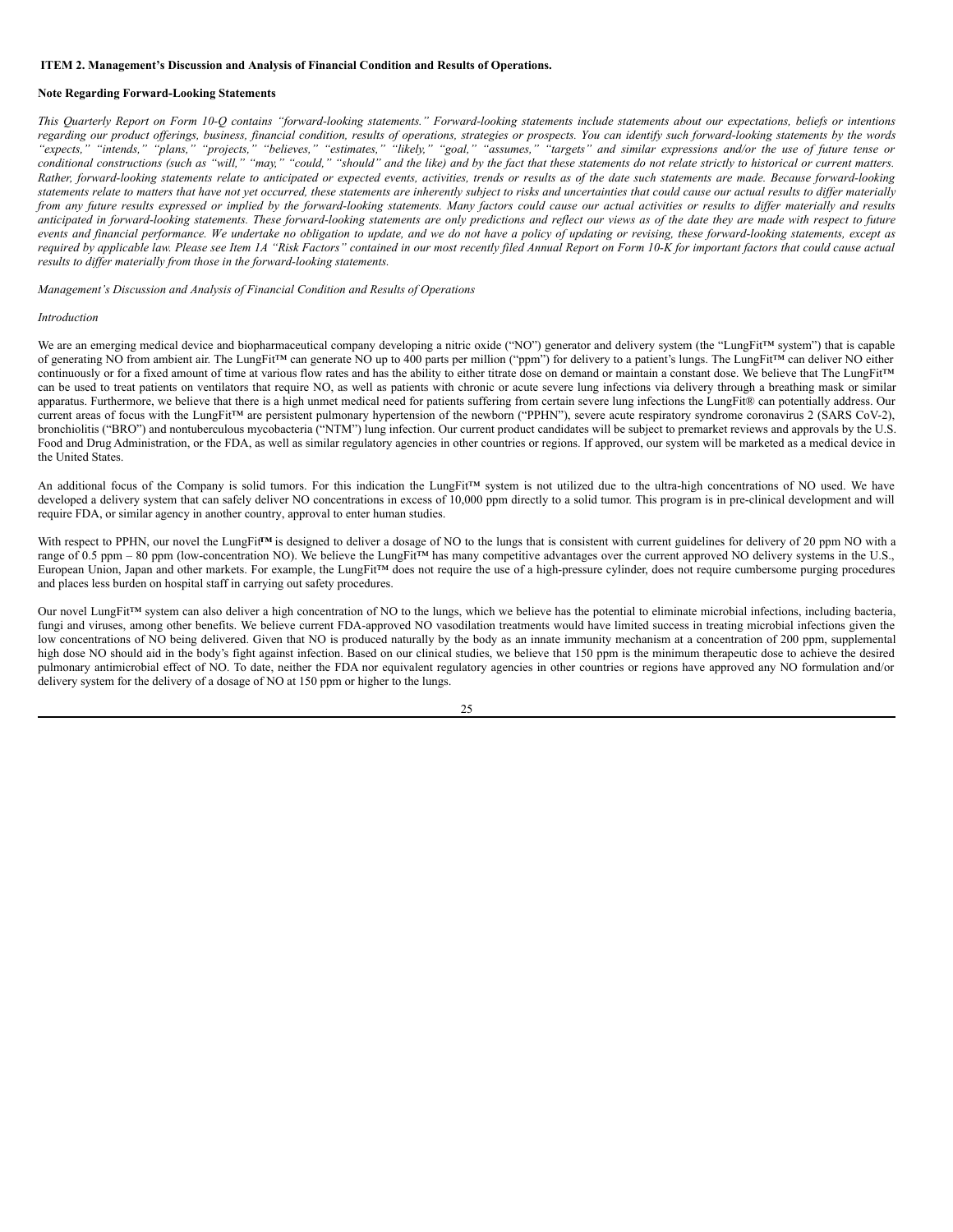We plan to submit for premarket approval or ("PMA") to the FDA towards the end of the third calendar quarter of 2020 for the use of the LungFit™ in PPHN. We also expect to make certain regulatory filings outside of the U.S. later in 2020. According to the 2019 year-end report from Mallinckrodt Pharmaceuticals, aggregate sales of low concentration NO in the U.S. were in excess of \$500 million in 2019. Sales outside of the U.S., where there are multiple market participants, sales were considerably lower than in the U.S. We believe the U.S. sales potential of the LungFit<sup>™</sup> in PPHN to be greater than \$300 million and worldwide sales potential to be greater than \$600 million. If regulatory approval is obtained, we anticipate a product launch in both the U.S. and Israel in 2021 and will continue to launch globally throughout 2021 and beyond.

SARS CoV-2 is a global pandemic with a widespread impact across many countries. We have received an approval from the FDA to run a study in COVID-19 (the disease caused by SARS CoV-2 infections) patients using our the LungFit™ system. We have also received approval from Health Canada to run a similar study to the one approved by the FDA. We look forward to results from both of these studies in the summer/fall of 2020. The fact that our system does not need cylinders allows us to potentially provide a practical solution to this crisis. We have applied for grants related to COVID-19 in the United States and other countries. However, no external funding is required to perform the clinical studies recently approved by FDA and Health Canada.

With respect to bronchiolitis, we initiated in the fourth quarter of 2019 a double blind, controlled trial in infants hospitalized due to bronchiolitis with three arms and 89 subjects randomized 1:1:1 to standard supportive therapy (SST), SST plus 85 ppm NO and SST plus 150 ppm NO. The trial is complete and we recently released top line data. There were no SAE's related to NO therapy. With respect to efficacy, the 150 ppm arm was statistically significant when compared to both the control arm and the 85 ppm arm on the primary endpoint of fit for discharge from the hospital and the key secondary endpoint of hospital length of stay. The 85 ppm was no different from control on both endpoints. We believe this is an exceptional result given the low number of patients and provides compelling evidence of the value of 150 ppm in achieving the desired efficacy. The pivotal study for bronchiolitis was originally set to be performed in the 2020/21 winter, but due to the SARS CoV-2 pandemic, hospitals will not be considering any new study proposals not related to SARS CoV-2 or COVID-19. We anticipate commencing a pivotal study in the United States in the fourth quarter of 2021 and completing it late in the second quarter of 2022, depending on the pandemic situation. We expect that we will submit a PMA to the FDA about 6 months after trial completion. Regulatory filings outside of the U.S. would begin after our review process is completed in the U.S. as long as no additional trials are required. For this indication, we believe U.S. sales potential to be greater than \$500 million and worldwide sales potential to be greater than \$1.2 billion.

Over 3 million new cases of bronchiolitis are reported worldwide each year. In the U.S., there are approximately 130,000 annual bronchiolitis hospitalizations among children two years of age or younger and approximately 177,000 annual hospitalizations among the elderly population related to RSV infection only with the number rising higher due to other viruses similar to those that cause bronchiolitis in very young children.

Currently, there is no approved treatment for bronchiolitis. The treatment for acute viral lung infections that cause bronchiolitis in infants is largely supportive care and is based primarily on prolonged hospitalization during which the infant receives a constant flow of oxygen to treat hypoxemia, a reduced concentration of oxygen in the blood. In addition, systemic steroids and inhalation with bronchodilators are sometimes utilized until recovery, but we believe these treatments do not successfully reduce hospital length of stay.

Our NTM program has produced data from four compassionate use subjects and nine patients from a multi-center pilot study completed in 2018. All patients suffered from NTM *abscessus* infection and had underlying cystic fibrosis. One compassion patient was treated with our nitric oxide generator at the National Heart, Lung and Blood Institute ("NHLBI"). All others were treated with our NO cylinder-based delivery system. All patients were treated with 160 ppm NO at intermittent 30-minute dosing over 21 days, except one patient who was treated over 26 days and another patient who was treated with 250 ppm NO over 28 days. We expected to begin a study by the end of 2020 (delayed about 6 months by the COVID-19 pandemic) where patients would self-administer high concentration NO at home over a period of 12 weeks with the LungFit™ We now anticipate preliminary data for this study will be available during the first half of 2021 and that a full dataset will be available in the second half of 2021. If the trial is successful, we would commence a pivotal study in 2022. For this indication, we believe U.S. sales potential to be greater than \$1 billion and worldwide sales potential to be greater than \$2.5 billion.

NTM lung infection is a rare and serious pulmonary disease associated with increased morbidity and mortality. There is an increasing rate of lung disease caused by NTM, which is an emerging public health concern worldwide. There are approximately 50,000 patients diagnosed with NTM in the U.S., and there are an estimated additional 100,000 patients in the U.S. that have not yet been diagnosed. In Asia, the number of patients suffering from NTM surpasses what is seen in the U.S. To date we have treated only the *abscessus* form of NTM which comprises approximately 20-25% of all NTM. We will be treating both the*abscessus and mycobacterium avium complex (MAC)*forms of NTM.

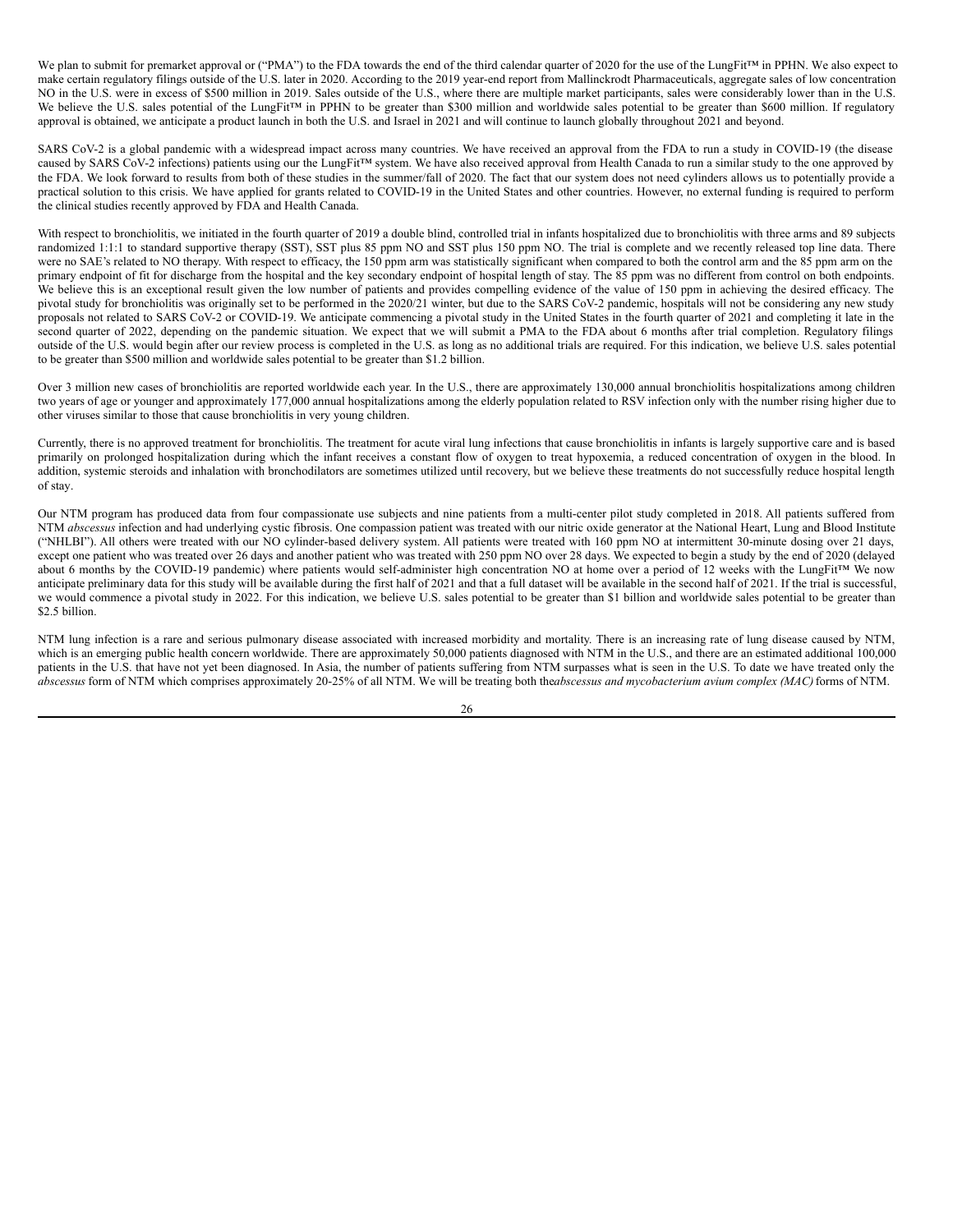Patients with NTM lung disease may experience a multitude of symptoms such as fever, weight loss, cough, lack of appetite, night sweats, blood in the sputum and fatigue. Patients with NTM lung disease, specifically *abscessus* and other forms of NTM that are refractory to antibiotic therapy frequently require lengthy and repeated hospital stays to manage their condition. There are no treatments specifically indicated for the treatment of NTM *abscessus* lung disease in North America, Europe or Japan. There is one inhaled antibiotic approved in the U.S. for the treatment of refractory NTM MAC. Current guideline-based approaches to treat NTM lung disease involve multi-drug regimens of antibiotics that may cause severe, long lasting side effects, and treatment can be as long as 18 months or more. Median survival for NTM MAC patients is approximately 13 years while median survival for patients with other variations of NTM is typically 4.6 years. The prevalence of human disease attributable to NTM has increased over the past two decades. In a study conducted between 1997 and 2007, researchers found that the prevalence of NTM in the U.S. is increasing at approximately 8% per year and that NTM patients on Medicare over the age of 65 are 40% more likely to die over the period of the study than those who did not have the disease (Adjemian et al., 2012). NTM *abscessus* treatment costs are estimated to be more than double that of NTM MAC. In total, a 2015 publication from co-authors from several U.S. government departments stated that prior year statistics led to a projected 181,037 national annual cases in 2014 costing the U.S. healthcare system approximately \$1.7 billion (Strollo et al., 2015).

For our solid tumor program, we released pre-clinical data at the virtual American Academy of Cancer Research (AACR) showing the promise of delivering NO at concentrations of 25,000 ppm – 200,000 ppm directly to tumors. Results showed local tumor ablation with complete eradication in 5 of 30 mice. Additionally, regardless of whether the tumor was completely or partially cleared, all colon tumor bearing mice were resistant to a second challenge of colon cancer. Breast tumor bearing mice showed a 7-10 day delay in the uptake of breast cancer post challenge. Pre-clinical work will continue throughout the rest of 2020 and most of 2021.

Our program in chronic obstructive pulmonary disease is in the pre-clinical stage and will remain there, subject to our obtaining additional financing.

The development of our product candidates could be further disrupted and adversely affected by the recent outbreak of COVID-19. The spread of SARS CoV-2 from China to other countries has resulted in the Director General of the World Health Organization declaring COVID-19 a pandemic on March 11, 2020. We have addressed the impact COVID-19 may have on our business plans and our ability to conduct the preclinical studies and clinical trials as well as on our reliance on third-party manufacturing and our supply chain. However, there can be no assurance that this analysis will enable us to avoid part or all of any impact from the spread of COVID-19 or its consequences. The extent to which the COVID-19 pandemic and global efforts to contain its spread will impact our operations will depend on future developments, which are still uncertain and cannot be predicted at this time. As a consequence of the global pandemic, Beyond Air experienced significant delays in the supply chain for LungFit™ due to the redundancy in parts and suppliers with ventilator manufacturing. Our bronchiolitis program will experience at least a one year delay and our PPHN and NTM programs are estimated to experience a delay of 4-6 months.

## **Critical Accounting Policies**

The accounting policies followed in the preparation of our condensed consolidated financial statements appearing at the beginning of this Quarterly Report on Form 10-Q are consistent in all material respects with those included in Note 2 of our Annual Report on the Form 10-K for the year ended March 31, 2020. The unaudited condensed consolidated financial statements have been prepared in accordance with generally accepted accounting principles in the United States ("US GAAP") for interim financial information and with the instructions to Form 10-Q. Accordingly, they do not include all of the information and footnotes required to be presented for complete financial statements. The accompanying condensed consolidated financial statements reflect all adjustments (consisting only of normal recurring items) which are, in the opinion of management, necessary for a fair presentation of the results for the interim periods presented. The accompanying condensed consolidated Balance Sheet as of March 31, 2020 has been derived from the audited consolidated financial statements included in our Annual Report on Form 10-K for the year ended March 31, 2020. The condensed consolidated financial statements and related disclosures have been prepared with the assumption that users of the interim financial information have read or have access to the audited consolidated financial statements for the preceding fiscal year. Accordingly, these financial statements should be read in conjunction with the audited consolidated financial statements and the related notes thereto included in the Annual Report on Form 10-K for the year ended March 31, 2020 which was filed with the United States Securities and Exchange Commission, ("SEC"), on June 23, 2020.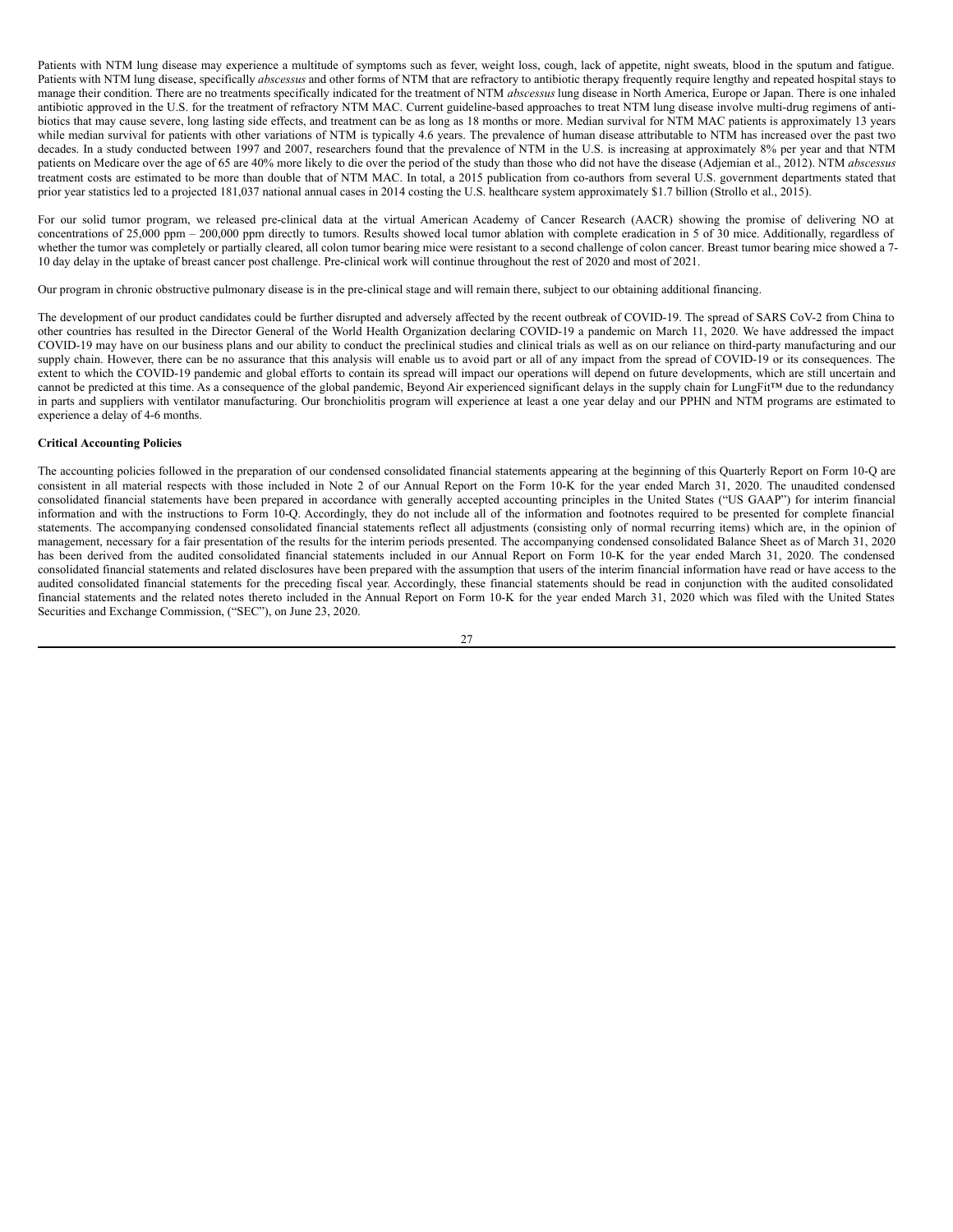## **Off-Balance Sheet Arrangements**

As of June 30, 2020, we did not have any off-balance sheet arrangements as defined in the rules and regulations of the Securities and Exchange Commission.

#### **Results of Operations**

Below are the results of operations for the three months ended June 30, 2020 and June 30, 2019:

|                                                                          |             | <b>For the Three Months Ended</b><br><b>June 30,</b> |  |  |
|--------------------------------------------------------------------------|-------------|------------------------------------------------------|--|--|
|                                                                          | 2020        | 2019                                                 |  |  |
| License revenues                                                         | 229,161     | 627,469                                              |  |  |
| Operating expenses                                                       |             |                                                      |  |  |
| Research and development                                                 | 4,331,814   | 2,323,513                                            |  |  |
| General and administrative                                               | 2,494,014   | 2,182,558                                            |  |  |
| Operating loss                                                           | (6,596,667) | (3,878,602)                                          |  |  |
| Other income (loss)                                                      |             |                                                      |  |  |
| Realized and unrealized loss on marketable equity securities             |             | (2,307,319)                                          |  |  |
| Dividend income                                                          | 14,985      | 6,410                                                |  |  |
| Foreign exchange gain                                                    | 1,275       | 1,724                                                |  |  |
| Interest expense                                                         | (163, 240)  | (3,034)                                              |  |  |
| Other                                                                    | 1,843       |                                                      |  |  |
| Total other loss                                                         | (145, 137)  | (2,302,219)                                          |  |  |
| Net loss                                                                 | (6,741,804) | (6,180,821)                                          |  |  |
| Net loss per share – basic and diluted                                   | (0.40)      | (0.67)                                               |  |  |
| Weighted average number of common shares outstanding – basic and diluted | 16,529,392  | 9,201,855                                            |  |  |

## *Comparison of Three Months Ended June 30, 2020 with the Three Months Ended June 30, 2019*

License revenue for the three months ended June 30, 2020 was \$229,161 as compared to \$627,469 for the three months ended June 30, 2019. On January 23, 2019, the Company entered into an agreement for commercial rights (the "License Agreement") with Circassia Limited and its affiliates (collectively, "Circassia") for persistent pulmonary hypertension of the newborn ("PPHN") and future related indications at concentrations of  $\leq 80$  ppm in the hospital setting in the United States and China. During the year ended March 31, 2019, the Company met the first two milestones under the license agreement and received 17,572,815 ordinary shares valued at \$9,987,295. This consideration was allocated to the first two performance obligations. one being the transfer of the intellectual property to Circassia, which was recognized at a point in time and was valued at \$7,116,232 and the other being the ongoing support associated with the PMA submission and regulatory approval by the FDA, which was valued at \$2,871,063 and recorded as deferred revenue to be recognized over a period of time from the commencement of the agreement to when management expects to submit the PMA. For the three months ended June 30, 2020, and June 30, 2019, \$229,161 and \$627,469, respectively of such revenue associated with this second performance obligation has been recognized. As of June 30, 2020, and March 31, 2020, deferred revenue was \$644,029 and \$1,635,825, respectively. On December 18, 2019, the Company terminated the License Agreement with Circassia pursuant to which the Company had granted Circassia an exclusive royalty-bearing license to distribute, market and sell the Company's nitric oxide generator and delivery system in the United States and China.

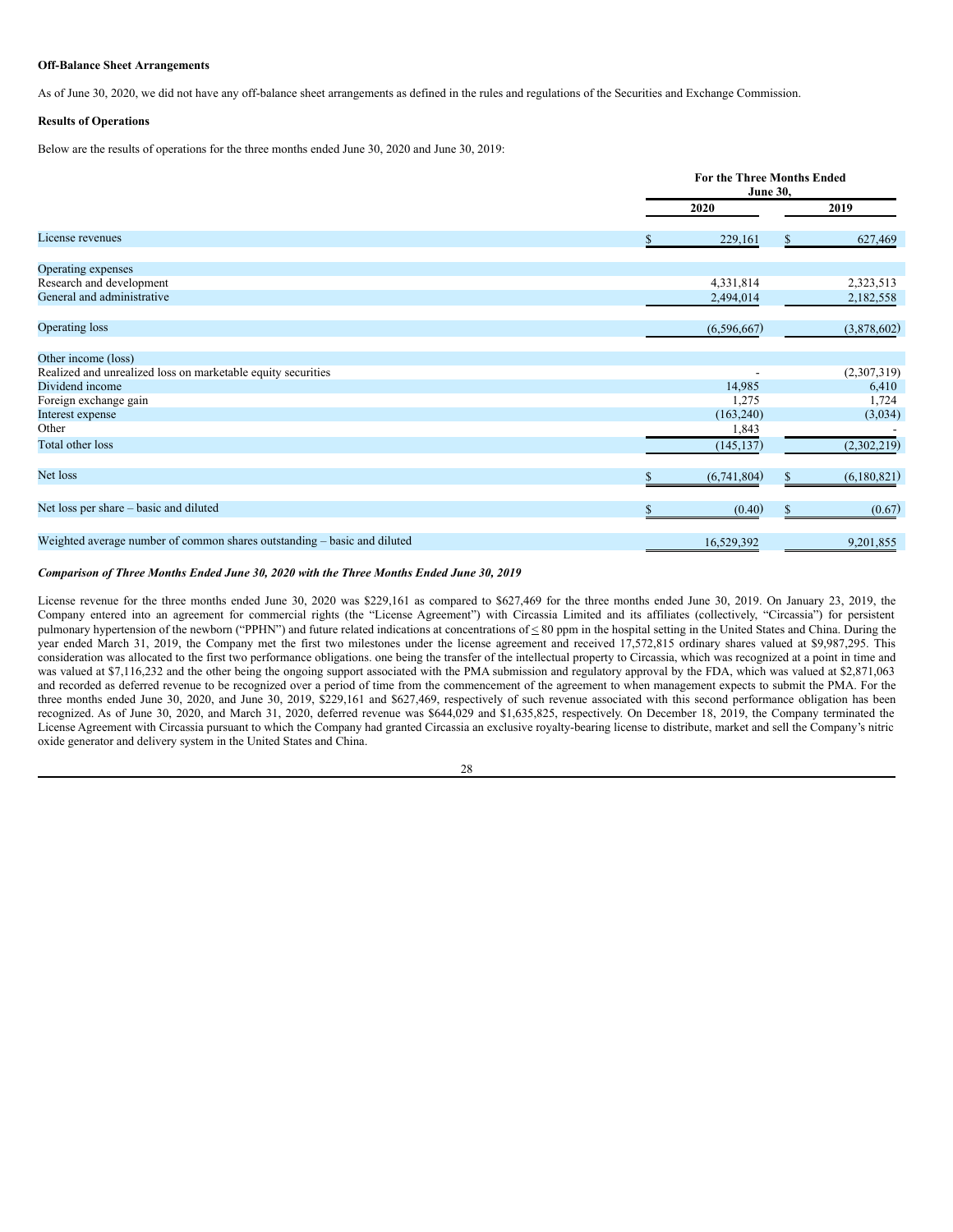## **Research and development expenses**

Research and development expenses for the three months ended June 30, 2020 was \$4,331,813 as compared to \$2,323,513 for the three months ended June 30, 2019. The increase of \$2,008,300 was primarily attributed to development of the LungFit™ System for PPHN, clinical trial for COVID-19, completion of the Bronchiolitis trial, an increase in salaries and employee benefits and an increase in stock-based compensation expense.

#### **General and administrative expenses**

General and administrative expense for the three months ended June 30, 2020, was \$2,494,014 as compared to the three months June 30, 2019 of \$2,182,558. The increase of \$311,456 was primarily attributed to an increase stock-based compensation expense of \$209,090.

#### **Other income (loss)**

Other loss for the three months ended June 30, 2020 was \$145,137 as compared \$2,302,219 for the three months ended June 30, 2019. For the three months ended June 30, 2020, the Company incurred interest expense including amortization of debt discount and deferred financing expense of approximately \$164,000. Other loss for the three months ended June 30, 2019 was primarily from the realized and unrealized loss of Circassia Pharmaceuticals plc stock of \$2,307,319.

#### **Cash Flows**

Below is a summary of the Company's cash flows activities for the three months ended June 30, 2020 and for the three months ended June 30, 2019:

|                                                            | <b>Three Months Ended</b><br><b>June 30.</b> |    |             |
|------------------------------------------------------------|----------------------------------------------|----|-------------|
|                                                            | 2020                                         |    | 2019        |
| Net cash provided by (used in):                            |                                              |    |             |
| Operating activities                                       | (5,485,465)                                  | -S | (2,909,911) |
| Investing activities                                       | (243, 527)                                   |    | (6,775,002) |
| Financing activities                                       | 4,709,098                                    |    | 8,980,796   |
| Net decrease in cash, cash equivalents and restricted cash | (1,019,894)                                  |    | (704, 117)  |

## **Operating Activities**

For the three months ended June 30, 2020 the net cash used in operating activities was 5,484,465 which was primarily due to our net loss of \$6,741,804 a use of cash for other current assets, accounts payable and accrued expense of \$406,234. There was non-cash stock-based compensation expense of \$1,815,654 and non-cash decrease for deferred revenue. For the three months ended June 30, 2019 net cash used in operating activities \$2,909,991 which was primarily due to the net loss of \$6,180,821 and there was a noncash decrease for deferred revenue of \$627,469. Source of cash was from other current assets and accounts payable of \$631,588. There were non-cash stock-based compensation expense of \$941,537 and realized and unrealized loss on marketable securities of \$2,307,319.

## **Investing Activities**

For the three months ended June 30, 2020, net cashed used in investing activities was \$243,537 and this was for the purchase of property and equipment. For the three months ended June 30, 2019 net cash used in investing activities was \$6,775,002.

### **Financing Activities**

Net cash provided by financing activities for the three months ended June 30, 2020 was \$4,709,098 and was primarily from the net proceeds for the issuance of common stock issued related to the Purchase Agreement with LPC, net proceeds the issuance of common stock in connection with At the Market offering, and proceeds from the issuance of common stock from warrant exercises. Net cash provided by financing activities for the three months ended June 30, 2019 was \$8,980,796 and was primarily from the net proceeds of a private placement of \$7,839,495, and the issuance and sale of \$1,173,810 of common stock to LPC.

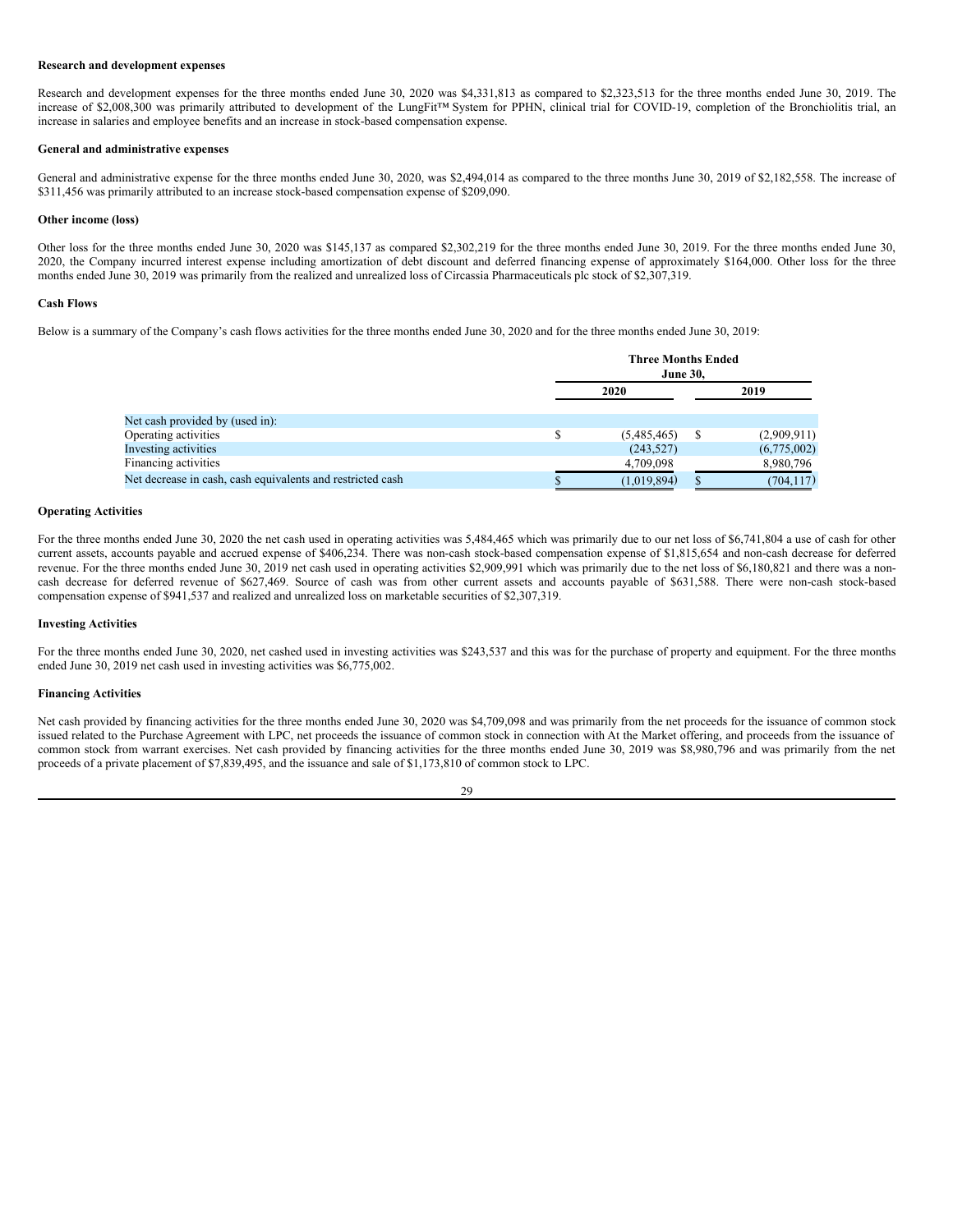## **Liquidity and Capital Resources**

#### **Overview**

We have incurred losses and generated negative cash flows from operations since inception. To date, we have not generated any revenue from the sale of products, and we do not expect to generate revenue from sale of our products until regulatory approval is received for our product candidates. Since the time the Company became public through June 30, 2020, we have funded our operations principally through the issuance of equity securities and debt. As shown in the accompanying financial statements, the Company has an operating cash flow decrease of \$5.5 million for the three months ended June 30, 2020 and have accumulated losses of \$64.2 million since inception through June 30, 2020. The Company has cash, cash equivalent and restricted cash of \$24.4 million as of June 30, 2020.

On March 17, 2020, the Company entered into a facility agreement (the "Facility Agreement") with certain lenders pursuant to which the lenders shall loan to up to \$25,000,000 in five tranches of \$5,000,000 per tranche at the option of the Company ("Tranches"), provided however that the Company may only utilize tranches three through five following FDA approval of the LungFit™ PH product. The loan(s) are unsecured with an interest rate of 10% per annum which is paid quarterly, and may be prepaid with certain prepayment penalties. The effective interest rate for this loan is 13.3% per year. Each tranche shall be repaid in installments commencing June 15, 2023 with all remaining amounts outstanding under any tranche due on March 17, 2025.

On April 2, 2020, Beyond Air, Inc. entered into an At-The-Market Equity Offering for \$50 million and utilized the Company's shelf registration statement. The Company may sell shares of our common stock having aggregate sales proceeds of up to \$50,000,000 from time to time in this offering. If shares are sold, there is a three 3 percent fee paid to the sales agent.

On May 14, 2020, the Company entered into a \$40 million New Purchase Agreement with LPC, that replaced the existing \$20 million purchase agreement. The New Purchase Agreement provides for the issuance of up to \$40 million of the Company's common stock which we may sell from time to time in our sole discretion to Lincoln Park over the next 36 months, subject to the conditions and limitations in the New Purchase Agreement.

Our ability to continue to operate is dependent upon the filing of our PMA, expected timing of the Company's launch of our product, obtaining Partners in other parts of the world, timing of future milestones and royalties, raising additional funds to finance our activities. There are no assurances that we will be successful in obtaining an adequate level of financing for the development and commercialization of our product candidates. The Company's ability to continue to operate is dependent upon raising additional funds to finance its activities.

There are numerous risks and uncertainties associated with the development of our NO delivery system, we are unable to estimate the amounts of increased capital outlays and operating expenses associated with completing the research and development of our product candidate.

Our future capital requirements will depend on many factors, including:

- the progress and costs of our preclinical studies, clinical trials and other research and development activities;
- the scope, prioritization and number of our clinical trials and other research and development programs;
- the costs and timing of obtaining regulatory approval for our product candidates;
- the costs of filing, prosecuting, enforcing and defending patent claims and other intellectual property rights;
- the costs of, and timing for, strengthening our manufacturing agreements for production of sufficient clinical quantities of our product candidate;
- the potential costs of contracting with third parties to provide marketing and distribution services for us or for building such capacities internally;
- the costs of acquiring or undertaking the development and commercialization efforts for additional, future therapeutic applications of our product candidate;
- the magnitude of our general and administrative expenses; and
- any cost that we may incur under current and future in-and out-licensing arrangements relating to our product candidate.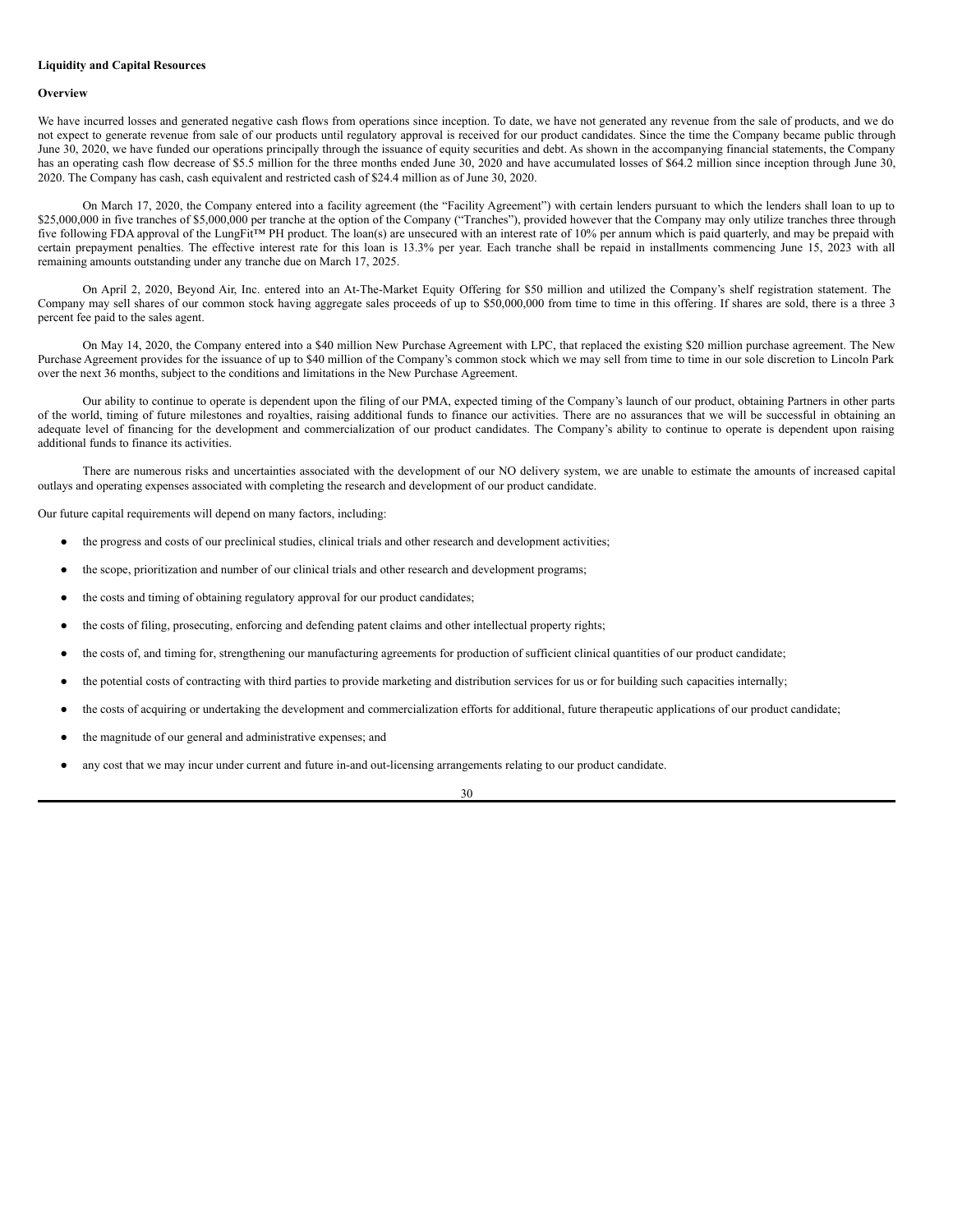## <span id="page-30-0"></span>**ITEM 3. Quantitative and Qualitative Disclosures About Market Risk**

We are exposed to market risks in the ordinary course of our business. Market risk represents the risk of loss that may impact our financial position due to adverse changes in financial market prices and rates. Our market risk exposure is primarily a result of foreign currency exchange rates.

## <span id="page-30-1"></span>**ITEM 4. Controls and Procedures**

## **Evaluation of Disclosure Controls and Procedures**

We carried out an evaluation, under the supervision and with the participation of our management, including our principal executive officer and principal financial officer, of the effectiveness of the design and operation of our disclosure controls and procedures, as defined in Rules 13a-15(e) and 15d-15(e) under the Securities Exchange Act of 1934, as amended (the Exchange Act). Disclosure controls and procedures include, without limitation, controls and procedures designed to ensure that information required to be disclosed by an issuer in the reports that it files or submits under the Exchange Act is accumulated and communicated to the issuer's management, including its principal executive and principal financial officers, or persons performing similar functions, as appropriate to allow timely decisions regarding required disclosure. Based upon our evaluation, our Chief Executive Officer and Chief Financial Officer concluded that our disclosure controls and procedures are effective as of June 30, 2020, in ensuring that material information that we are required to disclose in reports that we file or submit under the Exchange Act is recorded, processed, summarized and reported within the time periods specified in the Securities and Exchange Commission rules and forms.

## **Changes in Internal Control Over Financial Reporting**

During the three months ended June 30, 2020, there wasno change in our internal control over financial reporting that materially affected, or is reasonable likely to materially affect, internal control over financial reporting.

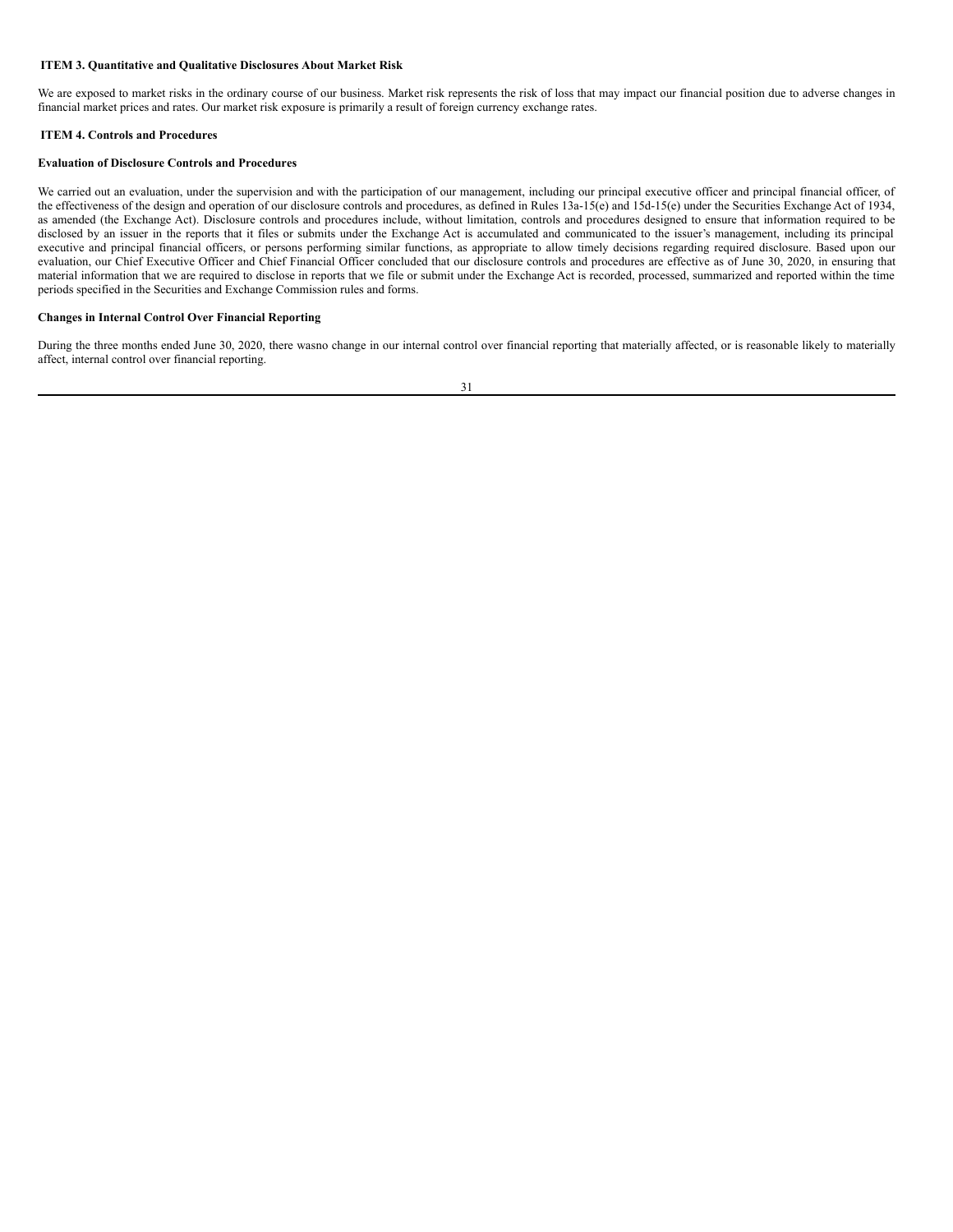## <span id="page-31-0"></span>**PART II OTHER INFORMATION**

## **Item 1. Legal Proceedings**

See Note 13 to our unaudited condensed consolidated financial statements.

## <span id="page-31-1"></span>**ITEM 6. Exhibits.**

| Exhibit No. | Description                                                                                                                                      |
|-------------|--------------------------------------------------------------------------------------------------------------------------------------------------|
| 31.1        | Certification of Chief Executive Officer pursuant to Section 302 of the Sarbanes-Oxley Act of 2002                                               |
| 31.2        | Certification of Chief Financial Officer pursuant to Section 302 of the Sarbanes-Oxley Act of 2002                                               |
| 32.1        | Certification of Chief Executive Officer pursuant to 18 U.S.C Section 1350 as adopted pursuant to Section 906 of the Sarbanes-Oxley Act of 2002  |
| 32.2        | Certification of Chief Financial Officer pursuant to 18 U.S.C Section 1350, as adopted pursuant to Section 906 of the Sarbanes Oxley Act of 2002 |
| 101.INS     | <b>XBRL Instance Document</b>                                                                                                                    |
| 101.SCH     | XBRL Taxonomy Extension Schema                                                                                                                   |
| 101.CAL     | XBRL Taxonomy Extension Calculation Linkbase                                                                                                     |
| 101.DEF     | XBRL Taxonomy Extension Definition Linkbase                                                                                                      |
| $101$ .LAB  | XBRL Taxonomy Extension Label Linkbase                                                                                                           |
| 101.PRE     | XBRL Taxonomy Extension Presentation Linkbase                                                                                                    |
|             | **** Confidential treatment has been requested for portions of this exhibit                                                                      |
|             | 32                                                                                                                                               |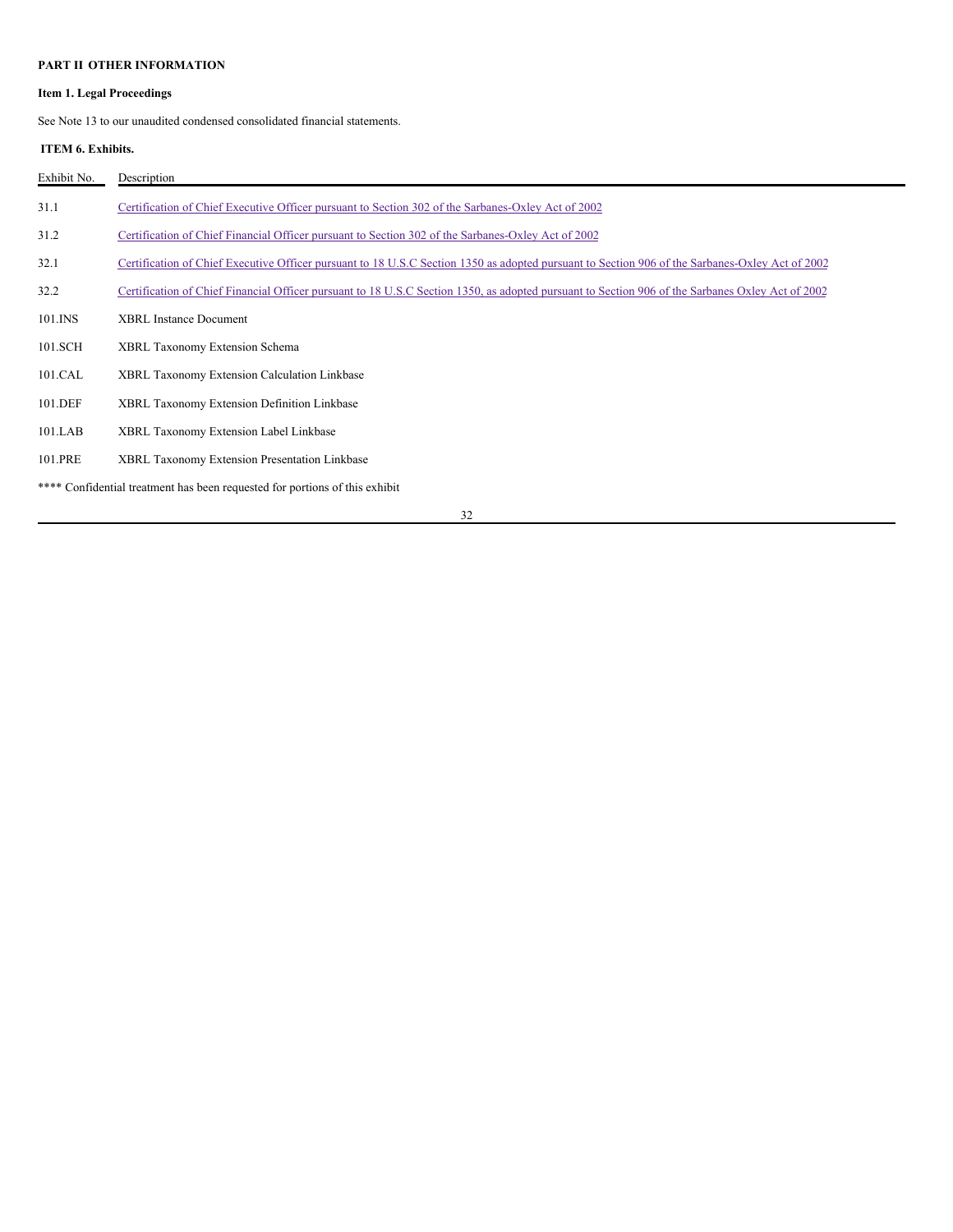## <span id="page-32-0"></span>**SIGNATURES**

Pursuant to the requirements of the Securities Exchange Act of 1934, the registrant has duly caused this report to be signed on its behalf by the undersigned thereunto duly authorized.

# **BEYOND AIR, INC.** */s/ Steven Lisi* Date: August 6, 2020 Steven Lisi President and Chief Executive Officer (Principal Executive Officer) */s/ Douglas Beck* Date: August 6, 2020 Chief Financial Officer (Principal Financial and Accounting Officer) 33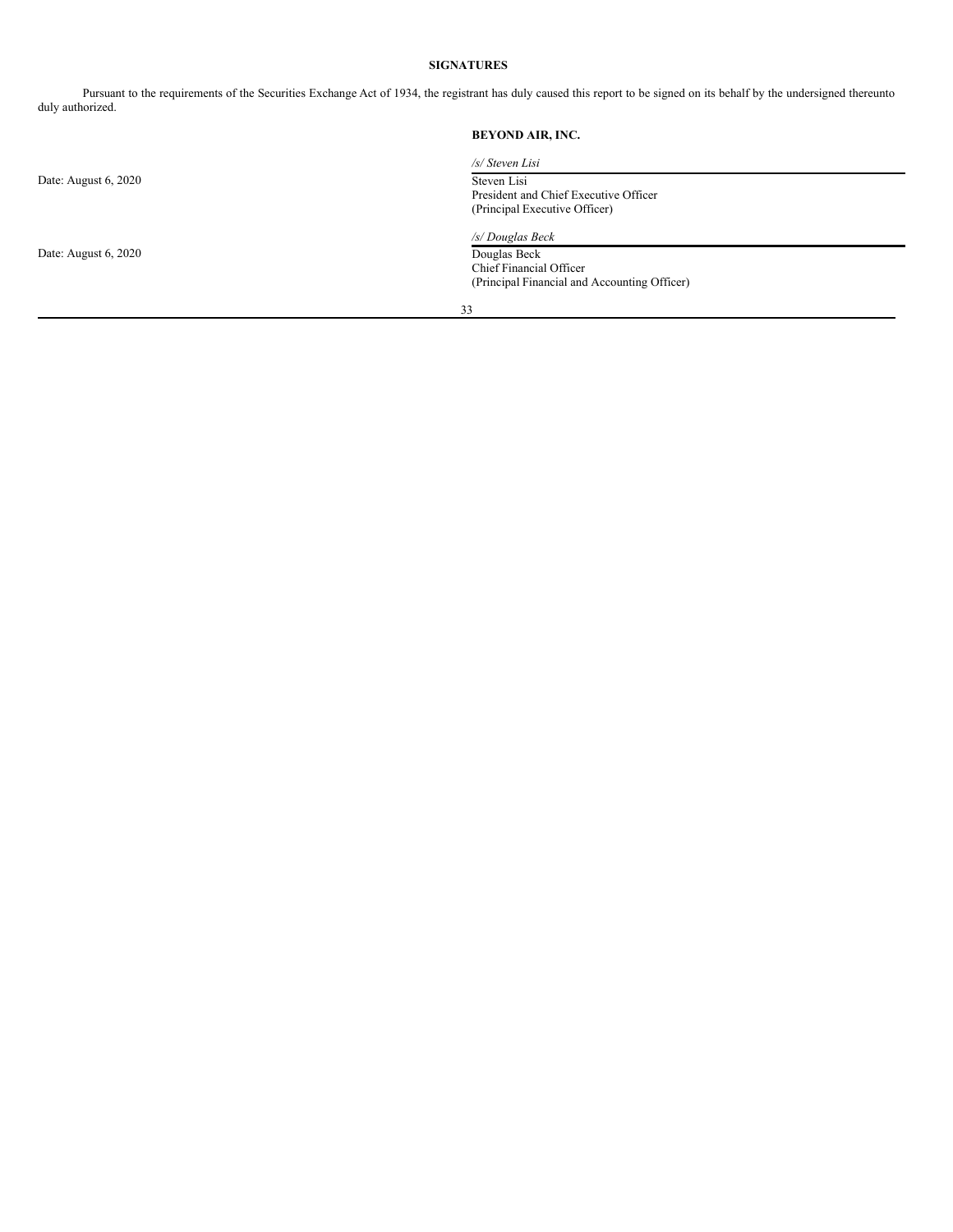<span id="page-33-0"></span>I, Steven Lisi, certify that:

- 1. I have reviewed this Report on Form 10-Q of Beyond Air, Inc. and its subsidiaries
- 2. Based on my knowledge, this report does not contain any untrue statement of a material fact or omit to state a material fact necessary to make the statements made, in light of the circumstances under which such statements were made, not misleading with respect to the period covered by this report;
- 3. Based on my knowledge, the financial statements, and other financial information included in this report, fairly present in all material respects the financial condition, results of operations and cash flows of the registrant as of, and for, the periods presented in this report;
- 4. The registrant's other certifying officer(s) and I are responsible for establishing and maintaining disclosure controls and procedures (as defined in Exchange Act Rules 13a-15(e) and 15d-15(e)) and internal control over financial reporting (as defined in Exchange Act Rules 13(a)-15(f) and 15(d)-15(f)) for the registrant and have:
	- (a) Designed such disclosure controls and procedures, or caused such disclosure controls and procedures to be designed under our supervision, to ensure that material information relating to the registrant, including its condensed consolidated subsidiaries, is made known to us by others within those entities, particularly during the period in which this report is being prepared;
	- (b) Designed such internal control over financial reporting, or caused such internal control over financial reporting to be designed under our supervision, to provide reasonable assurance regarding the reliability of financial reporting and the preparation of financial statements for external purposes in accordance with generally accepted accounting principles;
	- (c) Evaluated the effectiveness of the registrant's disclosure controls and procedures and presented in this report our conclusions about the effectiveness of the disclosure controls and procedures, as of the end of the period covered by this report based on such evaluation; and
	- (d) Disclosed in this report any change in the registrant's internal control over financial reporting that occurred during the registrant's most recent fiscal quarter (the registrant's fourth fiscal quarter in the case of any transitional report) that has materially affected, or is reasonably likely to materially affect, the registrant's internal control over financial reporting; and
- 5. The registrant's other certifying officer(s) and I have disclosed, based on our most recent evaluation of internal control over financial reporting, to the registrant's auditors and the audit committee of the registrant's board of directors (or persons performing the equivalent functions):
	- (a) All significant deficiencies and material weaknesses in the design or operation of internal control over financial reporting which are reasonably likely to adversely affect the registrant's ability to record, process, summarize and report financial information; and
	- (b) Any fraud, whether or not material, that involves management or other employees who have a significant role in the registrant's internal control over financial reporting.

Date: August 6, 2020

*/s/ Steven Lisi* Steven Lisi President and Chief Executive Officer (Principal Executive Officer)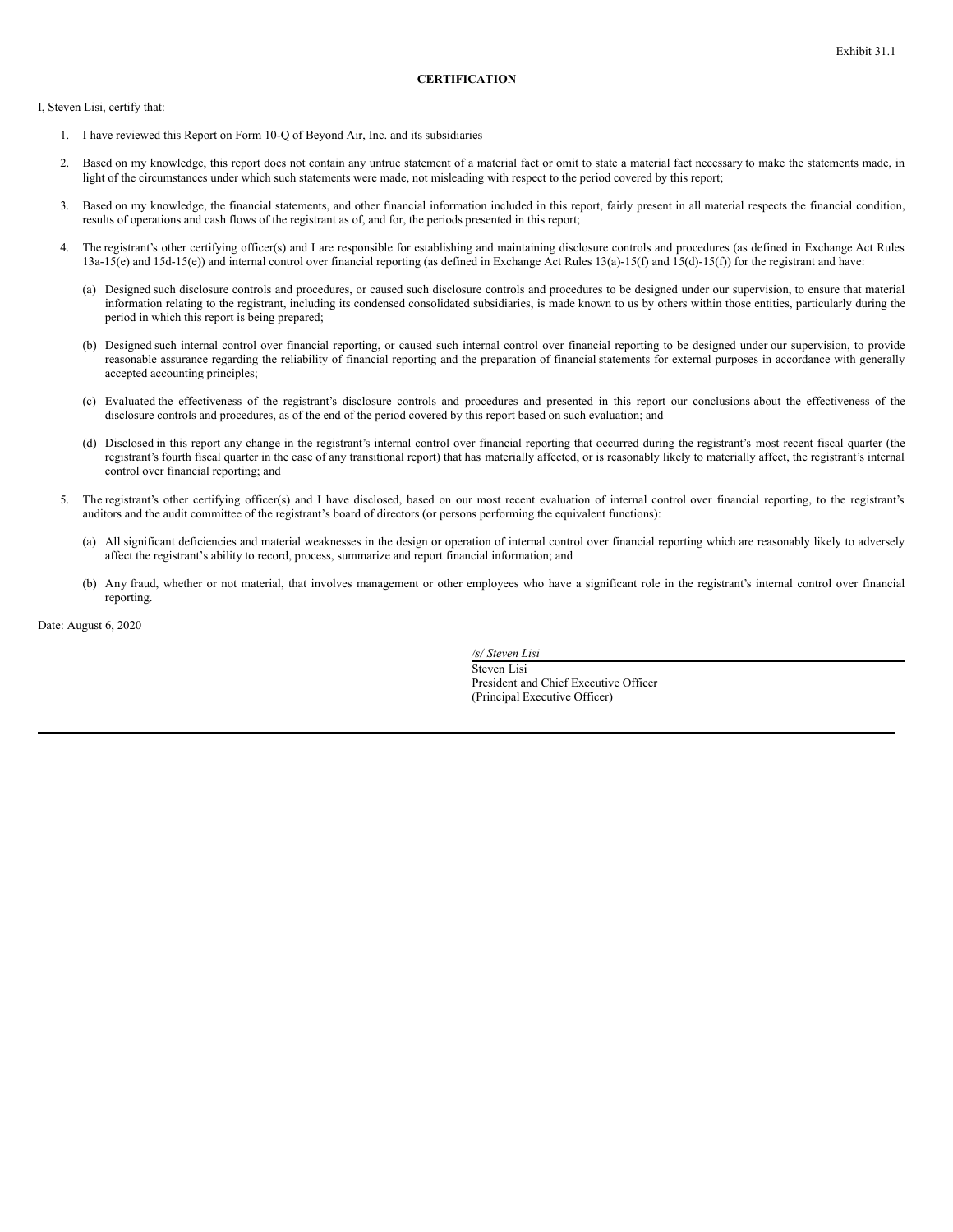<span id="page-34-0"></span>I, Douglas Beck, CPA certify that:

- 1. I have reviewed this Report on Form 10-Q of Beyond Air, Inc. and its subsidiaries;
- 2. Based on my knowledge, this report does not contain any untrue statement of a material fact or omit to state a material fact necessary to make the statements made, in light of the circumstances under which such statements were made, not misleading with respect to the period covered by this report;
- 3. Based on my knowledge, the financial statements, and other financial information included in this report, fairly present in all material respects the financial condition, results of operations and cash flows of the registrant as of, and for, the periods presented in this report;
- 4. The registrant's other certifying officer(s) and I are responsible for establishing and maintaining disclosure controls and procedures (as defined in Exchange Act Rules 13a-15(e) and 15d- 15(e)) and internal control over financial reporting (as defined in Exchange Act Rules 13(a)-15(f) and 15(d)-15(f)) for the registrant and have:
	- (a) Designed such disclosure controls and procedures, or caused such disclosure controls and procedures to be designed under our supervision, to ensure that material information relating to the registrant including its condensed consolidated subsidiaries, is made known to us by others within those entities, particularly during the period in which this report is being prepared;
	- (b) Designed such internal control over financial reporting, or caused such internal control over financial reporting to be designed under our supervision, to provide reasonable assurance regarding the reliability of financial reporting and the preparation of financial statements for external purposes in accordance with generally accepted accounting principles;
	- (c) Evaluated the effectiveness of the registrant's disclosure controls and procedures and presented in this report our conclusions about the effectiveness of the disclosure controls and procedures, as of the end of the period covered by this report based on such evaluation; and
	- (d) Disclosed in this report any change in the registrant's internal control over financial reporting that occurred during the registrant's most recent fiscal quarter (the registrant's fourth fiscal quarter in the case of an annual report) that has materially affected, or is reasonably likely to materially affect, the registrant's internal control over financial reporting; and
- 5. The registrant's other certifying officer(s) and I have disclosed, based on our most recent evaluation of internal control over financial reporting, to the registrant's auditors and the audit committee of the registrant's board of directors (or persons performing the equivalent functions):
	- (a) All significant deficiencies and material weaknesses in the design or operation of internal control over financial reporting which are reasonably likely to adversely affect the registrant's ability to record, process, summarize and report financial information; and
	- (b) Any fraud, whether or not material, that involves management or other employees who have a significant role in the registrant's internal control over financial reporting.

Date: August 6, 2020

*/s/ Douglas Beck, CPA* Douglas Beck Chief Financial Officer (Principal Financial and Accounting Officer)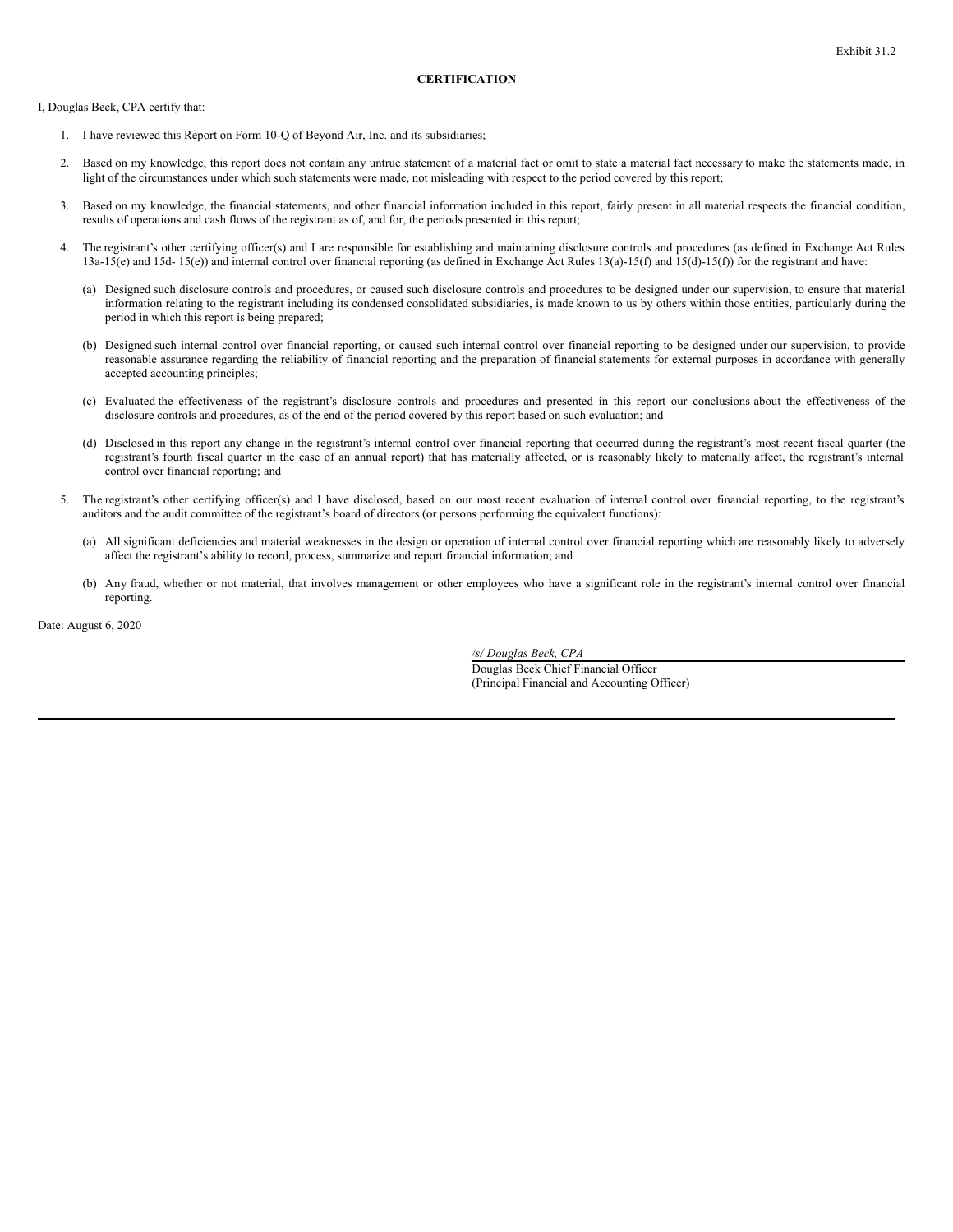<span id="page-35-0"></span>In connection with the accompanying Quarterly Report on Form 10-Q of Beyond Air, Inc. Inc. for the period ended June 30, 2020 (the "Report"), the undersigned hereby certifies pursuant to 18 U.S.C. Section 1350, as adopted pursuant to Section 906 of the Sarbanes-Oxley Act of 2002, to the best of my knowledge and belief, that:

- (1) the Report fully complies with the requirements of Section 13(a) or 15(d) of the Securities Exchange Act of 1934; and
- (2) the information contained in the Report fairly presents, in all material respects, the financial condition and results of operations of Beyond Air.

*/s/ Steven Lisi* Steven Lisi President and Chief Executive Officer (Principal Executive Officer)

August 6, 2020

The certification set forth above is being furnished as an Exhibit solely pursuant to Section 906 of the Sarbanes—Oxley Act of 2002 and is not being filed as part of the Report or as a separate disclosure document of Beyond Air, Inc. or the certifying officers.